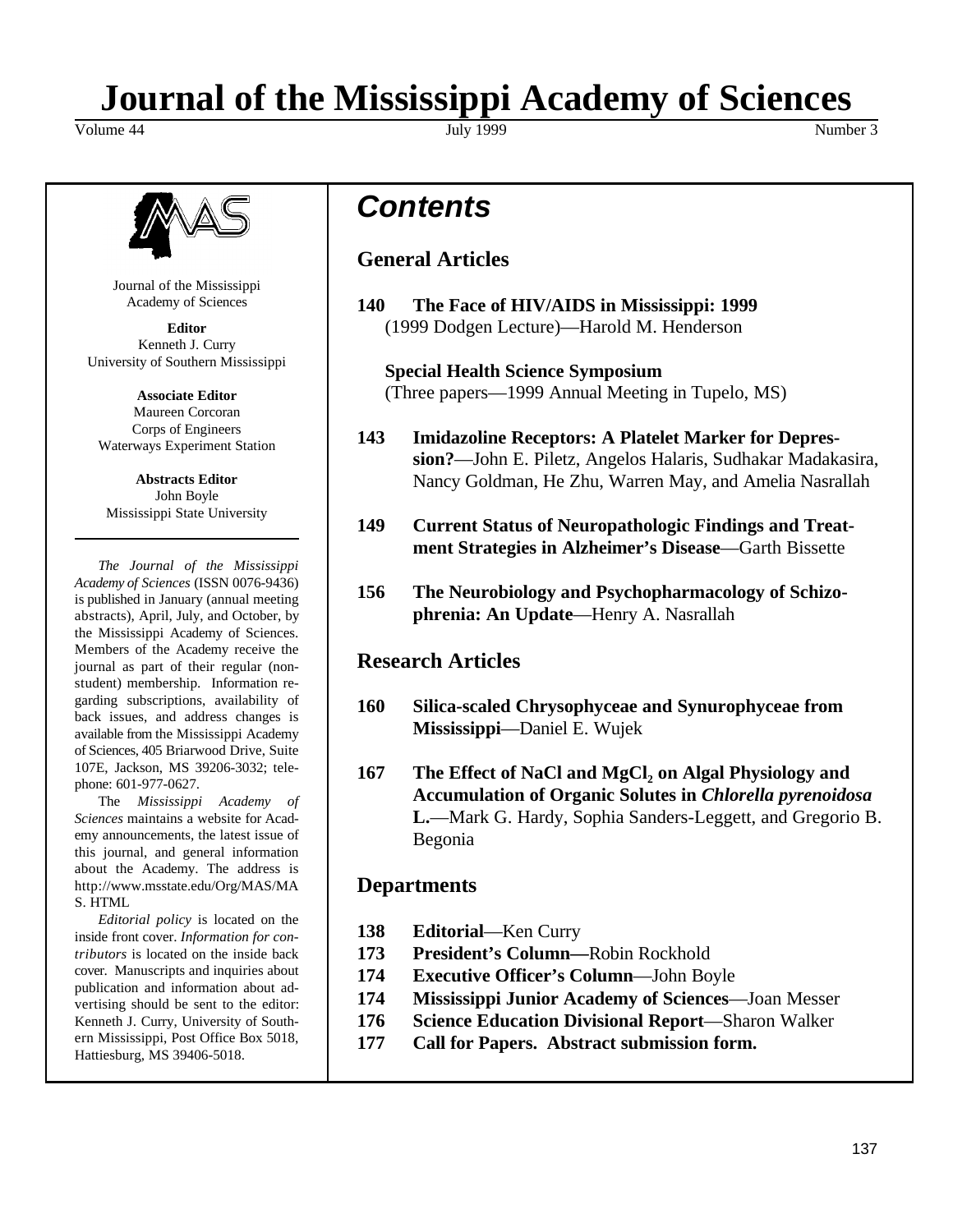### **OFFICERS OF THE MISSISSIPPI ACADEMY OF SCIENCES**

| Portia Harris        |
|----------------------|
| <b>Charles Swann</b> |
|                      |

### **Editorial**

**Election Results**

Congratulations to **William B. Lushbaugh** who becomes *President-elect* and to **Johnnie-Marie Whitfield** who joins the *Board of Directors*.

### **Another Call for Volunteers**

I put out a call for help in the April issue of this journal from which I received no response. I know that some of you would like to get involved. If I could ask you face to face, you would gladly agree to help. Unfortunately I do not know who you are to ask you to join us. Read the call below. If you have any interest, but hesitate because you are not sure what each of the described postions entails, give us a call—no obligation. The Mississippi Academy of Sciences is a growing organization, and we need your help to keep growing.

*Poster Sessions*. When I first affiliated with the Mississippi Academy of Sciences, the annual meeting was about a day and half long with talks starting on Thursday and ending Friday around noon. Now talks continue through Friday late afternoon. We are still growing and accommodating that growth by encouraging more poster sessions. This is important, since we cannot find a suitable meeting place with more breakout rooms than the hotel/convention centers we

have been using and we are not quite big enough for a three day meeting. The importance of poster sessions to the Academy was felt strongly at our meeting in February when we had the largest demand for posters ever (over 70 on Friday). We need somebody to help with this important aspect of the Academy annual meeting. The person would be responsible for getting the backboards and easels to the meeting, setting them up both on Wednesday night and Thursday night (for the Thursday and Friday sessions respectively), and taking them down for return to their storage facility in Jackson. The person would also be responsible for maintenance of the easels, i.e., we need somebody that can repair the wooden easels. Interested in getting involved? Contact John Boyle, Rob Rockhold, or me.

*Associate Editor: Photographer, etc.* Each year this April issue of the journal contains some photographs of the annual meeting. The job of photography has been passed around among various volunteers with various levels of success. I am looking for an Associate Editor to be responsible for taking photographs at the annual meeting. I would also like some help in identifying and securing advertising for the journal to help offset printing costs. Interested in getting involved? Contact me.—Ken Curry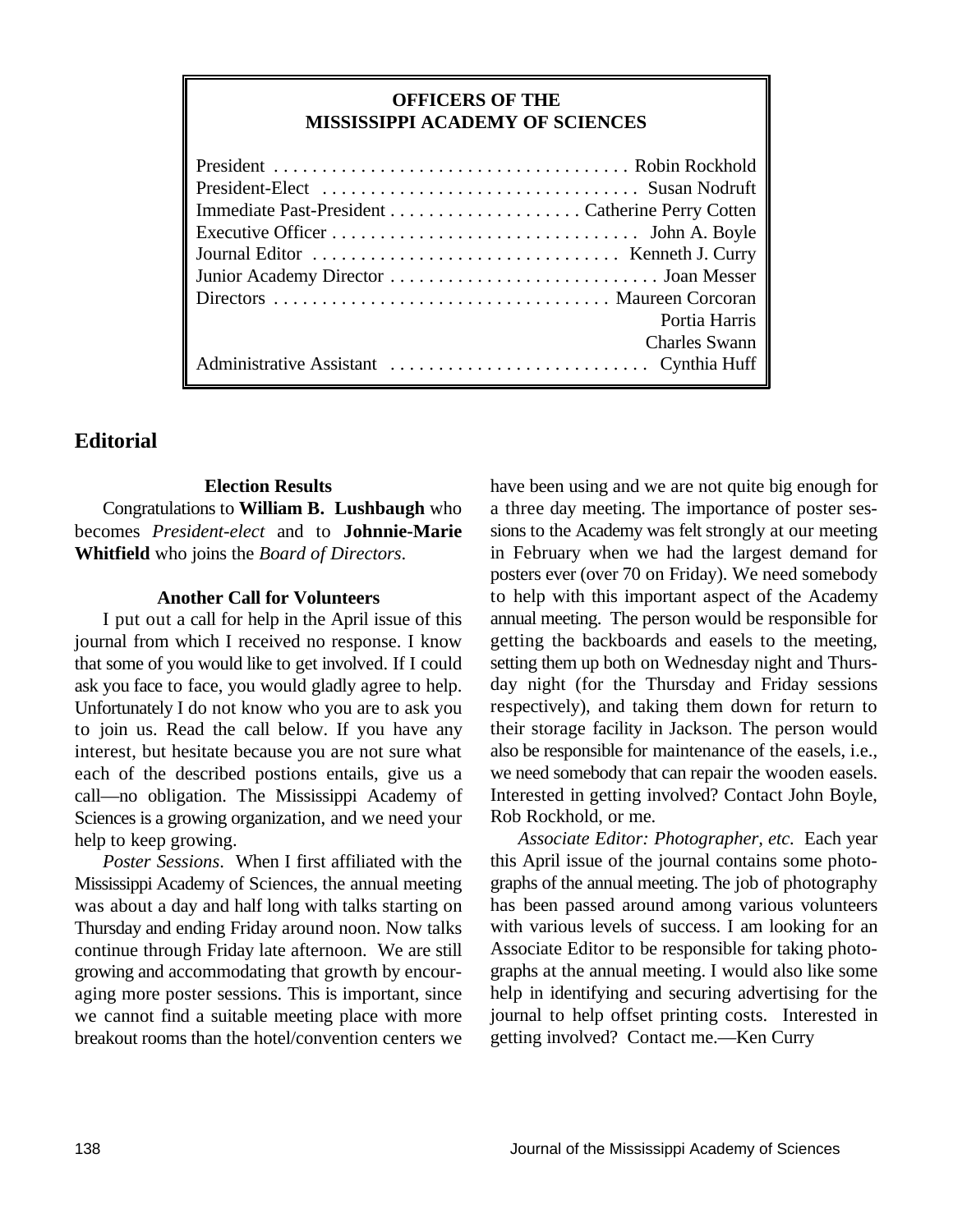[insert Ohaus advertisement here]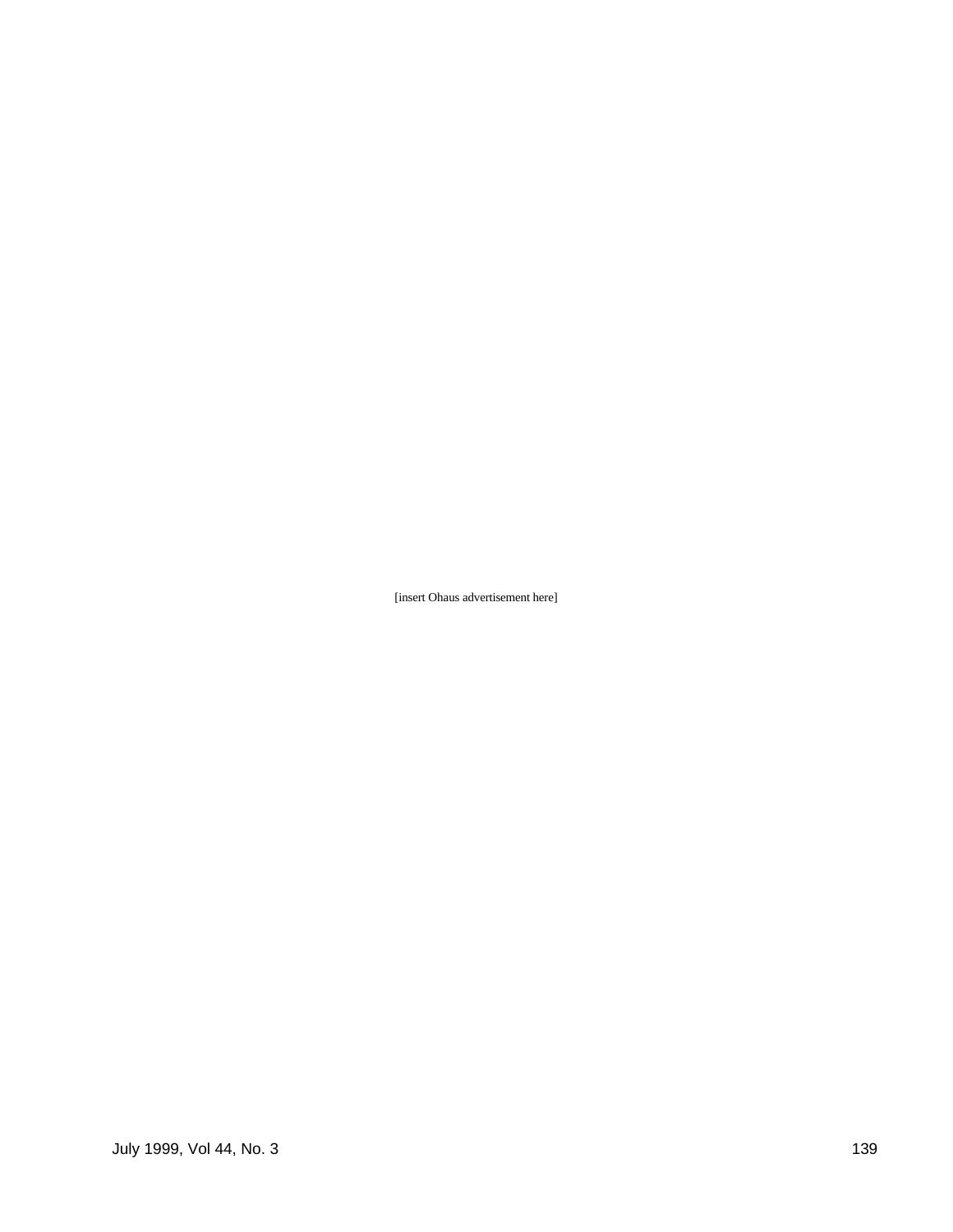### **The Face of HIV/AIDS in Mississippi: 1999 1999 Dodgen Lecture**

### **Harold M. Henderson**

University of Mississippi Medical Center, Jackson, MS 39216

causative agent of AIDS, the acquired immunodefi- uals in Mississippi represent a public health emerciency syndrome. About 700,000 cases of AIDS have gency, and are taxing the ability of the state's health been reported in the United States since the start of care system to respond in an effective way. the epidemic in the early 1980's. According to data HIV is a retrovirus: its genetic material is RNA, gathered by the Centers for Disease Control (CDC) and it possesses an enzyme-reverse transcriptase-

As the epidemiology of HIV infection has evolved

The human immunodeficiency virus (HIV) is the state, the increasing numbers of HIV infected individ-

most of these cases have occurred in large urban which encodes DNA following viral infection of a centers, especially in the early years of the epidemic host cell. This viral DNA may integrate into the host (Figure 1). These cases primarily involved gay white cell's DNA and remain in a "latent" or quiescent males and intravenous drug users. form, or it may replicate itself and ultimately form<br>As the epidemiology of HIV infection has evolved new viral organisms which can then infect other host not only have the total numbers of AIDS cases cells, where the cycle is repeated again and again. increased dramatically but cases in rural areas, espe- The primary cell types affected are cells of the imcially in the southeastern U.S., have been occurring mune system, which bear a molecule known as CD4 with increasing frequency (Figures 2 and 3). These on their surface. CD4-bearing lymphocytes are highly trends are reflected in Mississippi HIV statistics, critical components of a mature, healthy immune which show a large increase in infected persons since system. HIV infection of these cells results in their the early 1990's, particularly in African-Americans. dysfunction and then their destruction. This process Combined with the poverty and the lack of access to ultimately results in a devastated immune system, and adequate health care prevalent in many parts of the thus a dangerous susceptibility to the unusual infec-



**Figure 1**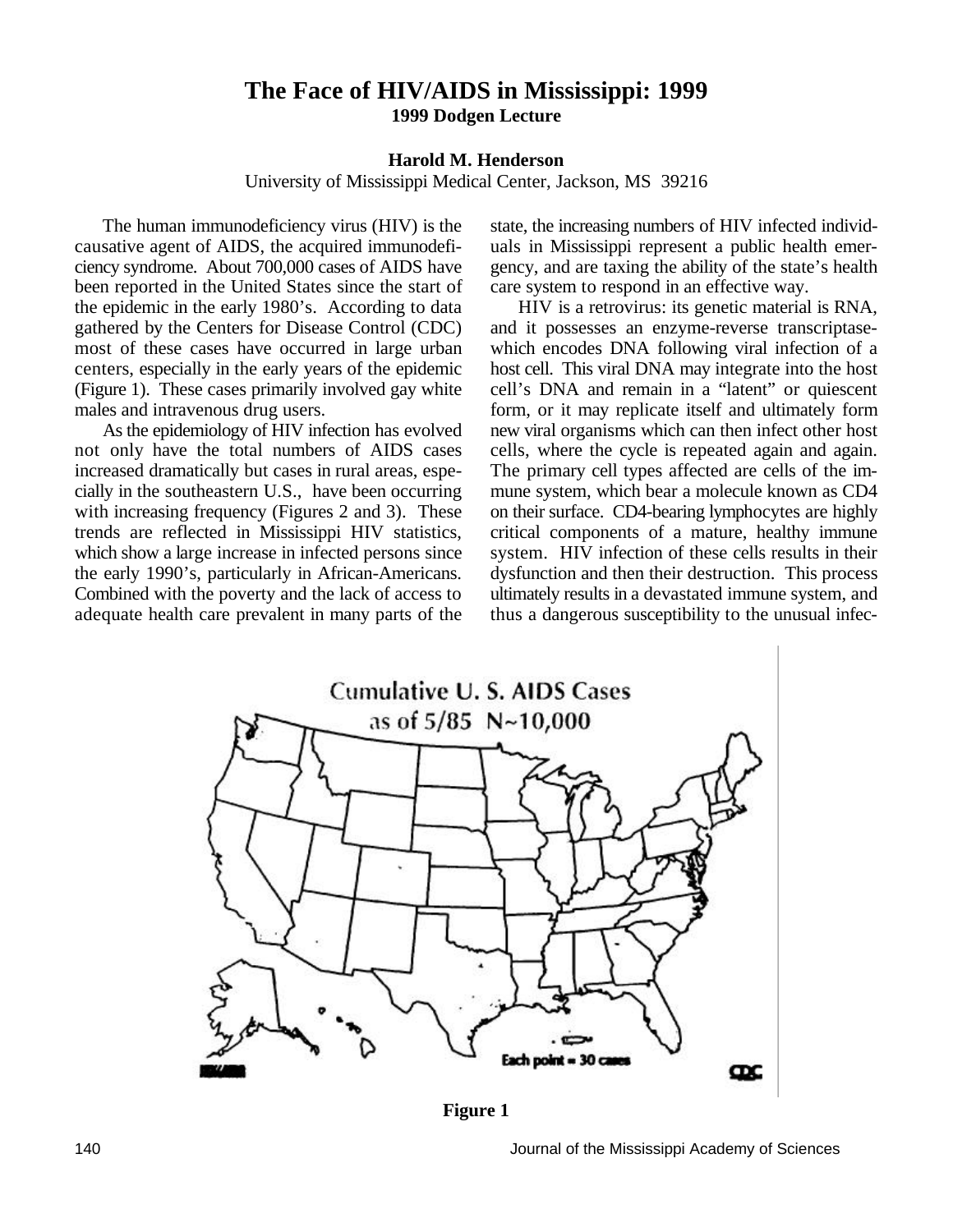tions, such as Pneumocystis pneumonia, which are the in Mississippi, but the rates of heterosexual transmishallmarks of AIDS. Sion have progressively risen during the present

a long, slow one. Several years generally elapse from most common mode of HIV transmission in the state.<br>the time of initial, established infection until the The majority of infected persons are young, between development of full-blown AIDS. On average, HIV- the ages of 20 and 35. Early age of sexual involveinfected persons will progress to AIDS in about 8-10 ment, the practice of trading sex for drugs (often years. During most of these years, while the infection crack cocaine), and the common occurrence of other slowly progresses, the large majority of infected sexually transmitted diseases such as syphilis and persons are completely asymptomatic. There are no Herpes simplex all contribute to the rising incidence outward signs or symptoms of infection with a virus of HIV infection in Mississippi. that is destroying their immune system. Despite the Despite this rising incidence of HIV infection the absence of symptoms and the outward appearance of number of AIDS cases reported to the Mississippi normalcy, the virus can be transmitted to others State Health Department in 1997 were less than in throughout this time via sex or exposure to blood or 1996. This is a reflection of the success of current other infected body fluids. A positive blood test for anti-HIV drug therapy. Today, persons infected with HIV antibodies is the usual way that a diagnosis of HIV are typically treated with a combination of at HIV infection is made. least three drugs. These drugs inhibit the function of

AIDS and more than 4,000 cases of HIV infection reproducing itself and infecting other cells. In order had been reported in Mississippi. Many others in the to prevent HIV from developing drug resistance, represented the primary risk group for HIV infection combinations in Mississippi has resulted in the de-

The natural history of untreated HIV infection is decade, and heterosexual intercourse is currently the The majority of infected persons are young, between

anti-HIV drug therapy. Today, persons infected with According to statistics from the State Department one of two critical viral enzymes-the reverse tranof Health, as of late 1997 more than 2,500 cases of scriptase and a protease-and thus prevent HIV from state can be assumed to be infected but not yet combinations must be potent enough to completely diagnosed, so these numbers are an underestimation. suppress measurable viral burden in the blood to The annual rate of HIV infection per population rose "below the level of detection." With the right drug steadily in Mississippi throughout the late 1980's and combination this is achievable in about 70-80% of the 1990's. This rising rate has been due primarily to HIV-infected persons who have not previously been the high incidence of infection among African-Ameri- treated with anti-HIV agents and who are fully can men and women. During the 1980's gay men adherent with their medications. The use of such



**Figure 2**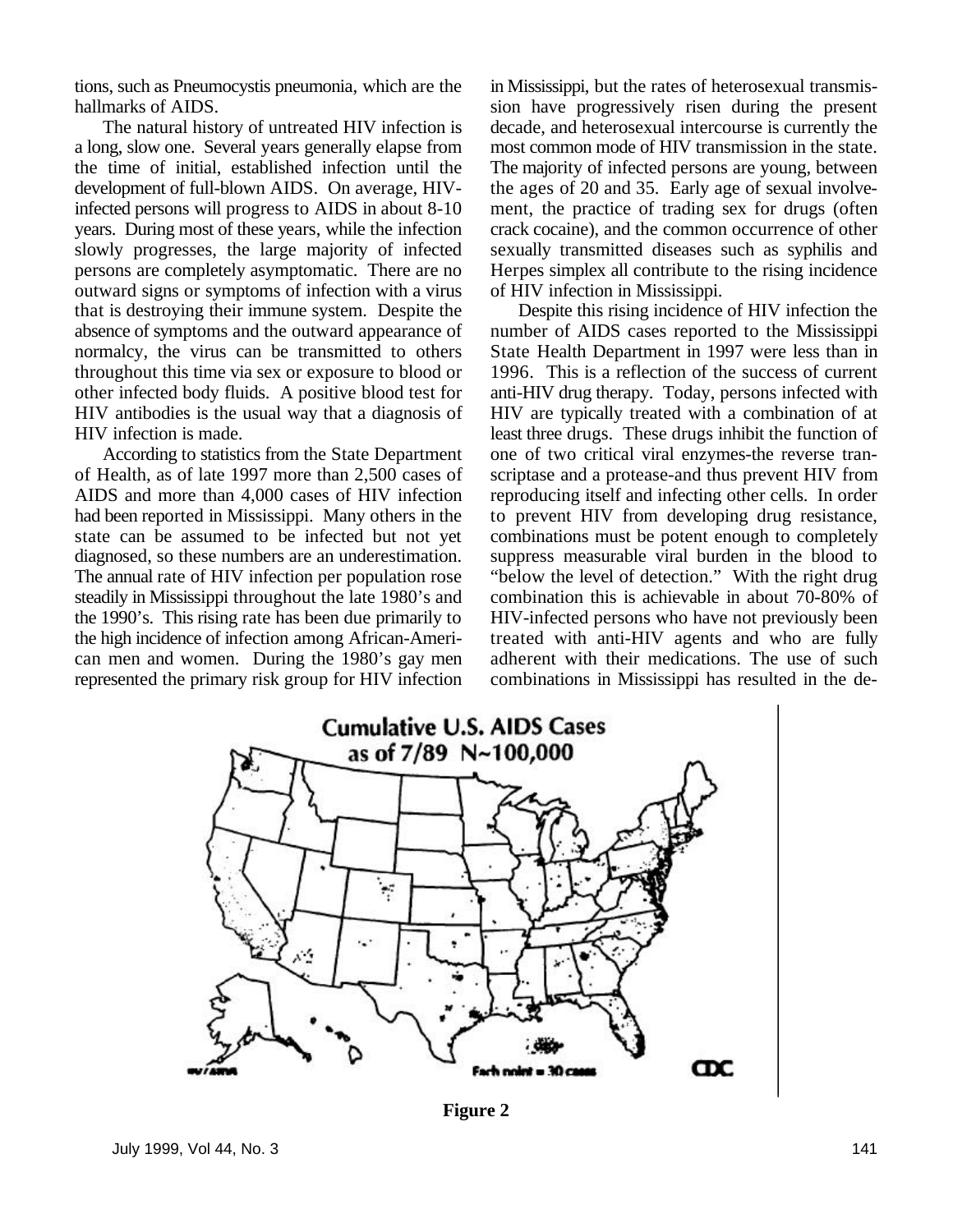creased numbers of reported AIDS cases noted day after day. These problems-drug cost and comabove, decreased hospitalization rates for AIDS- plexity, lack of access to care, drug side effects-all related complications, and a decrease in the death rate contribute to intermittent and suboptimal drug adherdue to AIDS. In addition, the widespread use of the ence, which can lead to the emergence of resistant anti-HIV agent zidovudine during pregnancy has viral strains, followed by drug failure. resulted in a drastic decrease in the numbers of HIV- The problems associated with anti-HIV drug infected infants born to mothers infected with HIV. therapy are indeed daunting, and have prevented

therapy has not come without significant problems. promise offered by drug therapy. Furthermore, the A typical combination of three anti-HIV drugs costs incidence of new HIV infections in Mississippi reabout \$1,000 per month. The expense of the drugs mains high. Much work thus remains to be done in poses a severe problem particularly in Mississippi, both the areas of prevention and treatment. However, which is the poorest state in the United States and has the success of modern anti-HIV drug therapy has high numbers of individuals without medical insur-<br>been nothing short of remarkable, and with hope for ance. Despite the availability of drug assistance even better treatments to come, offers unprecedented programs designed to furnish HIV-infected persons hope for infected individuals to live healthy, producwith their medications if they cannot obtain the drugs tive lives. We must first continue to work and eduby themselves, the cost of the drugs does prevent cate our young people to avoid those behaviors which some people from receiving them on a consistent place them at risk for HIV infection, and then to basis. In addition there is a shortage of experienced provide access to effective therapy for those already HIV caregivers in Mississippi. Many of the drugs infected. I am optimistic that with continued hard have side effects and are not always tolerated well. work our state will see further decreases in the Drug combinations are often complex and inconve-<br>numbers of AIDS cases reported annually, and begin<br>nient, and many persons are unable to take these<br>to see a downturn in the numbers of new HIV infecnient, and many persons are unable to take these demanding regimens on a consistent basis, day after tions, as well.

Unfortunately the success of anti-HIV drug many HIV-infected Mississippians from achieving the



**Figure 3**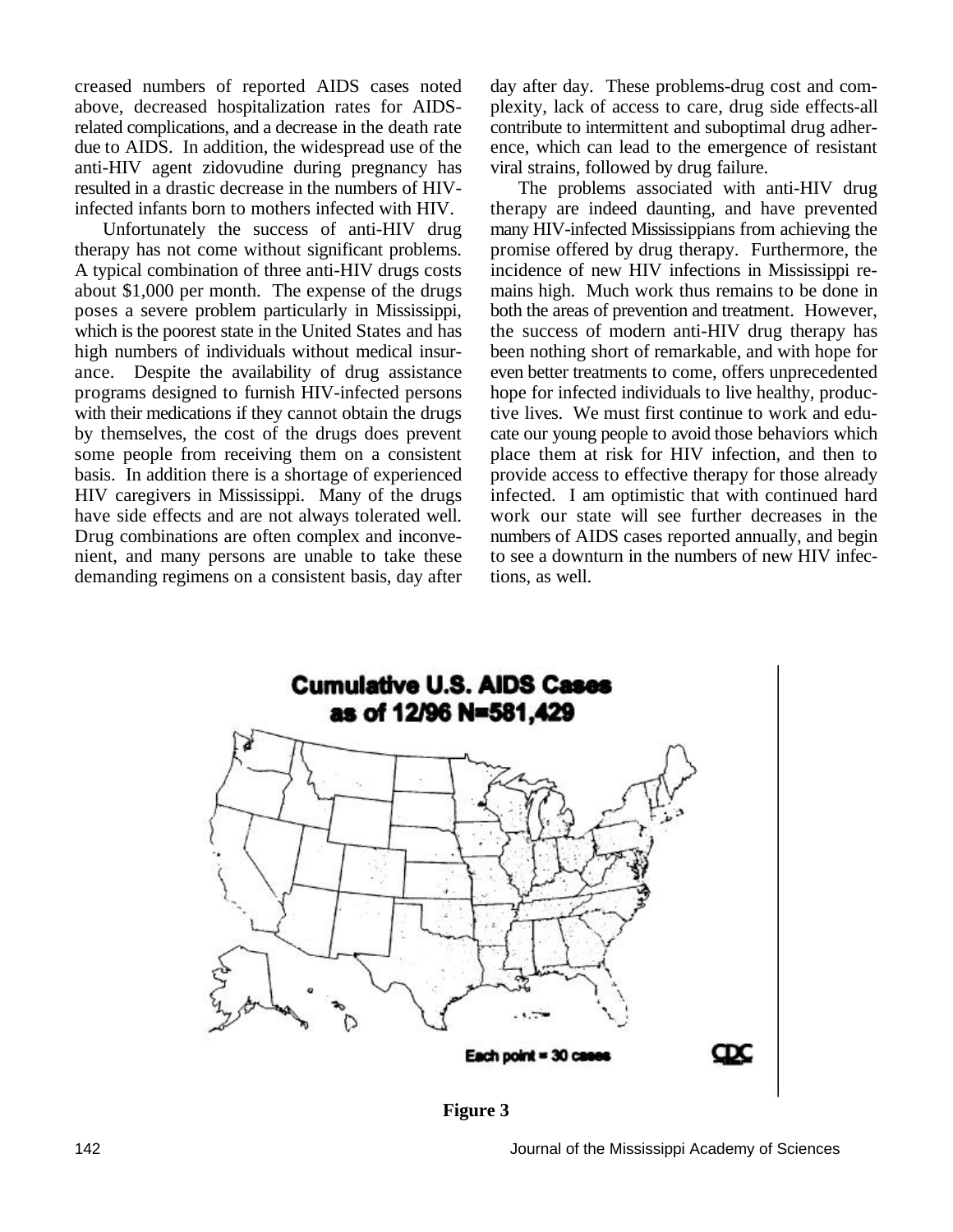### **Imidazoline Receptors: A Platelet Marker for Depression?**

**John E. Piletz , Angelos Halaris , Sudhakar Madakasira , Nancy Goldman , 1,2 3 4 4 He**  $\mathbb{Z}$ hu<sup>4</sup>, Warren  $\text{May}^5$ , and Amelia Nasrallah<sup>4</sup>

<sup>2</sup>Department of Physiology, <sup>3</sup>Department of Pharmacology, <sup>4</sup>Department of Psychiatry and Human Behavior, and <sup>5</sup>Department of Preventive Medicine, University of Mississippi Medical Center, Jackson, MS 39216-4505

Ongoing research at the University of Mississippi Medical Center suggests that higher numbers of imidazoline receptors on platelets might characterize patients with affective disorders. A group of 11 unipolar depressives was studied before and after eight weeks of treatment with bupropion (Wellbutrin). We measured platelet receptor binding parameters and the density of a specific protein band on Western blots related to the  $I_1$ -imidazoline  $(I_1)$  receptor. We were particularly interested in detecting associations between clusters of depressive symptoms and these platelet parameters. We succeeded in determining associations between the retardation and endogenomorphic clusters extracted from the Hamilton Rating Scale for Depression and these platelet parameters. If confirmed, these findings could establish the platelet  $I_1$  receptor as a useful blood marker for depression.

depression can present with many faces and therefore investigations in depressed patients (Piletz et al., it is not always easily diagnosed. Furthermore, uncertainties abound regarding the type of therapy, the of imidazoline binding sites (Piletz and Slettern 1993; course of treatment, and the risk of relapse. Some Ernsberger et al., 1995), as well as immuno-related 33 patients will respond to one antidepressant medication kD and 45 kD proteins (Garcia-Sevilla et al., 1996; and not another, while milder cases may be better Ivanov et al., 1998). These binding sites are believed treated with counseling. Pharmacological therapy can to reside on imidazoline receptors (IR), which, in take up to 8 weeks to establish efficacy, and during some tissues, modulate neurotransmitter release this lengthy period the physician often has to titrate (Molderings et al., 1991). the dose to avoid unwanted side effects. The reafter, patients are typically maintained on the antidepressant depressed patients has consistently been shown to be they responded to in order to avoid relapsing. Such elevated compared with healthy control subjects clinical decisions rely on the experience of well- (Piletz et al., 1995, 1996). This up-regulation is trained physicians, but sometimes even the best normalized (i.e., down-regulated) following antideinformed decisions can be flawed. A simple and pressant treatments with desipramine (Norpramin) or reliable blood test for depression would therefore be fluoxetine (Prozac) (Piletz et al., 1995, 1996). An useful as an adjunct for any health care professional treating depression. To date, no reliable and specific correlation with the degree of severity of dysphoria in test is available. women with premenstrual syndrome (Halbreich et al.,

sharing a number of properties in common with brain disorder (Piletz et al., 1996). Treatments with other serotonergic neurons. For instance, platelets possess antidepressants (citalopram, clomipramine, or imiprathe apparatus for serotonin release and reuptake mine) also down-regulated the immuno-related 45 kD similar to serotonergic neurons. These properties are protein on platelet membranes of depressed patients of particular interest because most antidepressants (Garcia-Sevilla et al., 1996). affect serotonergic neurons directly or indirectly. In as much as platelets are a model of serotonergic neu-<br>within an amino acid domain of monoamine oxidases

Depression is a very treatable disease. But, rons, these blood elements have led to a number of 1995). Human platelets also possess  $I_1$  and  $I_2$  subtypes

Platelets are a readily obtainable blood element 1993), but not in patients with generalized anxiety The density of  $I_1$  binding sites on platelets of elevation in  $I_1$  binding sites has also been found in

An I<sub>2</sub> binding site has been identified to reside

<sup>&</sup>lt;sup>1</sup>Author for correspondence. jpiletz@psychiatry.umsmed.edu, Tel. (601) 984-5898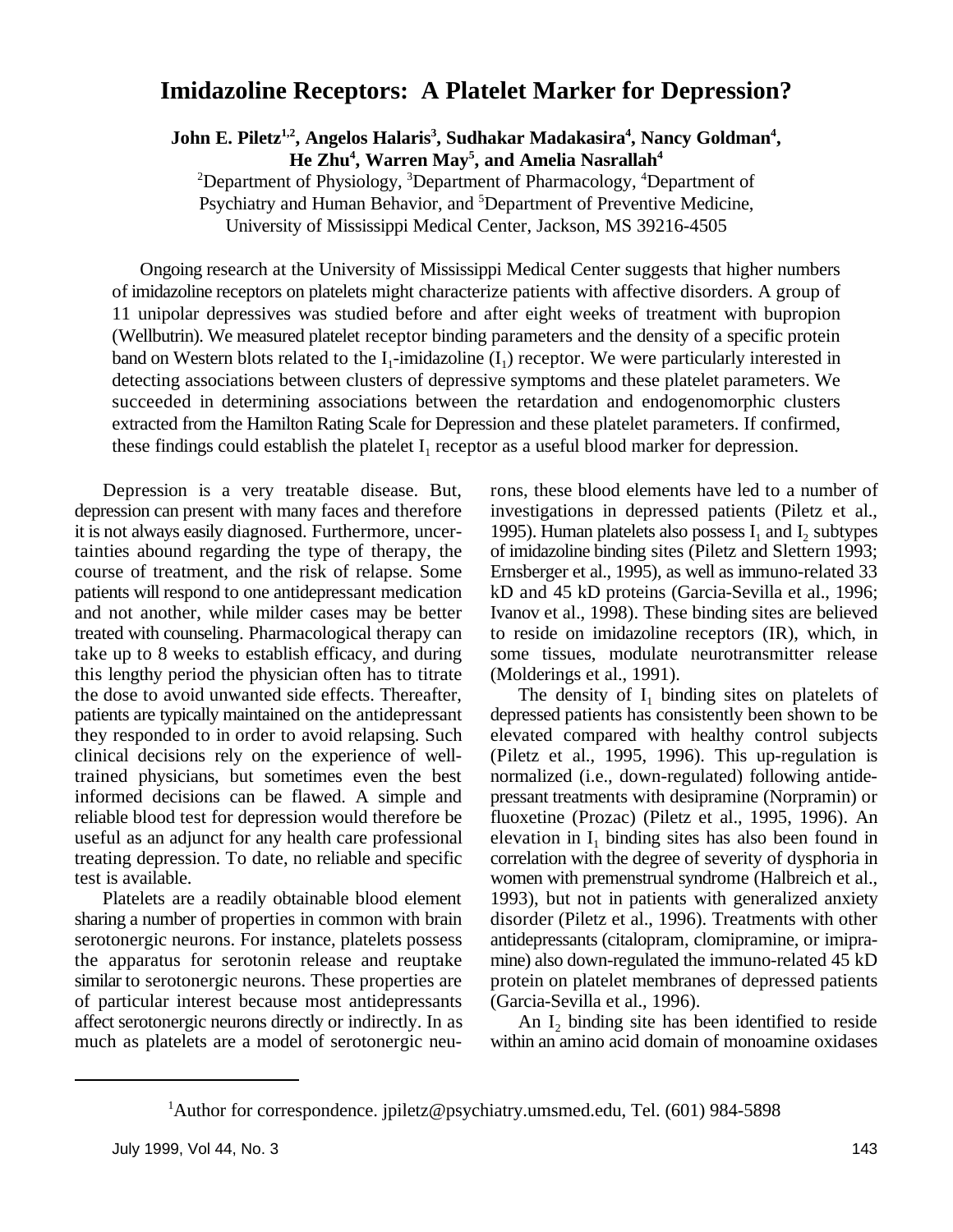(Raddatz et al., 1997). Because monoamine oxidase METHODS inhibitors are established antidepressants, the presence of this  $I_2$  site on monoamine oxidases is suggestive of a possible target for future antidepressant drug multivariate study. Other variables have been reported development. Increased  $I_2$  binding sites have been elsewhere (Zhu et al., 1999). Subjects were recruited suggested in the frontal cortex of depressed suicide through hospital referrals and treated as outpatients. suggested in the frontal cortex of depressed suicide victims (Garcia-Sevilla et al., 1996). Thus, consider- Diagnoses were made by two experienced psychiaable evidence now links an elevation in one or another trists, and independently validated using the SCID-P subtype of imidazoline binding sites with the state of (Structured Clinical Interview to Diagnose DSM-IIIR depression. There is no information whether the Disorders–Patient Edition). Depressed patients met reported changes in these sites are specific for a DSM-IV criteria for Primary Major Depressive particular subtype of affective disorders, or for that Disorder (MDD), unipolar type. The severity of matter, for one or more symptoms of the affective depression was evaluated using the 21-item Hamilton symptomatology spectrum. Rating Scale for Depression (HAM-D) (Hamilton,

whether the down-regulatory effects on  $I_1$  imidazoline binding sites and immuno-related proteins, as previ- medications for at least one month prior to entry into ously observed with other antidepressants in unipolar the protocol. We also included seventeen healthy depressives, could be related to the chemical structure control subjects. The female: male ratios and mean of the antidepressant used. We chose bupropion ages  $(\pm SD)$  were as follows: MDD = 8 females/ 3 (BUP), because it is a monocyclic compound which males (overall, 39 years  $\pm$  10, SD) and healthy control is structurally and pharmacodynamically different subjects = 12 females/ 5 males (overall, 36 years  $\pm$  8 from previously studied antidepressants; its antide- SD). pressant efficacy is well established (Lineberry et al., Subjects underwent the same dietary and activity 1990; Feighner et al., 1991). However, the precise restrictions as in our previous studies. None of the mechanism of action of BUP remains unclear (Ascher women reported taking contraceptive agents. Patients et al., 1995). were declared responders to treatment if their post-

to determine whether correlations exist between 50 % reduced from their baseline score. By these severity of depressive symptomatology and platelet  $I_1$  criteria, two patients failed to respond after 8 weeks radioligand binding parameters and related of BUP treatment. Patients were started at 75 mg/day immunodensities. An ancillary aim was to detect of BUP and the dose was increased up to a maximum possible correlations between clusters of depressive 450 mg/day (in divided doses not exceeding 150 mg symptomatology extracted from the Hamilton Depres- per dose) based on patient tolerance and therapeutic sion Rating Scale (Bech et al., 1988). The following response. Patients were monitored for plasma BUP clusters were selected: anxiety (A), cognition (C), concentrations, beginning at the 4th week of treatretardation (R), somatization (S) and melan- ment (at least two weeks after the final dose adjustcholic/endogenomorphic (E). Based on previous ment). Therapeutic plasma BUP concentrations were studies of depression, we hypothesized that the major obtained for all subjects except one; that patient had IRBP-immunoreactive protein on platelets (the 33 kD low levels  $\left(\sim 150 \text{ ng/ml}\right)$  at week 6, but responded to protein) would be increased on plasma membranes of treatment nonetheless. depressed patients at pretreatment, and that the Platelets were isolated from 100 ml of blood that increase would normalize upon successful antidepres- had been collected as previously described (Piletz et sant treatment with BUP. The present results demon- al., 1996). Blood for the analysis of plasma BUP was strate a high level of platelet IR-related immunoden- also collected in a citrate-dextrose vacutainer and sity and  $I_1$  binding density ( $B_{MAX}$ ) associated with centrifuged at room temp at 3,500 rpm for 10 min-<br>moderate to severe depressive symptomatology. The utes. Plasma was frozen at -80°C and transferred to retardation and endogenomorphic clusters of symp- the laboratory of Lindsay De Vane (Department of toms (Bech et al., 1988) may have predictive value in Psychiatry, Medical University of South Carolina) combination with platelet immunodensities. where the BUP assays were performed. BUP and its

The data for this report comes from a large The present study was designed to determine 1967). Eleven depressed patients were entered into the study. All patients were free of psychoactive

One of the specific aims of the present study was treatment HAM-D scores were less than 10 or at least binding parameters and related of BUP treatment. Patients were started at 75 mg/day

utes. Plasma was frozen at  $-80^{\circ}$ C and transferred to metabolites were extracted and assayed by HPLC as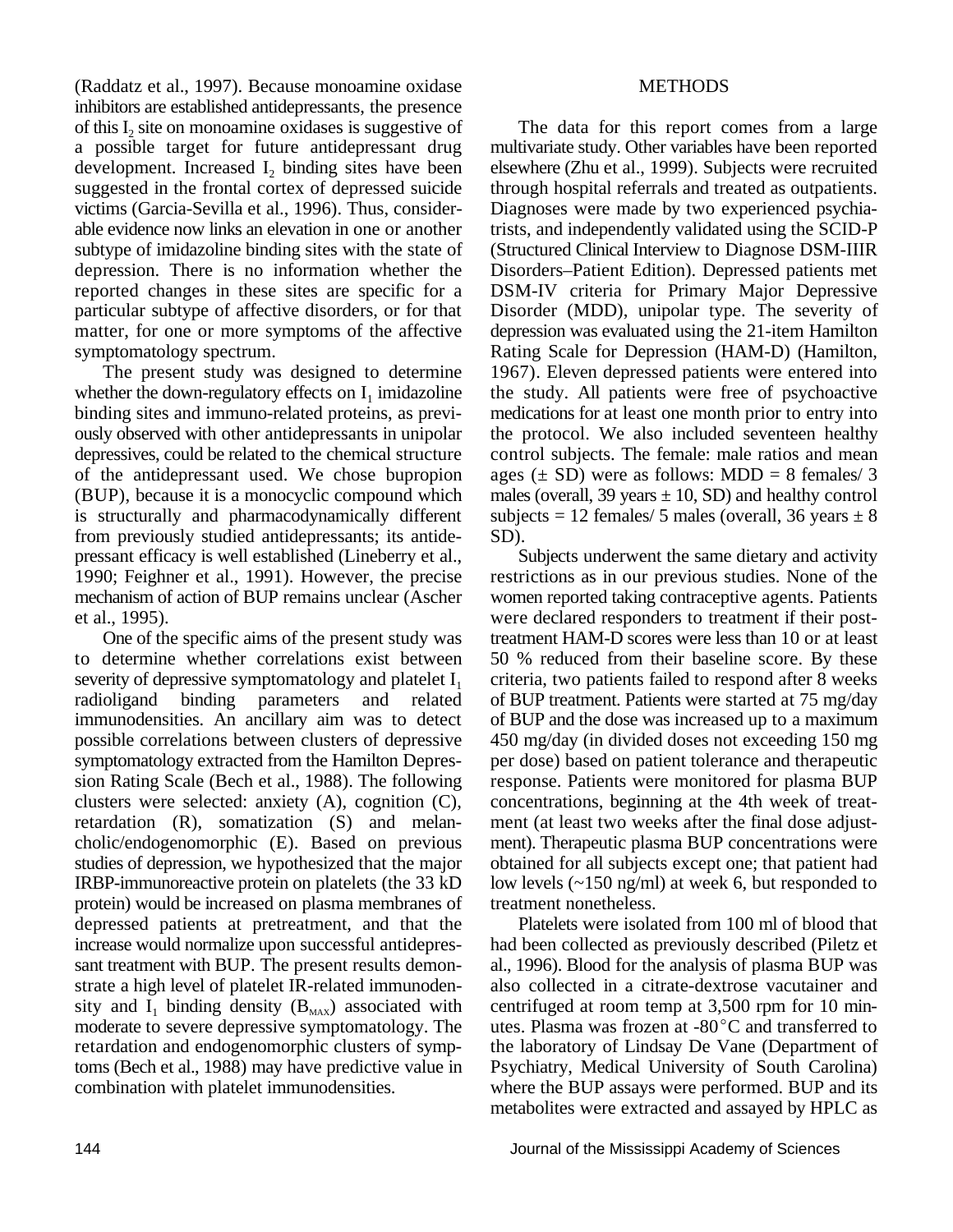using  $[^{125}I]$ -p-iodoclonidine as described (Piletz et al., downregulated to a level (0.029  $\pm$  0.003) comparable sis and Western blotting have also been described mean platelet  $I_1 B_{MAX}$  value at pretreatment (96  $\pm$  10 previously (Ivanov et al., 1998). Imidazoline Receptor fmoles/mg protein) compared to controls (79  $\pm$  9 Binding Protein (IRBP) antiserum was kindly pro- fmoles/mg), but this difference was not statistically vided by Professor Donald Reis (Cornell Medical significant  $(p = 0.18, t \text{ test})$ ). Furthermore, no signifi-College, NY) (Wang et al., 1993). After developing cant downregulation in the  $B_{MAX}$  of the  $I_1$  binding sites the films with IRBP antiserum, the Western blots was observed after treatment  $(98 \pm 6 \text{ fmoles/mg})$ . The were stripped and the integrin \$3 chain subunit was radioligand binding results *at pre-treatment* agreed assessed on the same blots using anti-CD 61 antibody with previous reports of elevations in the  $B_{MAX}$  values (Becton Dickinson, San Jose, CA), a platelet mem- of platelet  $I_1$  sites in depression (Piletz et al., 1995,

larger study having 11 target variables in the experi- revealed on Western blots in this study. mental design (Zhu et al., 1999). Four dependent No significant correlation was obtained between variables are reported herein (HAM-D scores before the total HAM-D scores from the entire cohort when and after treatment, HAM-D subscore clusters, comparing pre- to post-treatment (Spearman's rho = radioligand binding data, 33 kD/CD 61 O.D.); the 0.10. This indicated that total HAM-D pre-treatment other 7 dependent variables will be reported else- scores did not predict the degree of depressive where (e.g., CD 61 and CD 62 platelet markers, symptomatology experienced after treatment with plasma BUP and amine and metabolite levels). Analy- BUP. Furthermore, none of the target variables in this sis of variance (ANOVA) was used to compare group study, or their change scores, were directly correlated means, which were supplemented by Student t tests. with *total* HAM-D scores at either pre- or post-treat-Correlational analyses were performed to estimate any ment. However, the platelet immunoreactive IR band significant relationships between the target variables (33 kD band per CD 61 band) showed a significant (as well as their change scores). Spearman's correla- correlation between pre- and post-treatment (Speartion values ("rho values") were also calculated, with man's rho =  $0.89$ ; slope =  $0.6$ ) for the entire cohort statistical significance for rho assigned at 0.65 or (responders and non-responders), indicating that the greater. Otherwise data are expressed as the mean  $\pm$  extent of upregulation of this band at pre-treatment standard errors (S.E.M.). predicted the extent of down-regulation at post-

were HAM-D =  $26 \pm 1.1$  for the entire patient cohort the platelet parameters were obtained for only two of (i.e., moderately severe), while the post-treatment the HAM-D cluster subscores, namely, the endo-HAM-D scores were 7.4  $\pm$  2.0 (n = 11). Responders genomorphic (E) and the retardation (R) dimensions. to BUP treatment had HAM-Dpre  $= 26 \pm 1.2$  and The endogenomorphic cluster showed a significant HAM-Dpost =  $5.0 \pm 1.3$  (n = 9). These differences correlation with  $I_1 B_{\text{max}}$  before treatment whether or were highly significant ( $p < 0.001$ ). The healthy not the two non-responders were included in the control subjects had HAM-D scores  $< 2.0$ . analysis (Spearman's rho = 0.77) (Fig. 2). Similarly,

band of approximately 33 kD size with IRBP anti- and platelet  $I_1 B_{MAX}$  before treatment, whether or not serum. Depressed patients averaged a 26% increase the two non-responders were included in the pre- $(p = 0.05)$  in the immunodensity of the 33 kD IR- treatment analysis (Spearman's rho = 0.57). Furtherrelated protein  $(0.036 \pm 0.004)$ ; expressed in ratio with more, the retardation cluster showed a significant

previously described (Sweet et al., 1995). Radioligand weeks of treatment with BUP, the immunodensity of binding to purified platelet membranes was performed the 33 kD band from the same group of patients was 1996), except extended to 15 nM concentration of to that of controls ( $p = 0.003$ ; Wilcoxon signed ranks radioligand to better assess the  $K_p$ . Gel electrophore- test). Depressed patients also displayed a 23 % higher brane protein used for reference. 1996). This rise also agreed with the 26% elevation Statistical analysis was performed as part of the observed in the 33 kD protein band at pretreatment

treatment (Fig. 1).

RESULTS AND DISCUSSION All five HAM-D clusters were significantly Scores of depression severity at pretreatment 1988). Any statistically significant associations with Western blots displayed a major immunoreactive a correlation existed between the retardation subscore CD 61 membrane marker protein), compared with correlation between the change score (before to after healthy control subjects  $(0.027 \pm 0.002)$ . After 6–8 treatment) and the decrease in the 33 kD band (per reduced at post-treatment, as predicted (Bech et al.,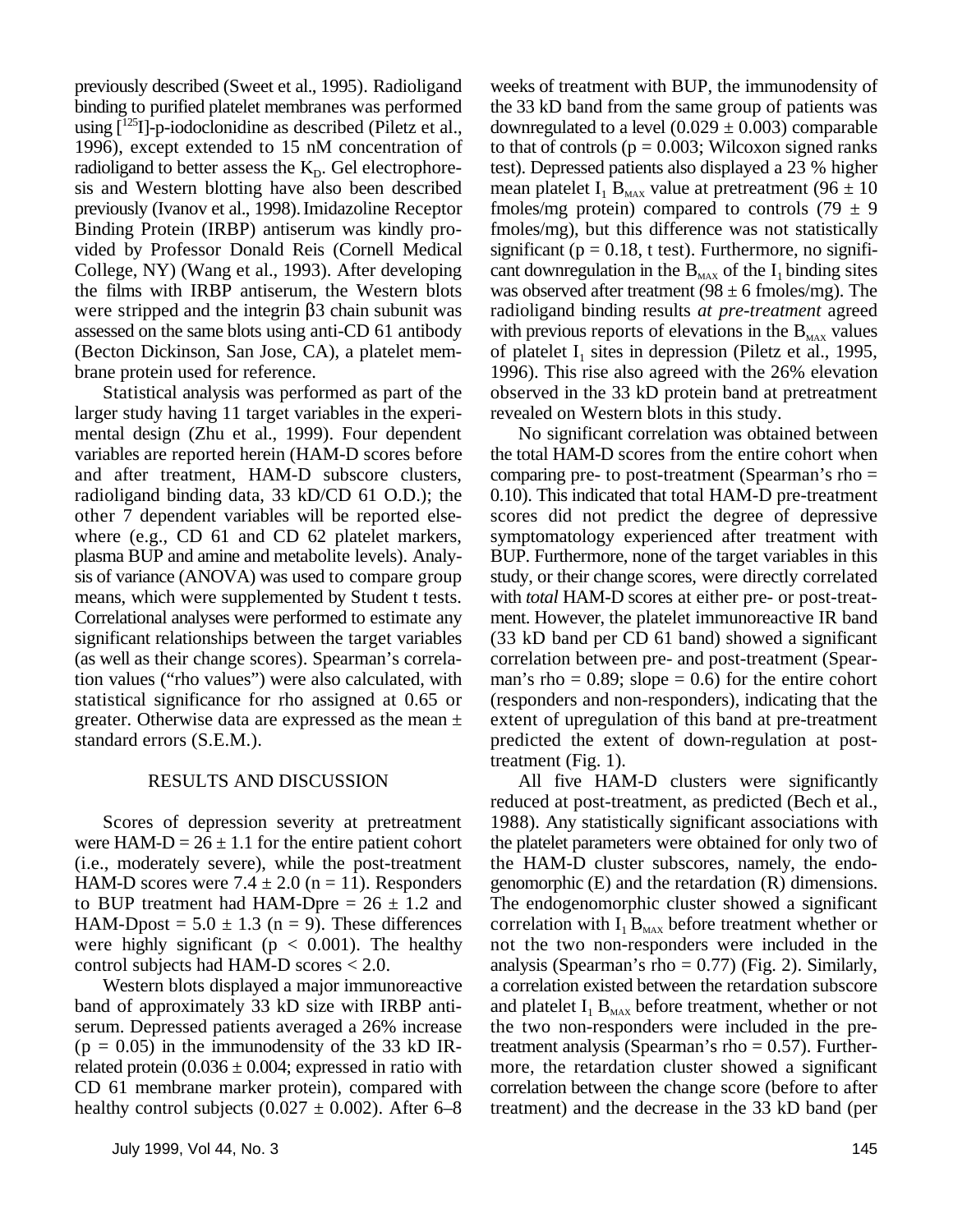CD 61) after treatment (Fig. 3). In this analysis the correlation quantifies the variability, and, in this case, Spearman's rho value was 0.84 for responders but rho  $= 0.77$  means that a straight line is a decent fit. only 0.52 (not significant) when the two non-respond- In summary, we have observed elevations in two

an example, let us look at the correlation between immunodensities, and less significantly, platelet  $I_1$ platelet  $I_1$   $B_{\text{max}}$  values and the endogenomorphic  $B_{\text{max}}$  values. After eight weeks of treatment with for all subjects. A rho value of  $0.77$  is highly signifivalue would perfectly predict the severity of the "imprecision" in our ability to predict the severity of disturbances may be forthcoming. these symptoms from the platelet  $I_1$  B<sub>MAX</sub>. But, this

ers were included (Fig. 3). platelet parameters during a moderately symptomatic Of what potential importance are these data? As phase of unipolar depression: platelet 33 kD IRBP symptom cluster of depression (Fig. 2). The endo- BUP, a significant reduction was observed in the genomorphic symptoms are characteristics of "melan- immunodensity of the 33 kD protein. Of potential cholic depression." They include psychomotor agita- diagnostic interest is the observation that both of tion as well as the typical vegetative symptoms of these biochemical parameters on the platelet weight loss, mid-nocturnal and/or early morning (immunodensity and radioligand binding) correlated awakening, retardation (of movement, thought and with two important dimensions of the depressed state speech), and depressed mood. The correlation of of the illness; namely, the retardation and the these symptoms with platelet  $I_1 B_{MAX}$  values was 0.77 endogenomorphic (or melancholic) clusters of symptom are hallmarks of  $0.77$  is highly signifi-<br>for all subjects. A rho value of 0.77 is highly significant  $(p < 0.05)$  and is relatively close to unity. If there depression. In spite of the small sample size in this were a perfect correlation (i.e., rho  $= 1.0$ ), the "dots" study, these two parameters showed significant would fall on a straight line; that is, the platelet  $I_1 B_{MAX}$  correlations. If these preliminary findings can be value would perfectly predict the severity of the confirmed in larger ongoing studies at the University endogenomorphic symptoms of depression. Since the of Mississippi Medical Center, a reliable biological rho value is less than 1.0, this means there is some marker for two of the hallmark features of affective



**Figure 1. Correlation of the immunodensities of the 33 kDa band per CD 61 before and after treatment with bupropion.**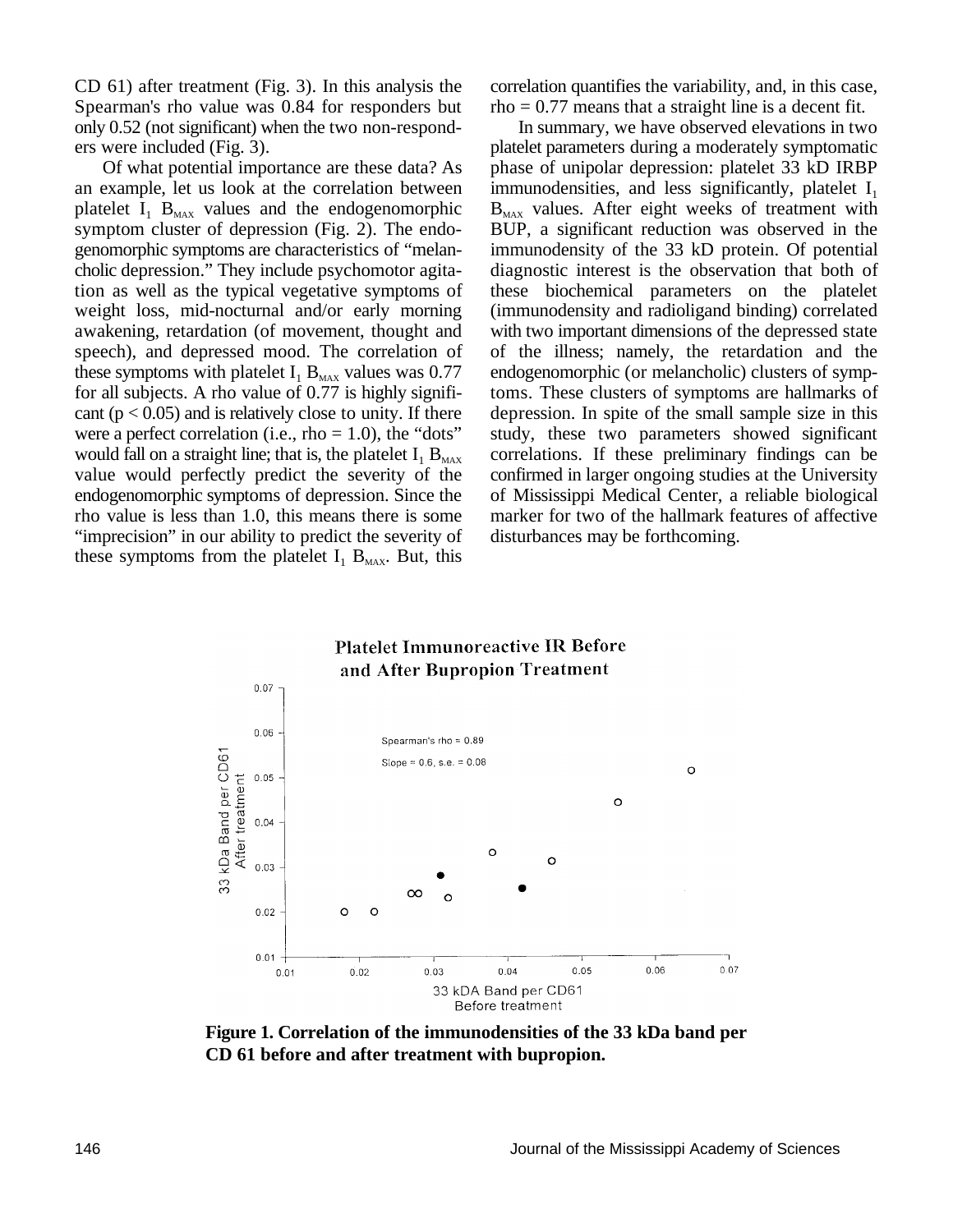

**Figure 2. The endogenomorphic cluster score correlates significantly** with the platelet  $I_1$   $B_{MAX}$  before treatment.



**Figure 3. Correlation between improvement in the retardation subscore and the change in the platelet 33 kDa immunodensity from before to after treatment with bupropion.**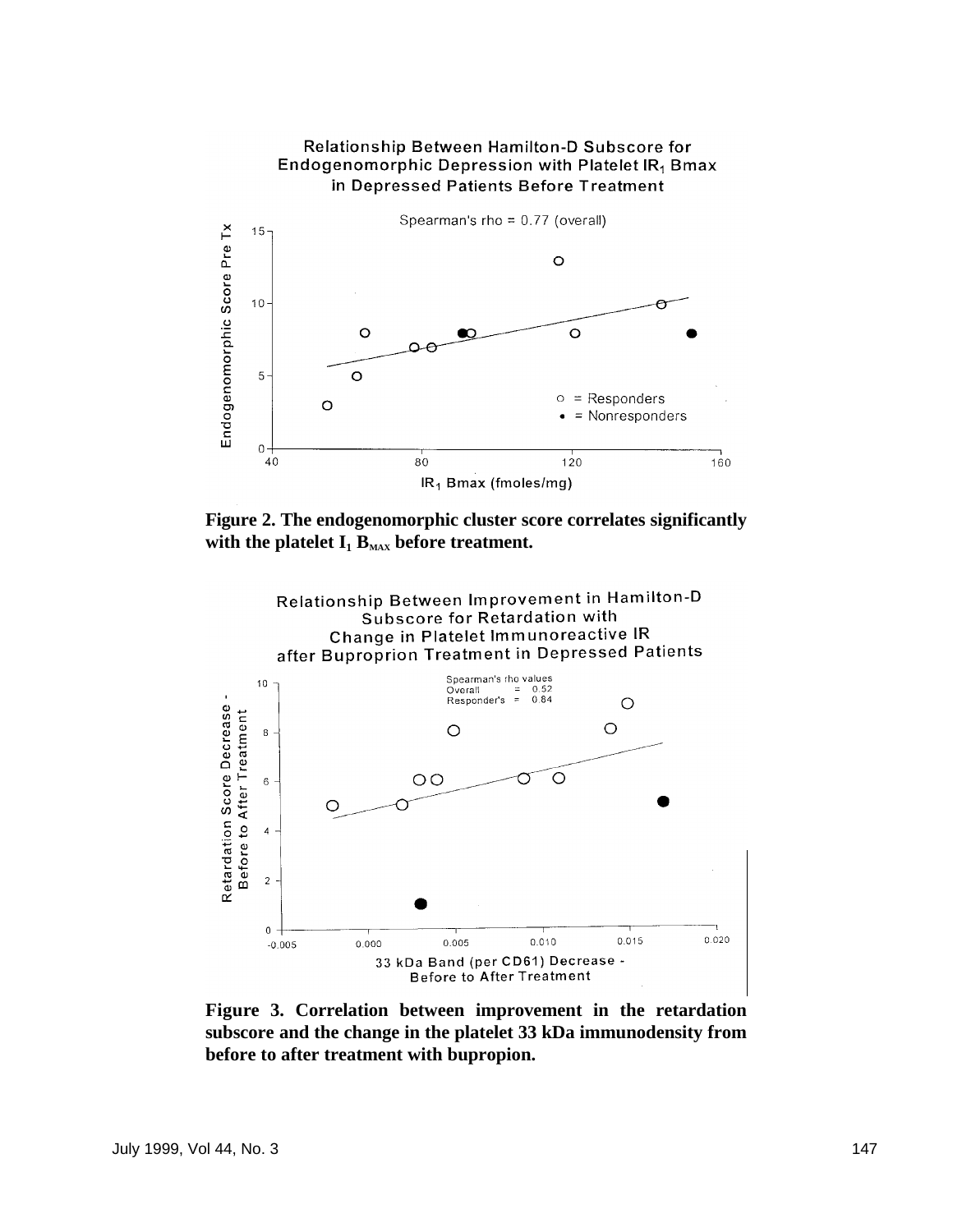### ACKNOWLEDGMENTS

This project was supported by grants MH 57601-01A1 and MH 42859-06A1 from the National Institute of Mental Health. Dr. Lindsay DeVane kindly performed the BUP assays at the Medical University of South Carolina.

### LITERATURE CITED

- Ascher, J.A., J.O. Cole, J.-N. Colin, J.P. Feighner, R.M. Ferris, H.C. Fibiger, R.N. Golden, P. Martin, W.Z. Potter, E. Richelson, and F. Sulser. 1995. Bupropion: a review of its mechanism of antidepressant activity. J. Clin. Psychiatry 56:395–401.
- Bech, P., P. Allerup, L.F. Gram, P. Kragh-Sorensen, O.J. Rafaelsen, N. Reisby, and P. Vestergaard. 1988. The diagnostic melancholia scale (DMS): dimensions of endogenous and reactive depression with relationship to the Newcastle scales. J. Affective Disord. 14:161–170.
- Ernsberger, P., M.E. Graves, L.M. Graff, N. Zakieh, P. Nguyen, L.A. Collins, K.L. Westbrooks, and G.G. Johnson. 1995. I<sub>1</sub>-imidazoline receptors: definition, characterization, distribution and transmembrane signalling. Annals of NY Acad. Sci. 763:22–42
- Feighner, J.P., E.A. Gardner, J.A. Johnston, S.R. Batey, M.A. Khayrallah, J.A. Ascher, and C.G. Lineberry. 1991. Double-blind comparison of bupropion and fluoxetine in depressed outpatients. J. Clin. Psychiatry 52:329–335.
- Garcia-Sevilla, J.A., P.V. Escriba, M. Sastre, C. Walzer, X. Busquet, G. Jaquet, D.J. Reis, and J. Guimon. 1996. Immunodetection and quantitation of imidazoline receptor proteins in platelets of patients with major depression and in brains of suicide victims. Arch. Gen. Psychiatry 53:803–810.
- Halbreich, U., J.E. Piletz, S. Carson, A. Halaris, and N. Rojansky. 1993. Increased imidazoline and  $\alpha_2$  adrenergic binding in platelets of women with dysphoric premenstrual syndromes. Biol. Psychiatry 34:676–686.
- Hamilton, M. 1967. Development of a rating scale for primary depression. Brit. J. Social and Clin. Psychology 6:278–296
- Ivanov, T., Y. Feng, H. Wang, S. Regunathan, D.J. Reis, D.N. Chikkala, P. Gupta, J.C. Jones, and J.E. Piletz. 1998. Imidazoline receptor proteins are regulated in plateletprecursor MEG-01 cells by agonists and antagonists. J. Psychiatric Res. 32:65–79.
- Lineberry, C.G., J.A. Johnston, R.N. Raymond, B. Samara, J.P. Feighner, N.E. Harto, R.P.J. Granacher, R.H. Weisler, J.S. Carman, and W.F. Boyers. 1990. A fixed-dose (300 mg) efficacy study of bupropion and placebo in depressed outpatients. J. Clin. Psychiatry 51:194–199.
- Molderings,G.J., F. Hentrich, and M. Gothert. 1991. Pharmacological characterization of the imidazoline receptor which mediates inhibition of noradrenaline release in the rabbit pulmonary artery. Naunyn-Schmiedebergs Arch. Pharmacol. 344:630–638.
- Piletz, J.E., P.R. Ernsberger, and A. Halaris. 1995. Psychopharmacology of imidazoline and  $\alpha_2$ -adrenergic receptors: implications for depression. CRC Critical Reviews in Neurobiology 9:29–66.
- Piletz, J.E., A. Halaris, J. Nelson, Y. Qu, and M. Bari. 1996. Platelet  $I_1$ -imidazoline binding sites are elevated in depression but not generalized anxiety disorder. J. Psychiatric Res. 30:147–168.
- Piletz, J.E., and K. Sletten. 1993. Nonadrenergic imidazoline binding sites on human platelets. J Pharmacol Exp Ther. 267:1493–502.
- Raddatz, R., A. Parini, and S.M. Lanier. 1997. Localization of the imidazoline binding domain on monoamine oxidase B. Mol Pharmacol. 52:549–53.
- Wang, H., S. Regunathan, D.A. Ruggiero,and D.J. Reis. 1993. Production and characterization of antibodies specific for the imidazoline receptor protein. Mol. Pharmacol. 43:509–515.
- Zhu, H., A. Halaris, S. Madakasira, P. Pazzaglia, N. Goldman, L. DeVane, M. Andrew, D. Reis, and J.E. Piletz. 1999. Effect of bupropion on immunodensity of putative imidazoline receptors on platelets of depressed patients. J. Psychiatric Res. (in press).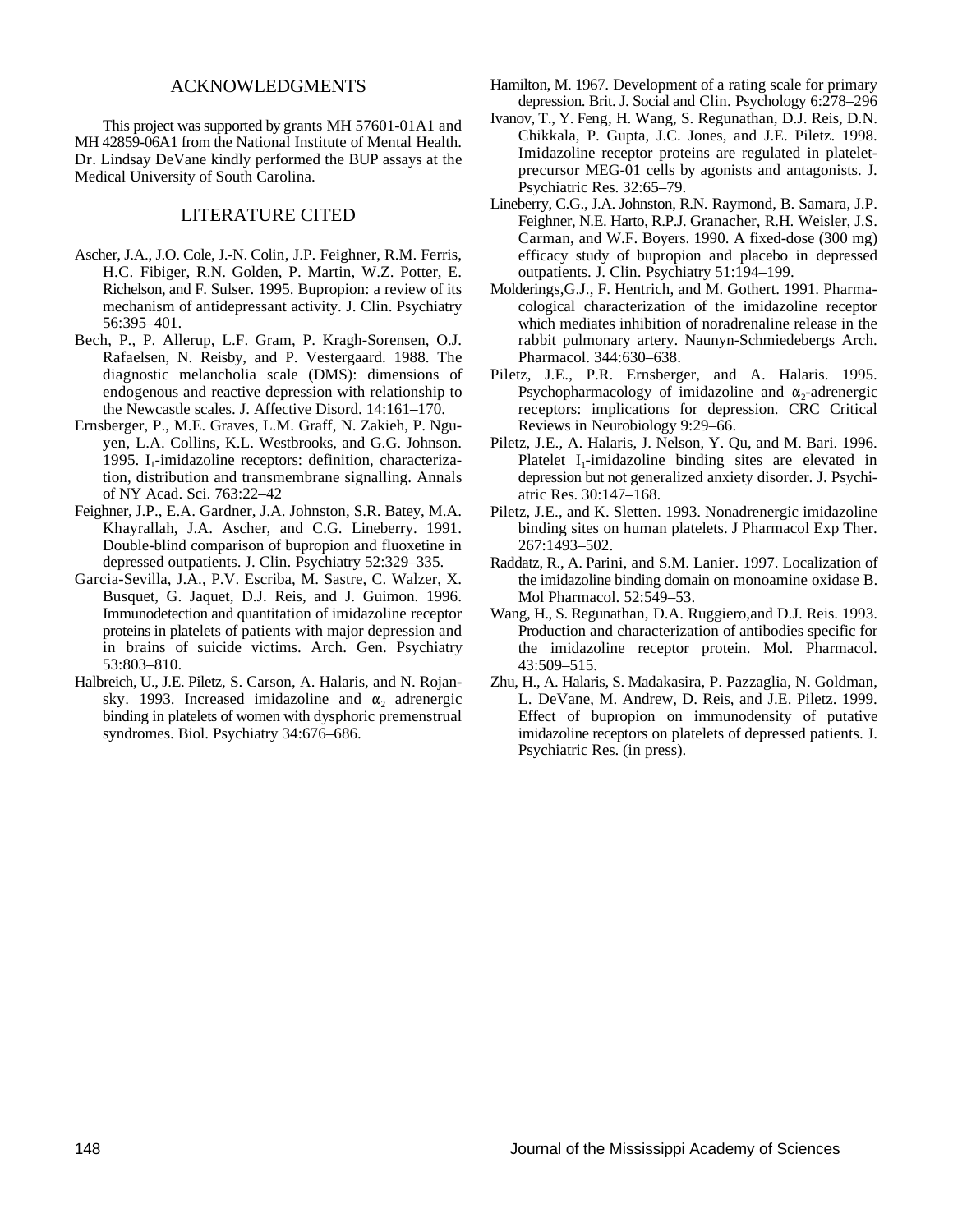### **Current Status of Neuropathologic Findings and Treatment Strategies in Alzheimer's Disease**

### **Garth Bissette<sup>1</sup>**

Departments of Psychiatry and Human Behavior and Pharmacology and Toxicology, University of Mississippi Medical Center, 2500 North State Street, Jackson, MS 39216-4505

The incidence of Alzheimer's disease is increasing at alarming rates and recent evidence indicates the neuropathology associated with AD may be present 10 or more years before diagnosis is possible with currently available techniques. Longitudinal studies of at-risk subjects are the only hope for discovery of biological markers for AD in the early stages of the disease. Such markers would allow treatments for AD to begin before neurodegeneration produces irreversible deficits and patients become disabled. The suitablility of several potential biological markers of brain systems affected by AD neuropathology are reviewed and methods to determine their usefulness in early diagnosis of AD are discussed.

United States population reaching 80 years of age. what transpired during the game; was the lead ex-This neurodegenerative disease is characterized by changed, who were the major players, etc. In the face progressive dementia and increases in incidence with of the looming catastrophic health problem of AD as age, doubling every 4.9 years after the age of 65. foreseen by epidemiologists, this state of affairs is Two-thirds of the cases of dementia are due to AD entirely unsatisfactory. and it is the fourth leading cause of death in the U.S. The first priority at present must be establishing population. In 1997 there were an estimated 2.32 who is at risk for AD so that treatment can begin millions people already suffering with Alzheimer's before the effects of neurodegeneration becomes disease in the United States and an additional 360,000 intolerable. It is not even necessary to be able to stop people are expected to develop the disease each year. the neurodegeneration, although that would be Half the nursing home beds in the U.S. contain AD preferable and is the ultimate goal. Treatments for patients and the time course of the disease ranges Parkinson's disease currently give it's victims an from two to twenty years with an average of eight average of eight years of symptom control in the face years survival after clinical diagnosis. Projections are of the continuing neurodegeneration associated with for the numbers of new and existing cases of AD to this disease. Unfortunately, the most recent neuroimaquadruple in the next 50 years (Brookmeyer et al., ging and neuropsychiatric data indicates that in AD 1998). This dire forecast represents an enormous the associated pathology may begin as much as 10 burden for public health resources, yet delaying onset vears before the disease can be accurately diagnosed of the disease by only two years would reduce the with current clinical techniques. These two studies numbers expected in 50 years by some two millions in were both elegantly conducted but differ in that one this country alone. The presence of AD can only be (Fox et al., 1998) found that memory disturbances inferred from clinical symptoms at present and re-<br>quires a brain sample to be definitively diagnosed. AD was possible and preceded decreases in regional quires a brain sample to be definitively diagnosed. Such samples are almost always obtained after death cerebral blood flow detected by magnetic resonance and this is where most of the tissue used for research imaging (MRI), while the other detected temporal and has necessarily been procured. Thus our knowledge parietal cortex blood flow decreases in individuals of what changes in the brain during AD is largely with increased genetic risk for AD before symptoms based upon a picture obtained at death with all it's of memory disturbance were observed (Reiman et al., attendant complications. This is analogous to know- 1996). The measurement of cerebral blood flow with

Alzheimer's disease (AD) affects 40% of the ing the final score of a sports match without knowing

<sup>&</sup>lt;sup>1</sup>Tel: (601) 984-6675; email: gbissette@psychiatry.umsmed.edu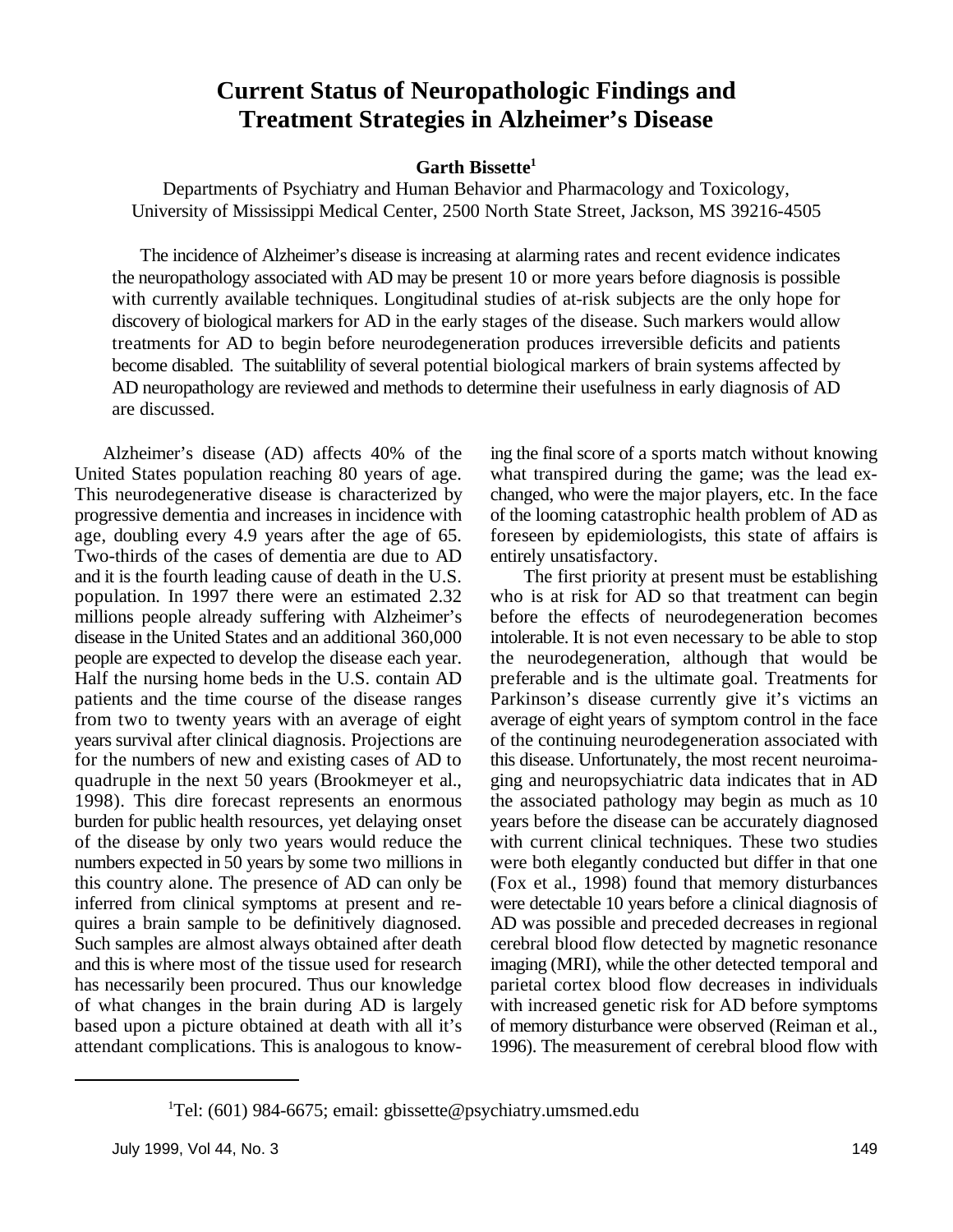MRI is a proxy measure of neuronal metabolic activ-<br>position for developing AD, we may know the iden-

regions should be examined. These brain structures being actively pursued. An increased risk for developshould be counted. The greatest problem, however, is parent. Those individuals with both parents contributabundant AD-like neuropathology are found who when other criteria are not yet definitive. were not demented during life and therefore cannot be There have been numerous studies that sought to said to have had AD. Other individuals may be at establish a laboratory diagnostic test for AD based increased risk of AD because of genetic changes in upon biochemical and neurotransmitter changes in the biochemical pathways affecting the production or brain. The presence of the blood-brain-barrier (BBB) destruction of NAP and NFT.

ity as blood flow is increased in regions of activity tity of the protein that is genetically changed, but we relative to other brain regions. A decrease in blood often do not know how that protein contributes to the flow in a particular brain region indicates possible disease process and in no case do we know how the areas of neurodegeneration or neuronal hypoactivity genetic change has changed the shape of the protein in AD patients and the areas showing these changes and thus altered the protein's function. The precursor get larger as the disease progresses (Brown et al., protein for the  $\beta$ -amyloid protein found in NAP, 1996). With current technology, the presence of amyloid precursor protein (APP), is encoded on regions with reduced blood flow cannot be used to chromosome 21 and people with Down's Syndrome definitively diagnose AD because other non-AD have an extra copy of this chromosome (trisomy 21). conditions can also cause similar changes. Thus, Such individuals develop all the pathological changes without improved diagnostic ability, it will not be of AD when they live to the age of 40 years indicating possible to find individuals developing AD until the that overproduction of APP can essentially produce cognitive deficits become established and the disease early-onset AD. Developing AD before the age of 55 will remain untreated when treatment would be most is considered to be the early onset form relative to the advantageous and effective.<br>
At present, a definitive diagnosis of AD can only individuals after the age of 70 years. Two other individuals after the age of 70 years. Two other be made after a microscopic evaluation of brain tissue proteins, presenilin 1 (chromosome 14 ) and presenilin has established increased numbers of two neuro- 2 (chromosome 1) are implicated in other forms of pathological structures, neuritic amyloid plaques early onset AD. These proteins are known to function (NAP) and neurofibrillary tangles (NFT), in a patient in the intracellular machinery that packages protein in with a clinical history of progressive dementia. As membranes for internal and external distribution, but some areas have more of these structures than others, it is not known how a dysfunctional presenilin would recommendations have been made as to which brain cause early-onset AD, although several theories are must also be histologically stained to contrast them ing late-onset AD (Corder et al., 1993) has been from other brain structures and allow accurate count- associated with the epsilon 4 allele of apolipoprotein ing. Depending upon the success of the staining E (chromosome 19). This protein is found in three procedure, more or less structures will be visible. forms termed epsilon 2, 3, or 4 (roughly 20, 70, and Additionally, NAP are often present in more than one 10%, respectively, of the U.S. population has one of type, necessitating training to identify all forms that these alleles) and one allele is inherited from each that some of these structures are present in normal ing a copy of epsilon 4 (roughly 3% of the U.S. brain and increase with increasing age. This requires population) have approximately 80% chance of relating the number of structures in the suspected AD developing the disease by the age of 80 years, about brain to the numbers encountered in normal subjects double the risk for those without a known risk factor. of the same age. In reality, this means that most of the It is important to recognize that not everyone with a AD cases can be identified, but those without much genetic risk gets AD at the predicted age (incomplete neuropathology, either because AD has not been penetrance) nor does an increased risk predict what present long enough or who may be resistant to the will happen to an individual. For this reason, genetic pathology, are in an intermediate category that is not tests cannot be used to diagnose the disease but may easily assigned. Some cases of aged individuals with add confidence to a clinical diagnosis of possible AD

has hindered this process as many substances that are Genetic transmission of increased risk for AD present in brain are not able to be measured in blood does occur, but thus far only account for about 10% and if they are, non-brain sources often contribute to of all AD cases. In the known forms of genetic predis- blood levels and complicate interpretation of the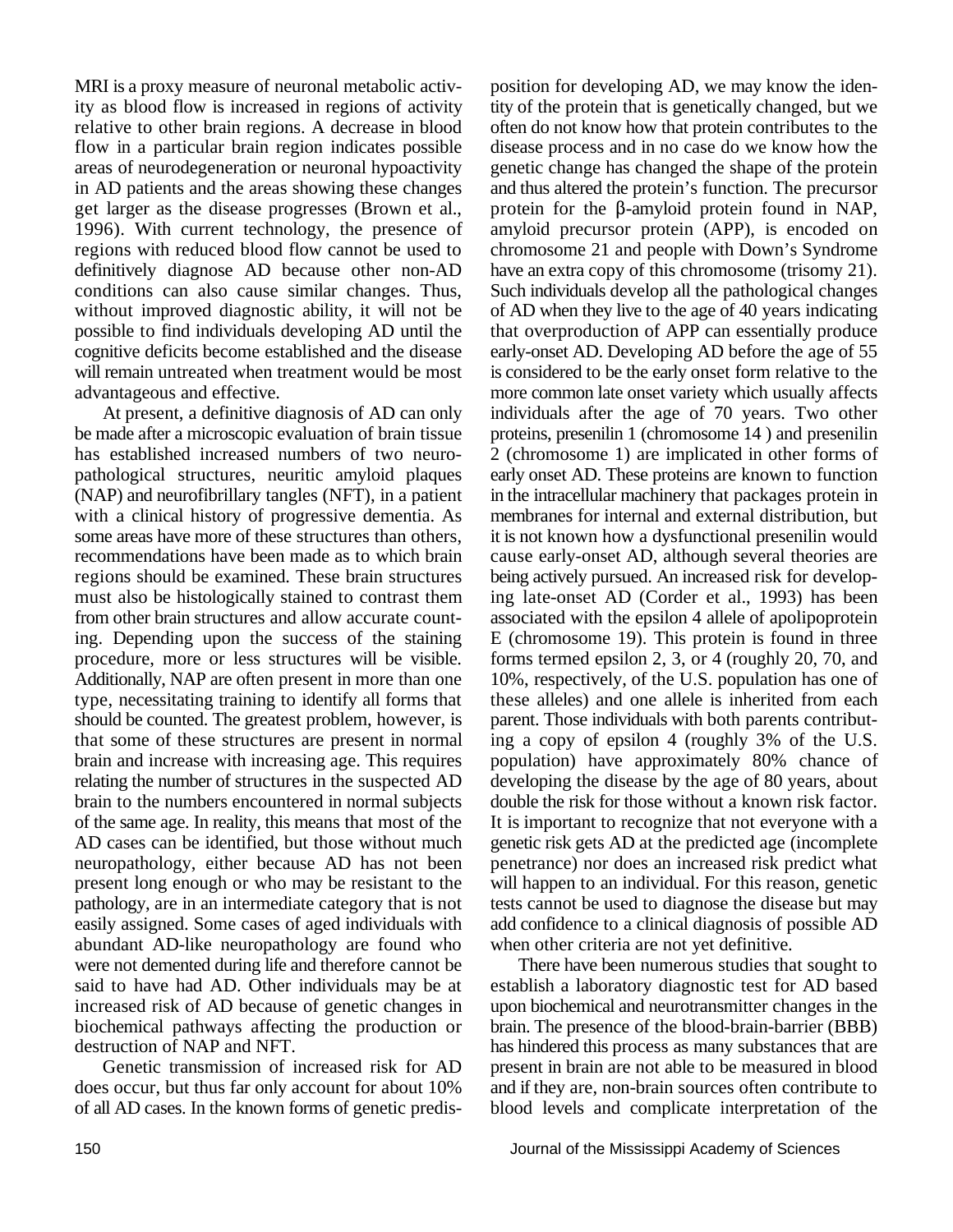brain's contribution to any apparent changes in blood paired helical filaments which together make a twisted levels. Thus at present, the only diagnostic tests for and dysfunctional neuronal process visible under light AD are based upon changes in the concentration of microscopy after staining as a NFT. Tau and it's biochemicals in the cerebrospinal fluid (CSF) or in pathologic phosphorylated form are present in CSF brain tissue (Bissette et al., 1991). Because each and increases in group mean CSF concentrations of individual's amounts of these biochemicals are differ- tau are seen in AD patients compared to non-AD ent, these diagnostic tests have a range of values for patients (Vigo-Pelfrey et al., 1995). Changes in CSF normal and AD patients and these ranges overlap to concentrations of tau and  $\beta$ -amyloid are the basis of different extents depending upon the biochemical a diagnostic test marketed by Athena Diagnostics in agent being measured. This situation prevents one Worchester, MA and a 90% accuracy is claimed in from being able to assign about  $10-15\%$  of people to diagnosing AD if  $\beta$ -amyloid is below the normal range either the normal range or the AD range and thus has and tau is above the normal range. about an 85–90% of correctly assigning a patient to Neuropil threads (NPT) are intraneuronal proteins the AD group based upon a single CSF sample. A also associated with the internal nerve cell scaffolding. single sample is also unable to provide information As neurons die and are disrupted in AD, the concenabout how much change in a particular biochemical is trations of these proteins increase in the extracelluar occurring in an individual patient, only serial samples fluid and CSF concentrations are increased (de la over time can do this. There have been embarrassingly Monte et al., 1992). This is the basis of a diagnostic few such serial sample studies to date and, for most of test marketed by Nymox, Inc. of Rockville, MD and the biochemicals associated with AD, the time of also claims a 90% accuracy in confirming a clinical initial involvement and the rate of change over the diagnosis of AD when elevated beyond the range course of the disease remain unknown. found in non-AD controls. This test has recently also

improving clinical diagnosis of AD are based upon ity is reported to be  $85\%$ . Like  $\beta$ -amyloid, neither tau proteins associated with the two types of neuropath- or NTP has been measured in the same individual with ologic markers.  $\beta$ -amyloid is a 42 or 43 amino acid AD over time and rate of change during the disease protein fragment of APP that is deposited in the process is unknown. extracellular space as insoluble fibers within a NAP, While many different neurotransmitter systems appearing as a diffuse region containing neuritic have been shown to be altered in post-mortem AD endings of nerve processes (diffuse plaque) or as a brain tissue relative to non-AD brain, the contribution central core surrounded by neuritic processes (mature of only a few of these have been associated with plaque) after staining under light microscopy. The cognitive state during life and many of the reported application of aged solutions of synthetic  $\beta$ -amyloid changes are only seen when the patient had an extento nerve cells growing in culture or directly into the sive history of disease. Three neurotransmitter sysbrains of laboratory animals causes neuronal death tems that have been found to be reliably and and degeneration, but this process has not been reproducibly decreased in AD are acetylcholine demonstrated directly for endogenous  $\beta$ -amyloid in (ACh), corticotropin-releasing factor (CRF) and AD brain tissue.  $\beta$ -amyloid can be measured in CSF somatostatin (somatotropin-release inhibiting factor, and, according to most reports, decreases in groups SRIF). The ACh deficits were the first to be described of patients with a clinical diagnosis of AD compared and are almost exclusively limited to a population of to groups of normal controls (Motter et al., 1995). nerve cells in the forebrain region of the nucleus The rate of  $\beta$ -amyloid decrease over time in CSF of basalis. These neurons provide almost all of the ACh an individual with AD is not known but it is thought to the cerebral cortex and their loss is associated with that the soluble form detected in CSF decreases as a memory impairments and cognitive deficits. The result of being deposited in plaques. original studies found 60–80% of these ACh neurons

pathological hyperphosphorylation of several amino stained for the biochemical enzyme that synthesizes acid positions in the tau protein. Tau protein is found ACh, choline acetyltransferase (CAT). In these in the intracellular microtubule structure that com- studies the average time from death to tissue prises part of the interior nerve cell scaffolding and, collection was above 24 hours. A few studies using upon phosphorylation of these several sites, forms biopsy samples of cerebral cortex obtained from living

The current diagnostic tests being marketed for become available for urine samples where the specific-

The NFT is an intraneuronal structure caused by in the nucleus basalis were gone at death in AD when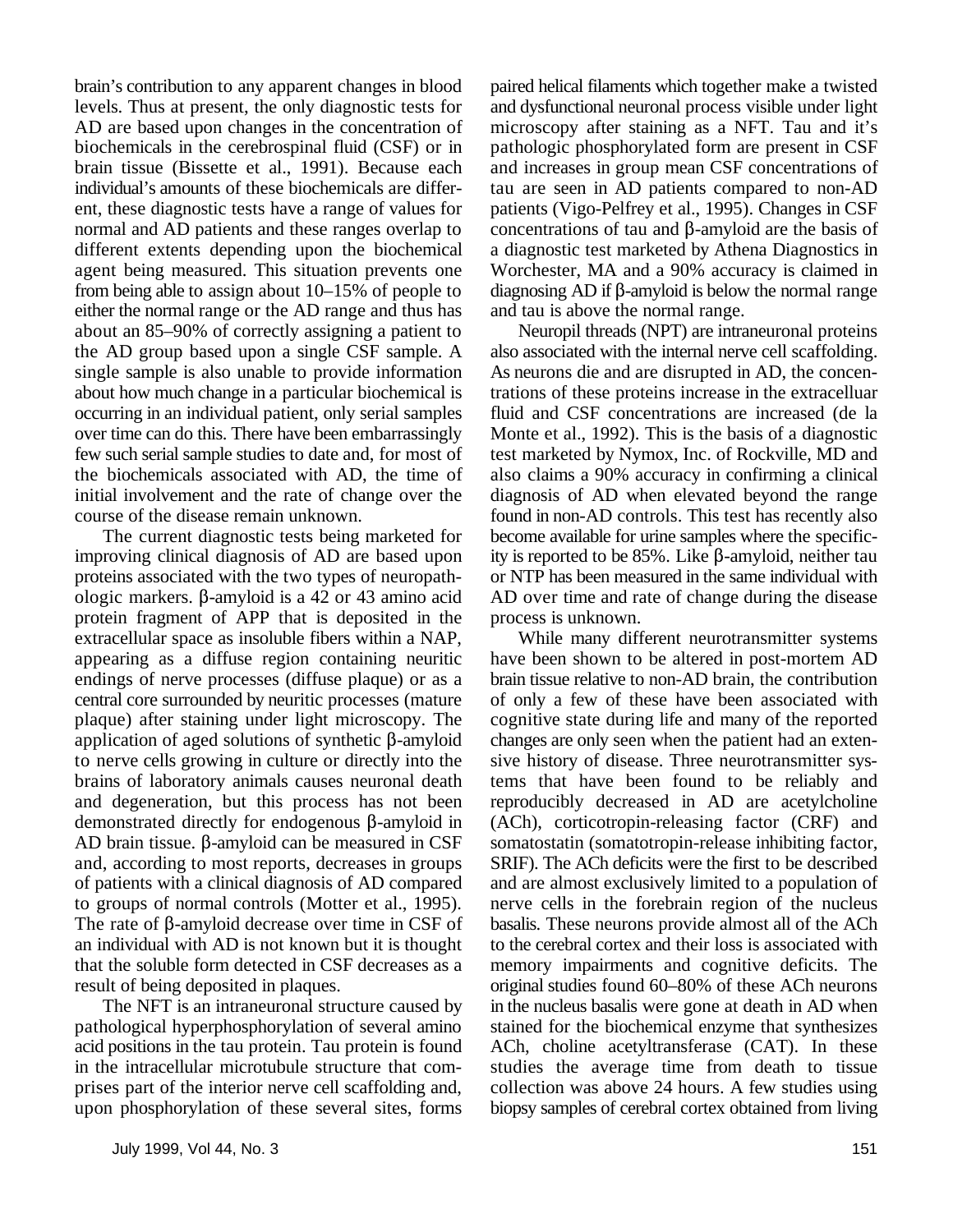clinical diagnosis of AD also found similar amounts of in brain and CSF and the ability of AChE to break CAT decrease and these tissues also had decreases in down ACh increases with increasing age. However, in the high-affinity transport of choline into the AD, AChE decreases in activity and amount in the remaining ACh terminals in cerebral cortical tissue CSF (Urakami et al., 1989), although the rate at (Palmer, 1996). However, more recent work using which this occurs in individuals with the disease is not imaging techniques and rapidly obtained autopsy well known. tissue has called the conclusions of this prior work Somatostatin (SRIF) was the second into question. The high-affinity choline transporter neurotransmitter substance to be reported to be (HACT) actually controls the rate of ACh production decreased in the brains of AD patients. Somatostatin as it's delivery of choline across the neuronal is a neuropeptide containing either 14 or 28 amino membrane is rate-limiting, energy-dependent and acids and plays the inhibitory role in the dual stimulus-regulated. In a normal response to decreased regulation of pituitary hormone secretion. Outside the synaptic availability of ACh, the remaining ACh hypothalamus, SRIF is found in cortical interneurons neurons would increase their release of ACh to and is often co-localized with inhibitory amino acid compensate, causing increased firing rates and transmitters. The cortical layers where these increased amounts of choline delivered by HACT to interneurons reside provide communication between replace the released ACh. This is precisely what was the various regions of the cerebral cortex and their found in freshly obtained AD cortical tissue within loss would interrupt this communication. Actual loss two hours of death compared to non-AD control of SRIF-containing neurons in AD brain have been tissue obtained under similar conditions (Bissette et demonstrated in only a few studies (Davies et al., al., 1995). Additionally, the amount of CAT decrease 1990) and some AD researchers believe SRIF systems in this rapid autopsy AD tissue was under 40% of are targets of disregulation rather than neurodegenernormal or about half of what had been previously ation. Many studies have reproduced the finding of reported in post-mortem and ante-mortem studies. decreased amounts of SRIF in brain tissue from the Interestingly, the two receptor types associated with cerebral cortex and in CSF (Bissette et al., 1986) of cholinergic neurons, muscarinic and nicotinic, are only AD patients, but decreased SRIF is also found in the decreased where the pre-synaptic neuron degenerates CSF in many diseases that affect cognitive function and apparently remain unchanged in the post-synaptic (Bissette and Myers, 1992). This prevents using neuronal populations. Further evidence for more decreased SRIF in CSF as a diagnostic marker for modest cholinergic changes are found in recent AD. The degree of cognitive deficit in AD is reports using imaging techniques to quantify ACh correlated with the amount of SRIF deficit in both vesicular transporter (provides uptake of ACh into CSF and post-mortem brain (Tamminga et al., 1987). synaptic vesicles), where mid-stage disease AD Three studies have reported reversal or slowing of patients were shown to have about a 30% decrease in SRIF decreases in CSF of AD patients after the activity of this ACh transporter in brain (Kuhl et treatment. One of the studies (Alhainen et al., 1991) al., 1996). Only a relatively small proportion of AD used the AChE inhibitor, Tacrine, but the other two patients treated with inhibitors of the enzyme that (Karlsson et al., 1986 and Widerlov et al., 1989) used degrades ACh, acetylcholinesterase (AChE), show environmental stimulation where the hospital nursing measurable or sustained improvements in cognitive staff made extra efforts to involve the patient in daily function. These recent data and the marginal activities and orient them in space and time. Two CSF treatment response are consistent with either a more samples from each individual were compared in these modest cholinergic involvement during AD and at studies, making it possible to demonstrate that the AD death than was previously believed or the rapid patients in the treated groups had less change in the degradation of these markers in tissue removed more declining amounts of SRIF measured than was present than two hours after death or removal from the living in the untreated AD patients. Because the receptor brain. Because ACh is broken down very rapidly by populations that recognize SRIF are also decreased in acetylcholinesterase (AChE), it cannot usually be AD, it may not be possible to use drugs that activate measured directly in either brain or CSF without rapid SRIF receptors effectively in attempts to compensate denaturing of AChE by microwave irradiation. This for the decreased SRIF in AD brain. However, the effectively prevents measuring ACh directly in human evidence that behavioral treatment can slow or

patients that were an average of 3.5 years from initial post-mortem tissue. However AChE can be measured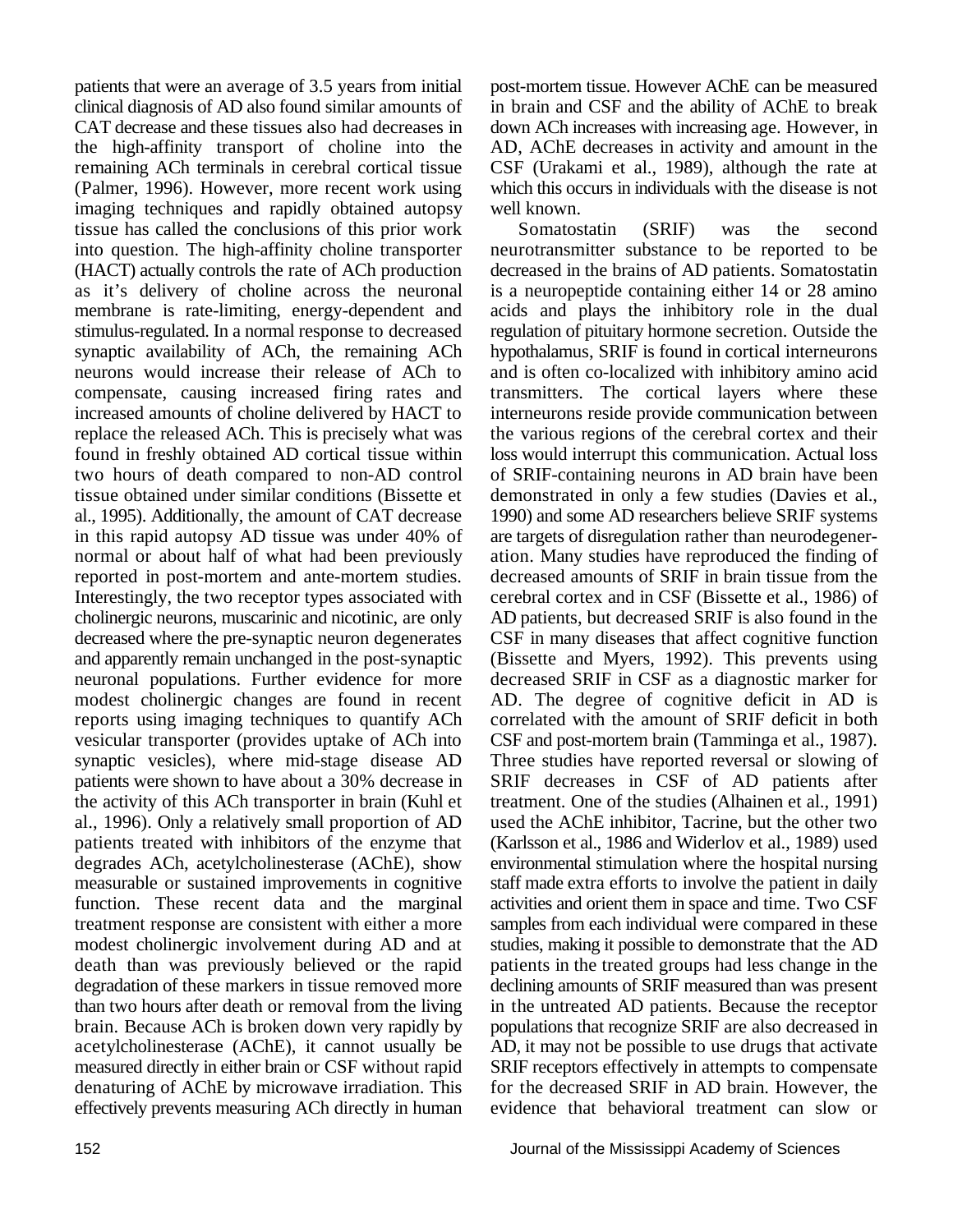reverse the CSF deficits in SRIF offers that these changes would occur first in the encouragement that these changes may not be entorhinal/parietal cortex regions. It is possible that completely irreversible in AD. such changes in CRF and SRIF might underlie the

neuropeptide neurotransmitter found mainly in the precede memory loss by the caregivers of AD patients hypothalamus and regulates the pituitary-adrenal axis. and to be the first indication to the caregiver that CRF is also found within cerebral cortex interneurons there was something wrong. As it usually takes that also often contain the inhibitory chemical several years for the progressive dementia in AD to neurotransmitter, gamma amino butyric acid (GABA). develop after these first behavioral changes occur, this CRF is depleted from cortical regions in AD (Bissette would be an ideal time to begin treatment if our et al., 1985) due to degeneration of these interneurons diagnostic ability could be extended to this early stage and recent reports indicate that the CRF deficits are of the disease process. The test of this alternative more widespread throughout the cortex (Bissette et hypothesis awaits a few courageous patients and their al., 1998) and are even more associated with families. cognitive decline than can be demonstrated for SRIF If a small group of people who were at increased (K.Davis, personal communication). Unlike SRIF, risk for AD from a family history (anecdotal reports however, CSF levels of CRF are not reliably found to of senility or dementia in the two preceding be decreased in AD (Nemeroff et al., 1984 and generations) or newly diagnosed with possible AD Martignoni et al., 1990) and receptors for CRF (due to either mild memory or emotional change) increase rather than decreasing as for SRIF. The would consent to participate in a research study increase in regional CRF receptor number is inversely underway at the University of Mississippi Medical proportional to the regional decrease in CRF content Center this idea could be tested. The person would (DeSouza et al., 1986) and such "up-regulated" not enter the study until they reached the agenumbers of CRF receptors indicates that treatment to appropriate range where pathological changes might increase synaptic availability of CRF would have an first be detected. This would typically be at or after effective target to act upon. Drugs that release bound the age of 60 years unless the family history indicated CRF from the CRF-binding protein are being an earlier onset form. The person would be developed for use in AD, but clinical trials first must cognitively normal except for the mild memory or demonstrate safety and lack of toxicity. emotional change and would be able to understand

various neurotransmitter and neuropathologic marker required of them, i.e. informed consent. The person changes occur first in AD and how quickly they would agree to allow a sample of CSF to be collected change over the course of the disease. One hypothesis and a regional MRI image of cerebral blood flow is that the degeneration of cholinergic neurons causes would be generated. The person would be tested for further degeneration of the cortical interneurons cognitive ability before these procedures and would containing CRF and SRIF. However, when laboratory be given the tests again each year or up to twice per animals are given lesions in the nucleus basalis that year. Another CSF sample and MRI scan would be destroy the cholinergic neurons affected in AD and performed at three year intervals if no cognitive are allowed to recover for nine months (Millard et al., changes occur or at two year intervals if progressive 1990), the cortical concentrations of CRF and SRIF cognitive decline is detected. If a large change in are greatly increased rather than decreased as this cognitive status is detected between two test periods, hypothesis would predict. Evidence from post- another CSF sample and MRI scan will be requested. mortem tissue where both CRF and SRIF were Patients are allowed to withdraw from the study at measured in the same sample in various brain regions any time and if cognitive decline proceeds to the point demonstrates that the largest deficits in both where the patient is no longer able to give informed neuropeptides occurs in the entorhinal and parietal consent themselves, their legal guardian would decide cortex. This is the area where imaging techniques whether they should continue in the study. It is demonstrate decreased blood flow during the important that the person at risk for AD tell their development of AD. Thus, an alternative hypothesis families about their decision and wishes for the future would be that the neuropeptide changes occur either in regard to continuing in the study so that the before or in concert with cholinergic neuron loss and families will proceed as the person desires. By

Corticotropin-releasing factor is a 41 amino acid personality and emotional changes often reported to

Many investigators have wondered which of these the reasons for the project and what would be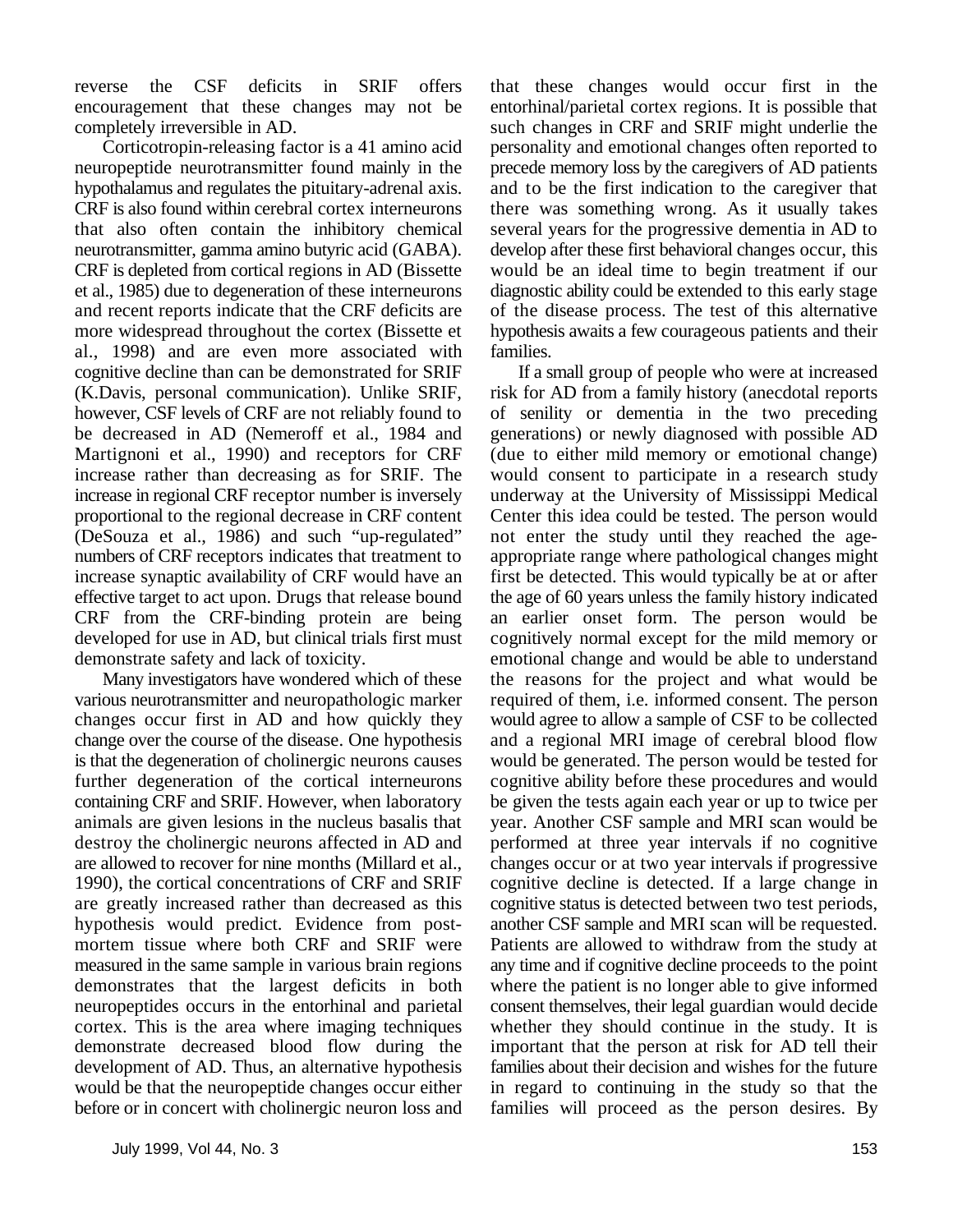comparing the amounts of AChE, SRIF and CRF in two or more CSF samples from the same person atrisk for AD, we can test when and which of these transmitter systems are first affected. The amounts of the three diagnostic neuropathology marker proteins will also be measured, providing a continuing assessment of changes in these disease-related proteins and the related neurodegeneration. The cerebral blood flow changes will be compared to the biochemical changes in an attempt to localize the brain region(s) likely contributing to the biochemical changes. All of these measurements are made at no cost to the patient. Thirty or forty people are followed until they have a high-probability of AD and have provided three, four or more CSF samples and MRI images, it will be possible to determine if one or another of these known biochemical changes occurs in that individual. If most people show the same order of biochemical changes, it would provide good evidence for which therapeutic target should be selected at a particular stage of AD. This knowledge should produce better treatment responses than are presently seen in the majority of patients treated with the currently available drugs. Unless some courageous and altruistic people are willing to provide such biological samples and imaging data, our ability to treat the appropriate biochemical target of AD changes will only occur by accident if the treatment and change happen to coincide in time. To paraphrase a popular song by David Bowie: We can be heroes just for one day (every two or three years).

### LITERATURE CITED

- Alhainen, K., J. Sirvio, E.-L. Helkala, K. Renikainen, and P. Riekkinen. 1991. Somatostatin and cognitive functions in Alzheimer's disease—the relationship of cerebrospinal fluid somatostatin increase with clincial response to tetrahydroaminoacridine. Neurosci. Lett. 130:46–48.
- Bissette, G., G.P. Reynolds, C.D. Kilts, E. Widerlov, and C.B. Nemeroff. 1985. Corticotropin-releasing factor-like immunoreactivity in senile dementia of the Alzheimer type: reduced cortical and striatal concentrations. J. Am. Med. Assn. 254:3067–3069.
- Bissette, G., E.Widerlov, H. Walleus, I. Karlsson, A. Forsman, and C.B.Nemeroff. 1986. Alterations in cerebrospinal fluid concentrations of somatostatin-like immunoreactivity in neuropsychiatric disorders. Arch. Gen. Psychiat. 43:1148–1154.
- Bissette, G., W.H. Smith, K.C. Dole, B.J. Crain, H. Ghanbari, B. Miller, and C.B. Nemeroff. 1991. Alterations in Alzheimer's disease-associated protein in Alzheimer's disease frontal and temporal cortex. Arch. Gen. Psychiat. 48:1009–1012.
- Bissette, G., F.J. Seidler, C.B. Nemeroff, and T.A. Slotkin. 1995. High-affinity choline transporter status in Alzheimer's disease tissue from rapid autopsy. Pages 223–230 *in* JH Growdon, RM Nitsch, S Corkin and RJ Wurtman, eds., The Neurobiology of Alzheimer's Disease, Center for Brain Sciences and Metabolism Charitable Trust, Cambridge, MA.
- Bissette, G., and B. Myers. 1992. Minireview: Somatostatin in Alzheimer's disease and depression. Life Sci. 51:1389–1410.
- Bissette, G., L.Cook, W. Smith, K.C. Dole, B. Crain, and C.B. Nemeroff. 1998. Regional neuropeptide pathology in Alzheimer's disease: Corticotropin-releasing factor and Somatostatin. J. Alzheimer's Disease 1:1–15.
- Brookmeyer R., S. Gray, and C. Kawas. 1998. Projections of Alzheimer's disease in the U.S. and the public health impact of delaying disease onset. Am. J. Pub. Health, 88:1337–1342.
- Brown, D.R.P., R. Hunter, D.J. Wyper, J. Patterson, R.C. Kelly, D. Montaldi, and J. McCulloch. 1996. Longitudinal changes in cognitive function and regional cerebral function in Alzheimer's disease: A SPECT blood flow study. J. Psychiat. Res. 30:109–126.
- Corder E.H., A.M. Saunders, W.J. Strittmatter, D.E. Scmechel, P.C. Gaskell, G.W. Small, A.D. Roses, J.L. Haines, and M.A. Pericak-Vance. 1993. Gene dose of apolipoprotein E type 4 allele and the risk of Alzheimer's disease. Science 261:921–923.
- Davies, C.A., D.R. Morroll, D. Prinja, D.M.A. Mann, and A. Gibbs. 1990. A quantitative assessment of somatostatinlike and neuropeptide Y-like immunostained cells in the frontal and temporal cortex of patients with Alzheimer's disease. J. Neurologic. Sci. 96:59–73.
- de la Monte, S.M., L. Volicer, S.L. Hauser, and J. Wands. 1992. Increased levels of neuronal thread protein in cerebrospinal fluid of patients with Alzheimer's disease. Ann. Neurol. 32:733–742.
- DeSouza, E.B., P.J. Whitehouse, M.J. Kuhar, D.L. Price, and W.W. Vale. 1986. Reciprocal changes in corticotropinreleasing factor (CRF)-like immunoreactivity and CRF receptors in cerebral cortex of Alzheimer's disease. Nature 319:593–595.
- Fox, N.C., E.K. Warrington., A.L. Seiffer, S.K. Agnew, and M.N. Rossor. 1998. Presymptomatic cognitive deficits in individuals at risk of familial Alzheimer's disease. Brain 121: 1631–1639.
- Karlsson, I., E. Widerlov, E.V. Melin, A.-L. Nyth, G.A.M. Brane, E. Rybo, J.F. Rehfield, G. Bissette, and C.B. Nemeroff. 1985. Changes in CSF neuropeptides after environmental stimulation in dementia. Nord. Psychiatry J. 39:75–81.
- Kuhl, D.E., S. Minoshima, J.A. Fessler, K.A. Frey, N.L. Foster, E.P. Ficaro, D.M. Wieland, and R.A. Koeppe. 1996. In vivo mapping of cholinergic terminals in normal aging, Alzheimer's disease and Parkinson's disease. Ann. Neurol. 40:399–410.
- Martignoni, E., F. Petraglia, A. Costa, A. Monzani, A.R. Genazzani, and G. Nappi. 1990. Cerebrospinal fluid corticotropin-releasing factor levels and stimulation test in dementia of the Alzheimer type. J. Clin. Lab. Anal. 4:5–8.
- Millard, W.J., G.W. Arendash, A.J. Dunn, and E.M. Meyer.

154 Journal of the Mississippi Academy of Sciences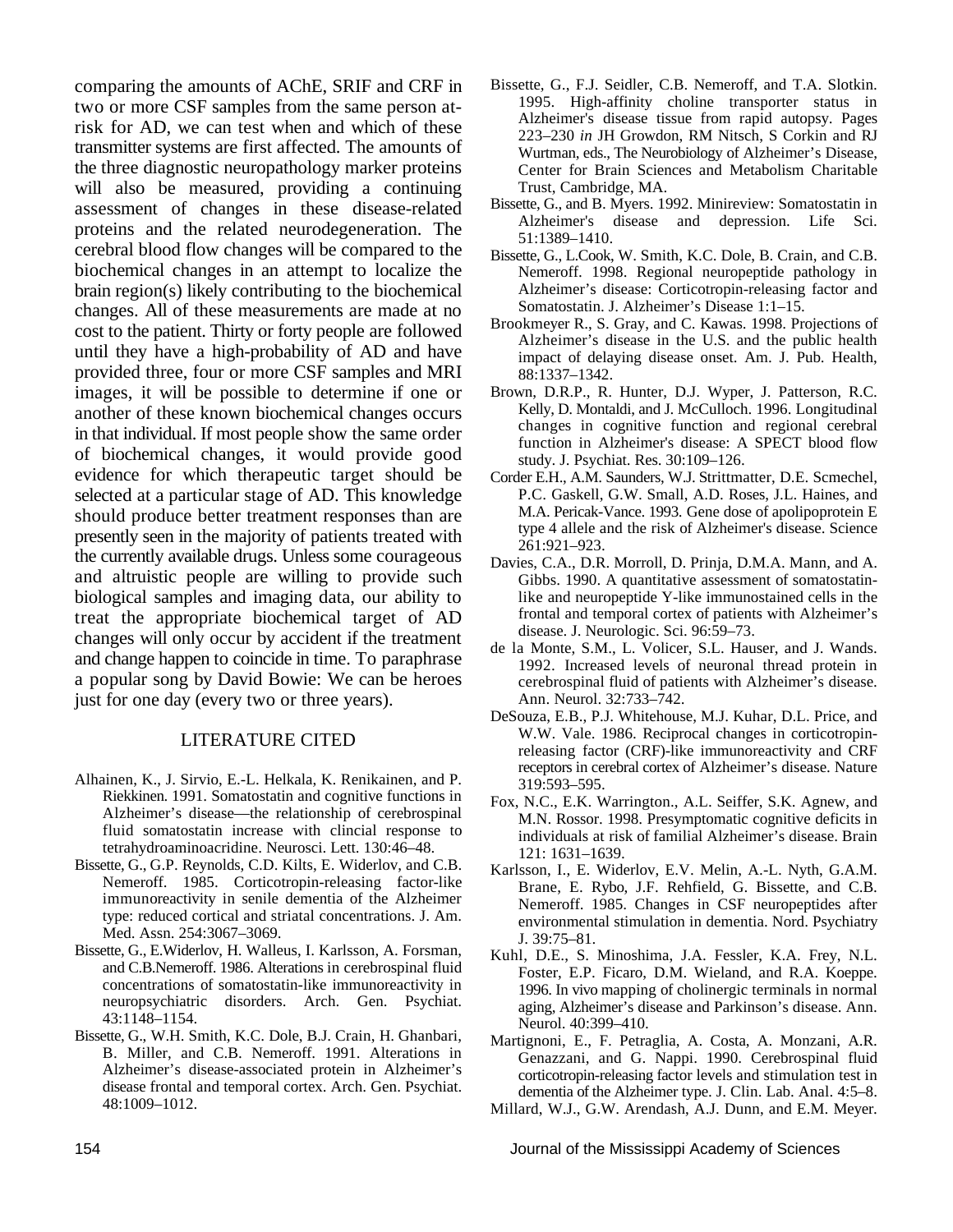concentrations of corticotropin-releasing hormone (CRH)- J. Med. 334:752–758.

- Motter, R., C. Vigo-Pelfrey, D. Kholodenko, R. Barbour, K. tin levels corelate with impaired cognitive function and Johnson-Wood, D. Galasko, L. Chang, B. Miller, C. Clark, cortical metabolism. Neurology 37:161-165. Johnson-Wood, D. Galasko, L. Chang, B. Miller, C. Clark, cortical metabolism. Neurology 37:161–165.<br>R. Green, D. Olson, P. Southwick, R. Wolfert, B. Munroe, Urakami, K., Y. Adachi, E. Awaki, and K. Takahashi. 1989. R. Green, D. Olson, P. Southwick, R. Wolfert, B. Munroe, 38:643–648. Scand. 80:232–237.
- patients. Science 226:1342-1344. Alzheimer's disease. Neurology 45:788-793.<br>Palmer, A.P. 1996. Neurochemical studies of Alzheimer's Widerlöv, E., G. Brane, R. Ekman, M. Kihlgren,
- 
- Preclinical evidence of Alzheimer's disease in persons care. Acta Psychiatr. Scand. 79:41–47.

1990. Effects of nucleus basalis lesions on cerebral cortical homozygous for the e4 allele for apolipoprotein E. N. Eng.

- like immunoreactivity in the rat. Neurosci. Lett. Tamminga, C.A., N.L. Foster, P. Fedio, E.B. Bird, and T.N. 113:233–239.<br>
Chase. 1987. Alzheimer's disease: low cerebral somatosta-<br>
ter, R., C. Vigo-Pelfrey, D. Kholodenko, R. Barbour, K. in levels corelate with impaired cognitive function and
- I. Lieberburg, P. Seubert, and D. Schenk. 1995. Reduction Characterization of the course of senile dementia of the of ß-amyloid peptide42 in the cerebrospinal fluid of Alzheimer type using cerebrospinal fluid levels of patients with Alzheimer's disease. Ann. Neurol. acetylcholinesterase and somatostatin. Acta. Neurol. acetylcholinesterase and somatostatin. Acta. Neurol.
- Vigo-Pelfrey, C., P. Seubert, R. Barbour, C. Blomquist, M. Karlsson, K. Eklund, C.D. Kilts, P.T. Loosen, and W.W. Lee, D. Lee, F. Coria, L. Chang, B. Miller, I. Lieberburg, Vale. 1984. Elevated concentrations of CSF corticotropin-<br>
releasing factor like-immunore activity in depressed protein tau in the cerebrospinal fluid of patients with protein tau in the cerebrospinal fluid of patients with
- mer, A.P. 1996. Neurochemical studies of Alzheimer's Widerlöv, E., G. Brane, R. Ekman, M. Kihlgren, A. Norberg, disease. Neurodegeneration 5:381–391. and I. Karlsson. 1989. Elevated CSF somatostating and I. Karlsson. 1989. Elevated CSF somatostatin Reiman, E. M., R.J. Caselli, L.S. Yun, K. Chen, D. Bandy, S. concentrations in demented patients parallel improved Minoshima, S.N. Thibodeau, and D. Osborne. 1996. psychomotor functions induced by integrity-promoting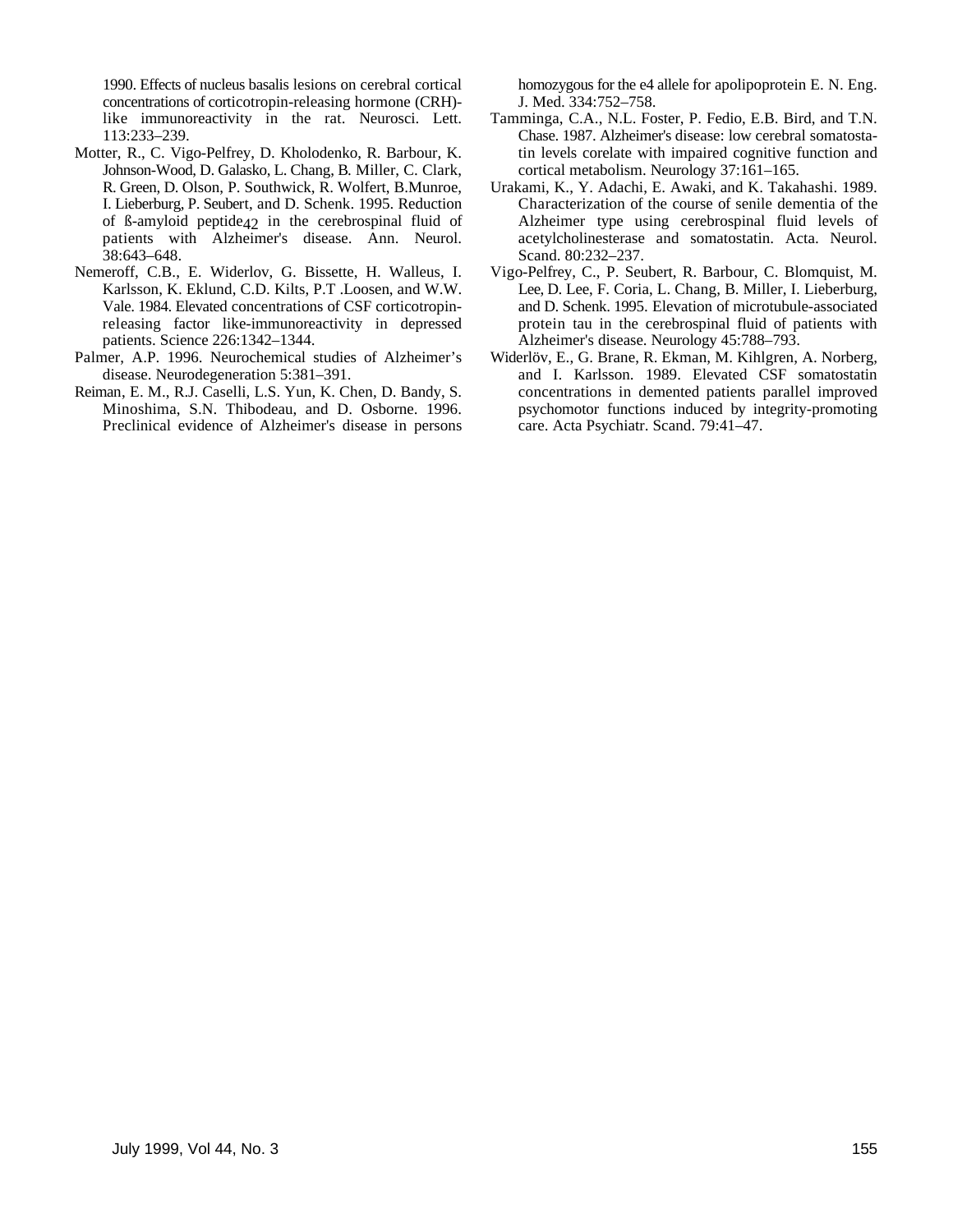### **The Neurobiology and Psychopharmacology of Schizophrenia: An Update**

### **Henry A. Nasrallah<sup>1</sup>**

University of Mississippi Medical School, Jackson, MS 39216

Schizophrenia is a serious neuropsychiatric brain disorder characterized by many disabling clinical manifestations. Many lines of evidence point to a neurodevelopmental pathogenesis in schizophrenia, although recent research points to a possible neurodegenerative component as well, especially in the first few years after the initial psychiatric hospitalization. The major treatment of schizophrenia is pharmacological, but psychosocial and rehabilitative therapies are also vital after stabilizing the acute psychotic symptoms. The first generation of antipsychotics which became available in the mid-1950s were limited in their efficacy and associated with many neurologic and medical side effects which engender poor compliance and frequent relapses. The new generation of antipsychotics, also called serotonin-dopamine antagonists, became available in the mid-1990s and have proven to have broader efficacy, more tolerable side-effect profile, and better outcomes. Neuroscience research into the neurobiology and psychopharmacology of schizophrenia will continue to elucidate the pathophysiology and treatment of this disabling brain disease.

disabling psychiatric brain disorder (Shriqui and thought disorder. Nasrallah, 1995). Its onset is usually in the late tens to mid twenties, but its course lasts a lifetime, often reducing a previously functioning and promising young person to a vocationally disabled, frequently hospitalized and socially isolated individual who is almost totally dependent on others for sustenance and care. It is a cruel disease that robs its victims of the core of what makes them human: to love and to work.

### CLINICAL FEATURES

The clinical manifestations of schizophrenia are numerous, indicating that many brain regions are involved. Many, but not all of these clinical symptoms are included in the official diagnostic criteria for schizophrenia (The American Psychiatric Association, 1994). The clinical features are generally categorized into four domains:

*(1) Positive symptoms—*These include several psychotic symptoms that almost invariably lead to psychiatric hospitalization. The most common positive symptoms include hallucinations (auditory, visual, somatosensory), delusions (paranoid or non-

Schizophrenia is arguably the most severe and paranoid), bizarre behavior, disorganized speech and

*(2) Negative symptoms—*Also called deficit symptoms, they include the inability to express appropriate emotions or gestures, failure to express complex conceptual thoughts, social withdrawal, apathy and lack of motivation, and inability to derive pleasure from any activity, and impaired attention. These symptoms may manifest slowly and insidiously long before the appearance of the acute psychotic symptoms that prompt hospitalization, and they became more clinically prominent after the remission of the positive symptoms (Andreasen, 1982).

*(3) Cognitive dysfunction—*Several key main functions are impaired n schizophrenia, including memory, learning, attention and executive functions. These deficits are often the reason for the inability of a person with schizophrenia to return to school or to hold a job, and they seem to deteriorate following the initial psychotic episode before which the cognitive functioning of patients may be quite better than average.

*(4) Comorbid psychiatric disorders—*Patients with schizophrenia often manifest one or more additional psychiatric syndromes, most commonly

<sup>1</sup>Tel: (601) 368-4159; email: hnasra2905@aol.com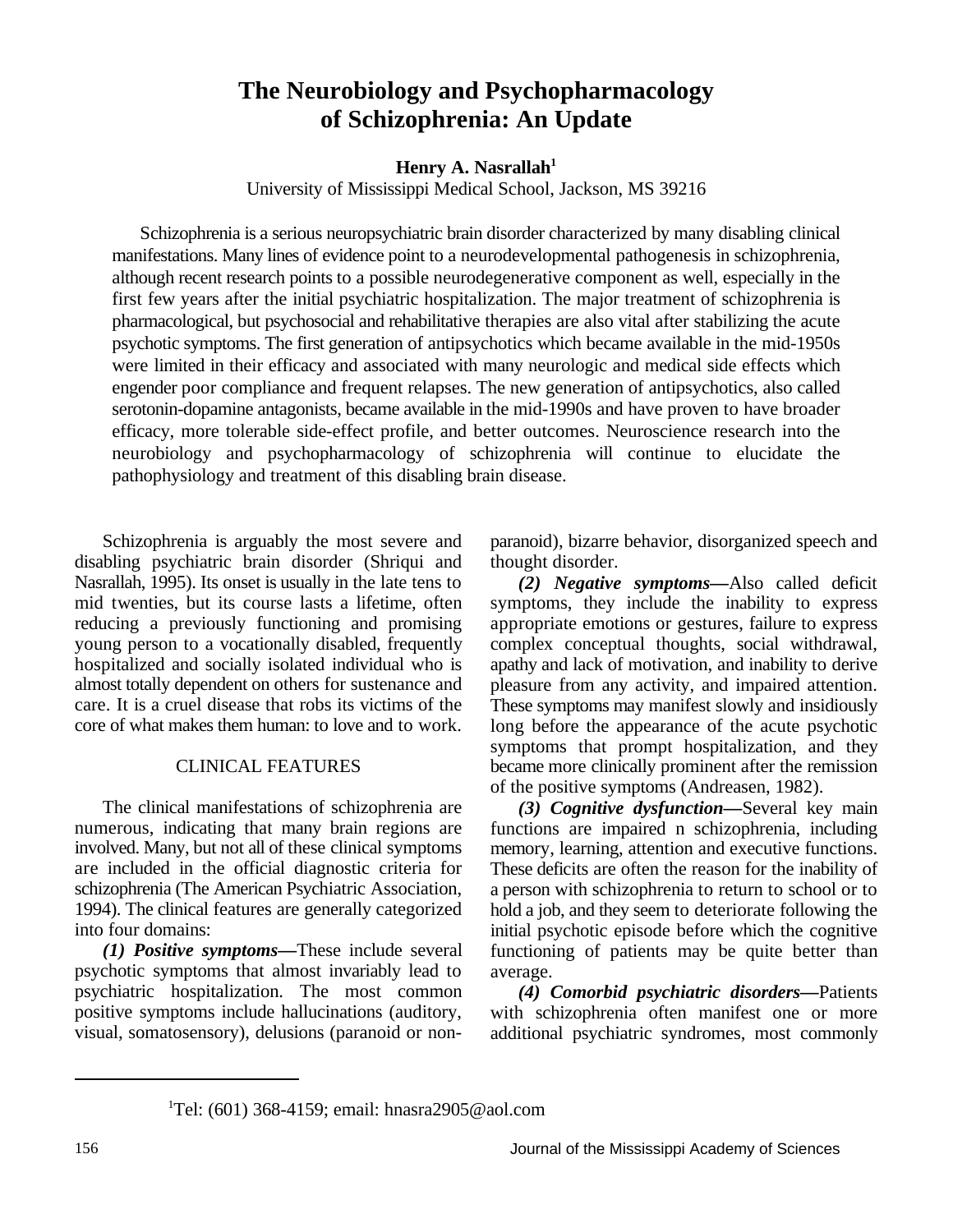depression, anxiety, aggression, and substance abuse. 1998). While the putative processes that result in There comorbidities often complicate the course and cerebral atrophy following the onset of psychosis are outcome of treated schizophrenia. still unknown, possible mechanisms may include 1)

past two decades have led to the detection of many researchers agree that both neurodevelopmental and structural brain abnormalities in schizophrenia using neurodegenerative factors are probably involved in structural brain abnormalities in schizophrenia using computerized tomography (CT) and magnetic schizophrenia. resonance imaging (MRI) scans (Krishnan and Doraiswamy, 1997). These finding include dilated lateral PSYCHOPHARMACOLOGY and third cerebral ventricles, overall cerebral hypoplasia as well as regional hypoplasia in the volumes of The start of pharmacologic treatment of frontal, temporal limbic structures, thalamic nuclei schizophrenia occurred in the mid 1950s with the and corpus callosum. Clinical significance of these serendipitous discovery that chlorpromazine neuroanatomic findings is the subject of ongoing suppressed psychotic symptoms in many patients research. However, certain clinical correlates have institutionalized for chronic schizophrenia (DiMascio been reported such as an association between and Shader, 1970). This momentous discovery temporal lobe abnormalities (hypoplasia of the launched the psychopharmacologic era of superior temporal gyrus and the hippocampus) with antipsychotic treatments which ended the practice of positive symptoms and between frontal lobe "warehousing" schizophrenic patients in state hospital pathology with negatives symptoms. Cognitive often for a lifetime due to the lack of any effective deficits are also associated with fronto-temporal treatment for psychosis. Between 1955 and 1975, deficits are also associated with fronto-temporal dysfunction. dozens of antipsychotic compounds were synthesized

been proposed. However two overarching hypotheses 1) about a third of the patients failed to derive any have recently emerged; the neurodevelopmental and benefit from them, 2) only positive symptoms, but not neurodegenerative models. help is negative, cognitive or depression symptoms,

schizophrenia (Nasrallah, 1993) is based on multiple effects were associated with these first generation live of evidence which point to a disruption of brain antipsychotics (also called neuroleptics) especially development during fetal life which may include both extrapyramidal side effects (EPS) such as dystonia, genetic and environmental factors. The evidence akathisia, dyskinesia and parkinsonism, and the often includes 1) excess of perinatal and obstetric irreversible oro-buccal movement disorder known as complications in schizophrenia, 2) neurophysiological tardive dyskinesia which emerges in more than half and behavioral pathology during infancy and the patients, 4) patient compliance was very low, childhood of adult onset schizophrenia, 3) presence of leading to frequent relapses, increased mortality and hypoplastic brain changes at the onset of the illness in poor social and vocational outcomes. adulthood, 4) postmortem histopathological evidence Much was learned about the neurochemistry of suggestive of impaired neuronal cell migration, a mental disorders such as schizophrenia with the second trimester process, 5) absence of gliosis in discovery of the first generation of antipsychotics

hand, is supported by the observed clinical of the neuroleptics strongly suggested that blockade deterioration, cognitive decline, and reports of of dopamine receptors was one of the major progressive cerebral tissue loss after psychotic relapse mechanisms of action of those drugs, and implicated early in the course of schizophrenia (Knoll et al., dopamine and other catecholamine pathways in the

NEUROANATOMIC ABNORMALITIES damage due to impaired antioxidants, 3) The advent of brain imaging techniques over the secondary to increased brain catecholamines. Many neurotoxicity (secondary to glutamate), 2) free-radical hypercortisolemia-induced atrophy and 4) apoptosis

PATHOGENESIS efficacious in treating delusions, hallucinations and Many possible etiologies for schizophrenia have that these drugs had significant limitations including: The neurodevelopmental hypothesis of responded to these medications, 3) serious sideto treat schizophrenia, while all of them were agitation in many psychotic patients, it became clear

postmortem samples of schizophrenia. (which also led to the discovery of tricyclic<br>The neurodegenerative hypothesis on the other antidepressant drugs). The EPS motoric side effects antidepressant drugs). The EPS motoric side effects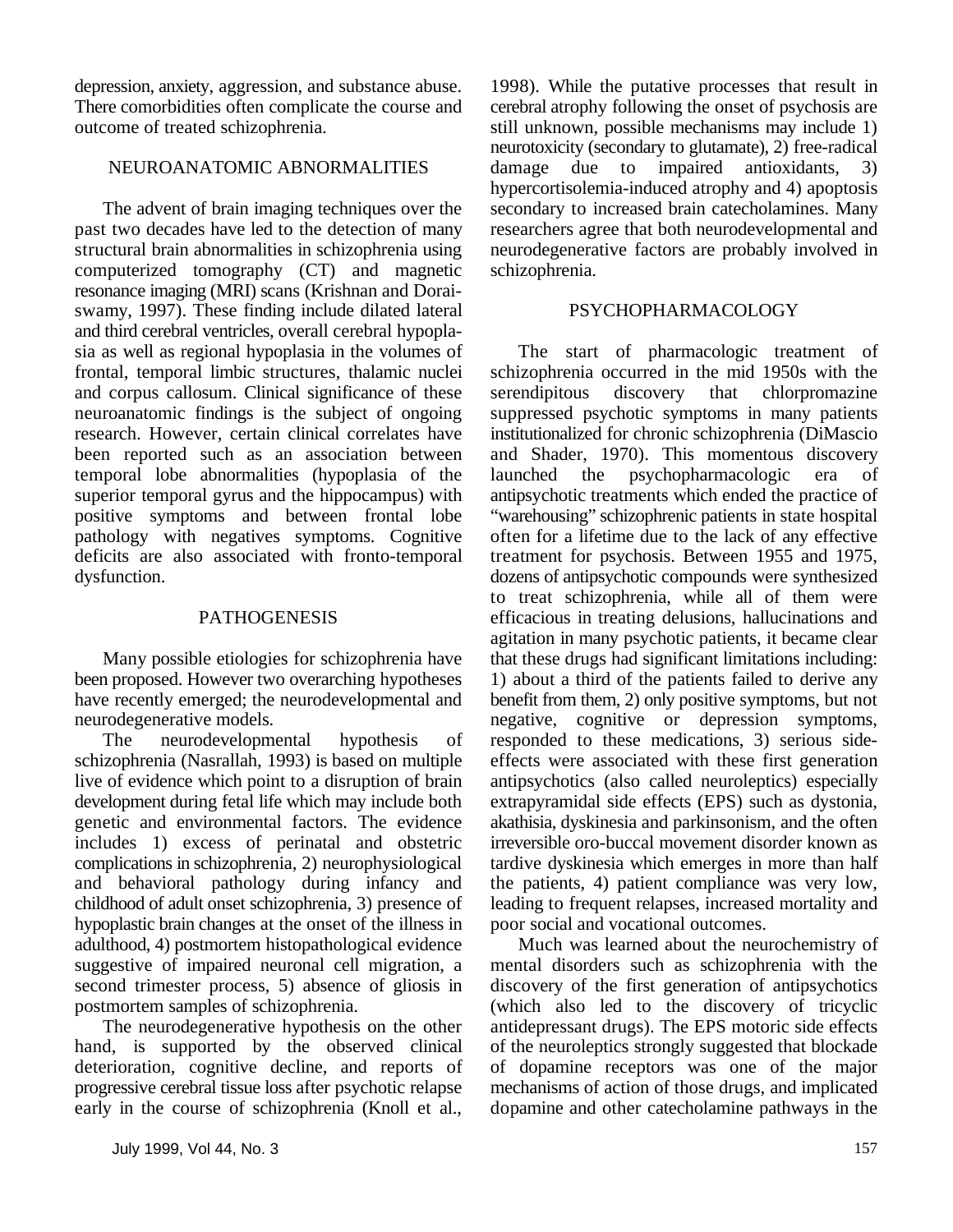neurochemistry of psychosis (Seeman et al., 1976). and family psychotherapy as well as social and However, two dopamine tracts in the brain are vocational rehabilitation (Herz et al., 1990). This is a associated with psychosis (meso-cortical and meso- very costly disease (about \$60 billion total annual limbic) while others like the nigrostriatal and tobero- cost, direct and indirect) and most schizophrenic infundibular were associated with the side effects individuals depend on public support for lifetime (EPS and hyperprolactinesia) of the  $D_2$  blockade medical care, housing and subsistence. Significant action of the first generation antipsychotics. The more research is needed to identify the specific

was needed to address the clinical needs of schizophrenia. schizophrenia. However, it took twenty years from the launch of the last "conventional" neuroleptic CONCLUSIONS (molindone) in 1975 to the introduction of the new class of novel or second-generation antipsychotics Despite many recent advances in he neurobiology (Kane and McGlashan, 1995). The new class of and psychopharmacology of schizophrenia, much antipsychotics are their broader efficacy (on positive, more needs to be learned about this severe and antipsychotics are their broader efficacy (on positive, negative, cognitive and mood symptoms) and better safety and tolerability (such as far less EPS). This improved profile may be due to the fact that the novel will elucidate not only the pathogenesis and treatment antipsychotics are selective to the limbic and frontal of psychosis but will also improve the understanding dopamine receptors  $(D_3, D_4, D_5, and D_6$  receptors), of brain mechanisms underlying behavior, thoughts, dopamine receptors  $(D_3, D_4, D_5, \text{ and } D_6 \text{ receptors}),$ thus causing far less EPS by avoiding the  $D_2$  receptors in the striatum. Further, the newer antipsychotics also block serotonin  $5HT_2$  receptors in addition to dopamine receptors (which is why they are also called serotonin-dopamine antagonists or SDAs), and that the next decade. encloses them with efficacy on some negative and mood symptoms and probably the lower tendency for ACKNOWLEDGMENTS EPS as well.

schizophrenia have improved significantly with the Research, Education and Clinical Center (MIRECC). new generation antipsychotics, although it is hoped that even more efficacious medications may be LITERATURE CITED developed over the next few years. Perhaps antipsychotics with non-dopamine mechanisms such American Psychiatric Association. 1994. Diagnostic as serotonin or glutamate pathways may be developed to treat the symptoms of this serious brain disorder. In edition, Washington, D.C. APPI. 886 pp. fact, considerable research is focusing on the NMDA Andersson, C., M. Chakos, R. Mailman, and J. receptor in schizophrenia because phencyclidine Lieberman. 1998. Emerging roles for novel (PCP) psychosis is the closest mg-induced model of antipsychotic medications in the treatment of schizophrenia (Andersson et al., 1998). schizophrenia. Psychiatric Clinics of North Amphetamine, a dopamine agonist, produces a America 21:151–179. paranoid psychosis which is comprised predominantly Andreasen, NC. 1982. Negative symptoms in of positive symptoms, in contrast to PCP, an NMDA schizophrenia: Definition and reliability. Archives antagonist, which produces positive, negative and of General Psychiatry 39:784–788. antagonist, which produces positive, negative and cognitive features. DiMascio, A., and R.I. Shader RI (eds). 1970.

pharmacologic agent alone. This is a complex series ed.) Volume 4: Psychosocial Treatment of biopsychosocial disorder that necessitates individual Schizophrenia, Elsevier, Amsterdam. 418 pp.

more research is needed to identify the specific It was clear that a better class of antipsychotics causes, better treatments and prevention of

heterogeneous psychiatric brain disease. The knowledge generated by research into schizophrenia emotions and cognition in many related psychiatric disorders. The significant recent advances in the pharmacology of schizophrenia are likely to be superceded by even more impressive advances over

The outcomes of pharmacological treatment of Supported in part by VISN16 Mental Illness

- and Statistical Manual of Mental Disorders, 4<sup>th</sup>
- 
- 
- PSYCHOSOCIAL ASPECTS Science House, New York. 395 pp. Clinical Handbook of Psychopharmacology,
- Schizophrenia cannot be managed with a Handbook of Schizophrenia (H.A. Nasrallah, Herz, M.I., S.J. Keith, and J.P. Ducherty (eds). 1990.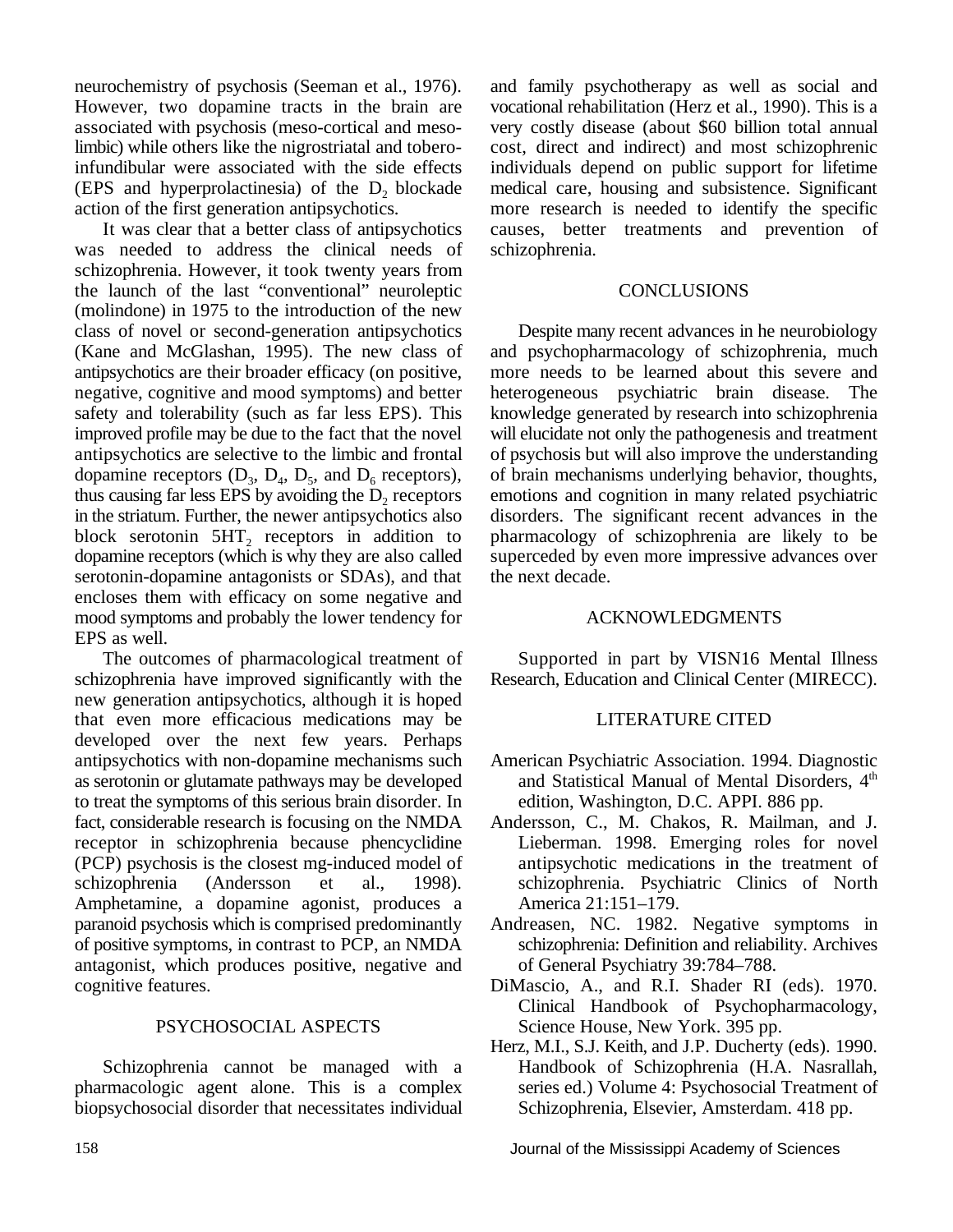- Kane, J., and T.H. McGlashan. 1995. Treatment of Nasrallah, H.A. 1993. Neurodevelopmental pathogen-
- Knoll, J.L., D.L. Garver, J.E. Rambug, S.J. America 16: 269–280.<br>Kingsbury, D. Croissant, and B. McDermott. Seeman, P., T. Lee, Cha Bulletin 24:365–379. Shriqui, C.L., H.A. Nasrallah (eds). 1995.
- Dekker, New York. 652 pp.
- Schizophrenia. Lancet 346:820–825. esis of schizophrenia. Psychiatric Clinics of North
- Seeman, P., T. Lee, Chau-Wong, and K. Wong. 1998. Heterogeneity of the psychosis: Is there a 1976. Antipsychotic drug doses and neuroneurodegenerative psychosis? Schizophrenia leptic/dopamine receptors. Nature 26:717–719.
- Krishnan, K.R.R., and P.M. Doraiswamy (eds). 1997. Contemporary Issues in the Treatment of Brain Imaging In Clinical Psychiatry, Marul Schizophrenia, American Psychiatric Press Inc., Dekker, New York. 652 pp. Washington, D.C. 863 pp.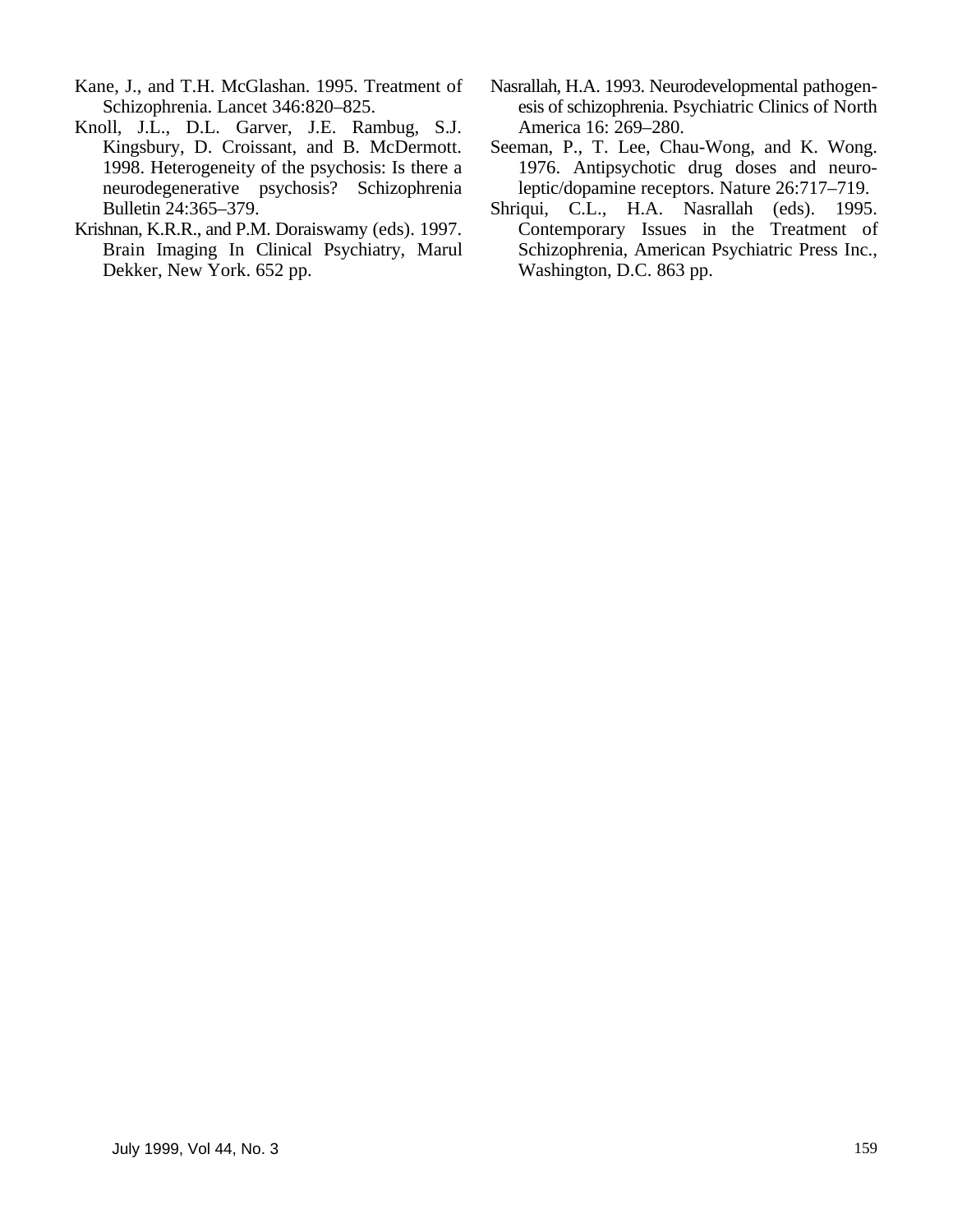### **Silica-scaled Chrysophyceae and Synurophyceae (Chrysophyta) from Mississippi**

### **Daniel E. Wujek**

Department of Biology, Central Michigan University, Mt. Pleasant, MI 48859

A total of 36 silica-scaled chrysophytes (Chrysophyceae: 4 *Paraphysomonas* spp., 2 *Spiniferomonas* spp., and 2 *Chrysosphaerella* spp.; Synurophyceae: 17 *Mallomonas* spp., and 11 *Synura* spp.) was recorded from 39 water bodies in 16 Mississippi counties using transmission electron microscopy. The number of taxa per location varied from 0 to 12. One new record for North America was observed, *Paraphysomonas punctata* Zimmermann ssp. *punctata*. The non-siliceous scaled *Pseudodendromonas vlkii* Bourrelly was also collected, hitherto known only in North America from Alabama.

scaled chrysophytes in particular (classes Chrysophy- using transmission electron microscopy (TEM). ceae and Synurophyceae), are known only from studies based on light microscopy (Prescott and Scott, MATERIALS AND METHODS 1942; Goodwin, 1953; O'Quinn and Sullivan, 1983; Maddox et al., 1997), with only studies by Goodwin Near shore phytoplankton samples were collected (1940), Whitford (1950) and Williams et al. (1977) with a plankton net (10 µm mesh size) from 4 to 8 having reported silica-scaled chrysophytes. The flora March 1996 from 39 different ponds and lakes (Table of neighboring states based on electron microscopy 1). Samples were fixed in 2% acid Lugol's iodine. (EM) is becoming well documented: Florida (see Physicochemical parameters (Table 1) measured in Wujek and Siver, 1997 and Siver and Wujek, 1998 the field at the time of sampling were water for literature), Alabama (Wujek and Asmund, 1979; temperature, pH (Markson model 85), and al., 1993). Asmund and Kristiansen, (1986) has varied during daylight hours. For TEM, subsamples documented that EM is the only reliable instrument were placed on Formvar-coated, carbon-stabilized for confirming the identification of silica scaled grids, air-dried, and examined with a Philips 300 chrysophytes. TEM. All identifications were based on TEM.

In this study, the silica-scaled algal flora from 39

The Mississippi freshwater algal flora, and silica-<br>water bodies in 16 Mississippi counties was examined

temperature, pH (Markson model 85), and Wujek and Menapace, 1998), and Louisiana (Wee et conductivity (Oakton WD-60); time of sampling

|                                           |                                                          | No.  |      | Temp.                | Conduct.                |
|-------------------------------------------|----------------------------------------------------------|------|------|----------------------|-------------------------|
| Location                                  | Date                                                     | Taxa | pH   | $(^\circ\mathrm{C})$ | $\mu$ Scm <sup>-1</sup> |
| <b>Tishomingo County</b>                  | 4 March                                                  |      |      |                      |                         |
| 1. Moser Pond (T3S, R11W, Section 19)     |                                                          | 4    | 5.45 | 12.6                 | 35.2                    |
|                                           | 2. Lake in Tishomingo State Park (T5S, R10E, Section 25) | 6    | 8.85 | 12.7                 | 31.5                    |
| <b>Prentiss County</b>                    | 4 March                                                  |      |      |                      |                         |
| 3. Dam Pond (T5S, R7E, Section 10)        |                                                          |      | 7.30 | 14.7                 | 115.6                   |
| 4. Dam Pond (T5S, R7E, Section 20)        |                                                          |      | 8.15 | 13.7                 | 49.2                    |
| 5. Anderson's Pond (T6S, R6E, Section 1)  |                                                          | 6    | 8.45 | 14.8                 | 66.4                    |
| 6. Lake in Baldwyn (T6S, R6E, Section 26) |                                                          | 2    | 8.85 | 16.5                 | 115.1                   |
| Lee County                                | 4 March                                                  |      |      |                      |                         |
|                                           | 7. Five County Sportsman Lake (T7S, R6E, Section 26)     |      | 8.45 | 13.5                 | 190.9                   |
|                                           |                                                          |      |      |                      |                         |

**Table 1. Number of silica-scaled chrysophyte taxa and environmental factors associated with phytoplankton samples collected in 16 Mississippi counties (4–8 March 1996).**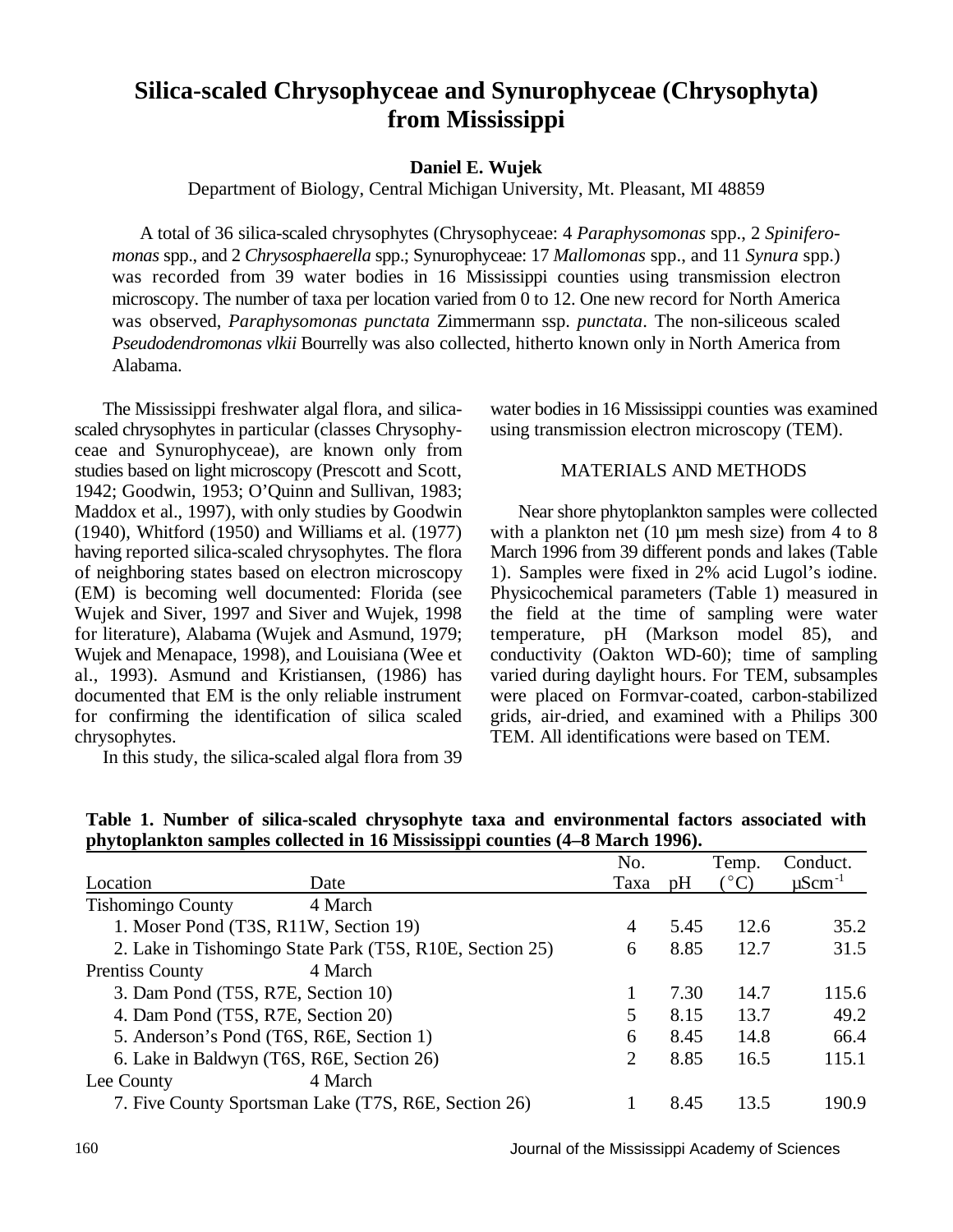| 8. Lake Lamar Bruce (T8S, R6E, Section 16)38.3514.547.7 |                  |      |      |       |
|---------------------------------------------------------|------------------|------|------|-------|
| 9. Barley Lake (T10S, R5E, Section 24)                  | $\mathbf{1}$     | 8.55 | 15.1 | 45.7  |
| Monroe County<br>4 March                                |                  |      |      |       |
| 10. Lake Monroe (T13S, R7E, Section 16)                 | $\mathbf{1}$     | 8.25 | 14.8 | 37.0  |
| 11. Treas Lake (T14S, R7E, Section 29)                  | 3                | 6.25 | 14.3 | 36.7  |
| Oktibbeha County<br>5 March                             |                  |      |      |       |
| 12. Impoundment (T18N, R15E, Section 6)                 | $\mathbf{1}$     | 8.78 | 15.8 | 217.0 |
| 13. M.S.U. Golf Course (T19N, R15E, Section 28)         | $\mathbf{1}$     | 7.85 | 15.1 | 228.0 |
| 4 March<br><b>Lowndes County</b>                        |                  |      |      |       |
| 14. Lake Catherine (T18S, R18W, Section 28)             | $\mathbf{1}$     | 7.20 | 15.7 | 40.4  |
| 15. Lake Lowndes (T19S, R17W, Section 3)                | $\mathbf{1}$     | 7.30 | 17.4 | 24.0  |
| 16. Front Yard Pond (T19S, R17W, Section 6)             | 3                | 8.35 | 19.4 | 23.9  |
| Noxubee County<br>5 March                               |                  |      |      |       |
| 17. Land of Lakes (T16N, R16E, Section 15)              | $\mathbf{1}$     | 8.65 | 16.2 | 125.3 |
| 18. Howard Lake (T15N, R17E, Section 32)                | $\mathbf{2}$     | 6.85 | 18.1 | 130.7 |
| 19. Impoundment (T15N, R16E, Section 31)                | $\mathbf{1}$     | 6.95 | 15.7 | 47.5  |
| <b>Winston County</b><br>5 March                        |                  |      |      |       |
| 20. Lake Tiak-O'Khata (T14N, R12E, Section 5)           | $\mathbf{1}$     | 8.35 | 17.5 | 32.8  |
| 21. Taylor Lake (T15N, R12E, Section 32)                | $\overline{4}$   | 6.40 | 16.5 | 36.6  |
| 5 March<br>Choctaw County                               |                  |      |      |       |
| 22. Choctaw Lake (T16N, R11E, Section 2)                | 3                | 6.55 | 15.9 | 39.8  |
| Oktibbeha County<br>5 March                             |                  |      |      |       |
| 23. Moon Lake (T18N, R13E, Section 12)                  | 12               | 6.35 | 18.4 | 63.8  |
| 24. Impoundment (T18N, R13E, Section 12)                | 3                | 6.55 | 18.0 | 38.7  |
| Oktibbeha County<br>6 March                             |                  |      |      |       |
| 25. Oktibbeha County Lake (T19N, R13E, Section 21)      | $\mathbf{1}$     | 8.80 | 20.0 | 98.7  |
| <b>Webster County</b><br>6 March                        |                  |      |      |       |
| 26. White Creek Lake (T20N, R10E, Section 31)           | $\overline{4}$   | 8.45 | 21.8 | 46.9  |
| 27. American Legion Lake (T20N, R10E, Section 6)        | 10               | 8.85 | 23.1 | 31.9  |
| 28. Dorroh Lake (T21N, R9E, Section 10)                 | $\overline{2}$   | 8.35 | 23.1 | 31.9  |
| <b>Calhoun County</b><br>6 March                        |                  |      |      |       |
| 29. Pond (T22N, R9E, Section 4)                         | 6                | 8.25 | 24.1 | 36.8  |
| 30. Caviness' Ponds (T23N, R9E, Section 14)             | $\boldsymbol{0}$ | 6.40 | 23.5 | 138.0 |
| 6 March<br><b>Chickasaw County</b>                      |                  |      |      |       |
| 31. Tindall Drive (T14S, R3E, Section 4)                | $\mathbf{1}$     | 8.55 | 25.4 | 128.8 |
| 32. Linn Lake (T14S, R4E, Section 22)                   | 3                | 8.30 | 17.9 | 36.0  |
| 6 March<br>Clay County                                  |                  |      |      |       |
| 33. Dean's Lake (T16S, R4E, Section 24)                 | $\overline{4}$   | 8.35 | 24.5 | 57.5  |
| 34. Hurst (Catfish) Ponds (T17S, R15E, Section 10)      | $\mathbf{1}$     | 7.30 | 20.4 | 49.1  |
| 35. Walker Lake (T20N, R5E, Section 10)                 | $\boldsymbol{0}$ | 6.25 | 19.5 | 42.9  |
| Leake County<br>7 March                                 |                  |      |      |       |
| 36. Impoundment (T10N, R6E, Section 25)                 | 6                | 6.45 | 6.50 | 23.6  |
| <b>Rankin County</b><br>7 March                         |                  |      |      |       |
| 37. Goshen Springs Boat Launch (T8N, R4E, Section 30)   | $\overline{4}$   | 7.05 | 20.5 | 44.9  |
| 38. Spring Lake (T5N, R2E, Section 15)                  | 2                | 6.70 | 15.3 | 35.3  |
| Pearl River County<br>8 March                           |                  |      |      |       |
| 39. Tate's Pond (T6S, R16W, Section 20)                 | $\overline{2}$   | 7.60 | 13.6 | 22.4  |
|                                                         |                  |      |      |       |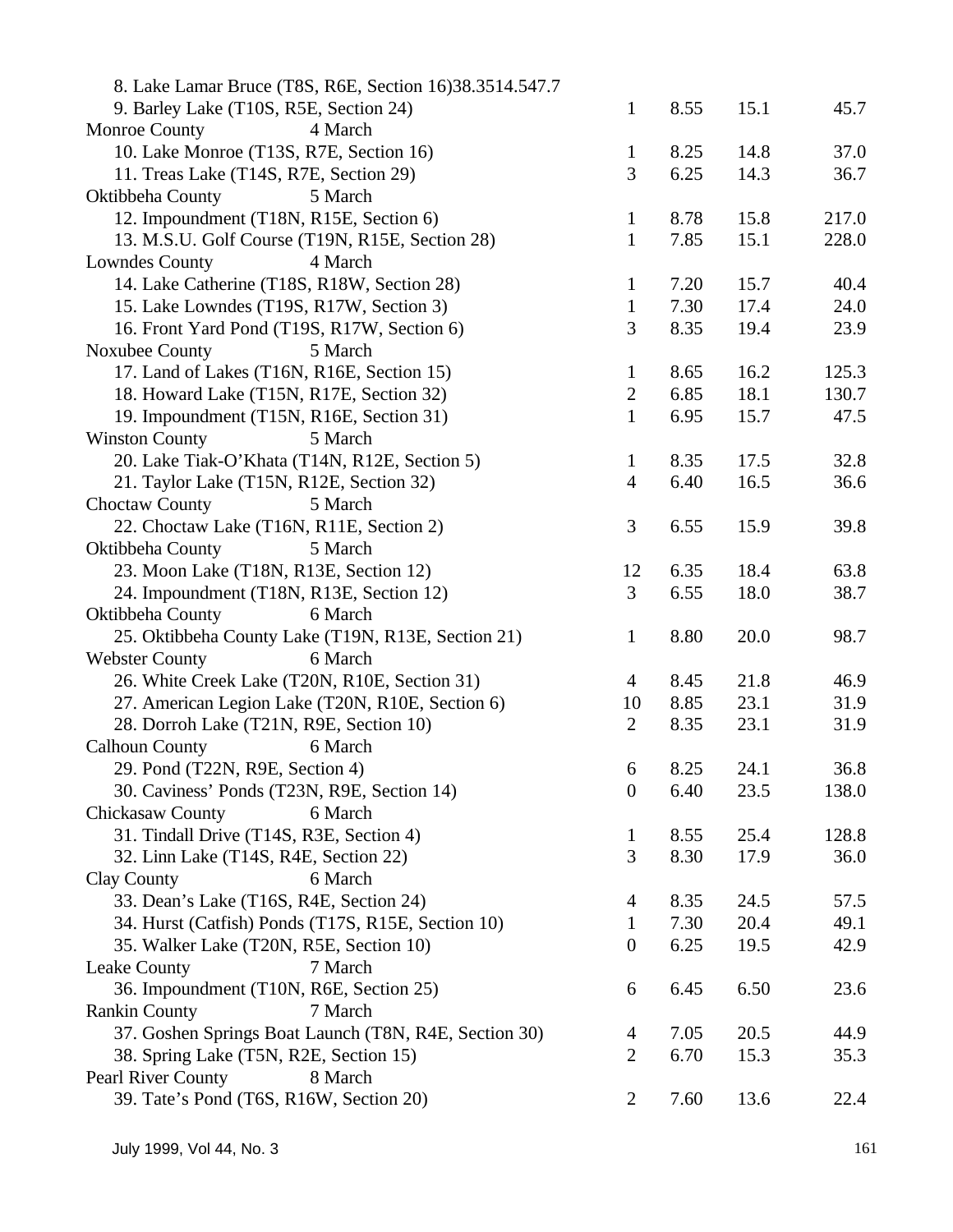| Taxon                                                | <b>Sampling Site</b>                                  |
|------------------------------------------------------|-------------------------------------------------------|
| <b>Synurophyceae</b>                                 |                                                       |
| <i>*Mallomonas acaroides</i> Perty emended Ivanov    | 29                                                    |
| M. akrokomos Ruttner                                 | 2, 3, 4, 5, 8, 15, 17, 24, 27, 29, 33, 36, 39         |
| M. annulata (Bradley) Harris                         | 29                                                    |
| *M. caudata Kreiger                                  | 2, 5, 8, 9, 10, 12, 13, 27, 28, 32, 33, 37, 38        |
| M. crassisquama (Asmund) Fott                        | 4, 8, 23, 29, 33, 34                                  |
| M. cristata Dürrschmidt                              | 11, 23, 31                                            |
| M. cyathellata Wujek & Asmund                        | 28                                                    |
| ** <i>M. quttata</i> Wujek                           | 1, 2, 4                                               |
| M. hamata Asmund                                     | 1, 23, 27, 29, 33                                     |
| M. heterospina Lund                                  | 23                                                    |
| M. mangofera Harris & Bradley f. mangofera           | 22, 23, 36                                            |
| M. mangofera f. foyeata Dürrschmidt                  | 23                                                    |
| M. multiunca Asmund                                  | 16                                                    |
| M. papillosa Harris & Bradley                        | 1, 28                                                 |
| M. pumilio Harris & Bradley                          | 1                                                     |
| M. tonsurata Teiling emended Kreiger                 | 17, 23                                                |
| M. transsylvanica Peterfi & Momeu                    | 6, 7, 27                                              |
| **Synura australiensis Playfair                      | 4, 18, 27                                             |
| S. curtispina (Petersen & Hansen) Asmund             | 5, 27, 36, 37                                         |
| S. echinulata Korshikov                              | 5, 21, 23, 27, 36                                     |
| S. mammillosa Takahashi                              | 21                                                    |
| S. mollisvina (Petersen & Hansen) Peterfi & Momeu 37 |                                                       |
| S. petersenii Korshikov f. petersenii                | 4, 16, 21, 23, 27, 36, 37                             |
| S. oetersenii f. qlabra Korshikov                    | 37                                                    |
| S. petersenii f. kufferathii Petersen & Hansen       | 19, 23, 26, 28                                        |
| S. spinosa Petersen & Hansen f. spinosa              | 2, 5                                                  |
| S. spinosa f. longispina Petersen & Hansen           | 1, 15, 37                                             |
| *S. uvella Stein                                     | 2, 4, 5, 6, 7, 8, 11, 16, 21, 22, 24, 26, 27, 28, 36, |
|                                                      | 37                                                    |
| Chrysophyceae                                        |                                                       |
| Chrysosphaerella brevispina Korshikov                | 25                                                    |
| C. coronacircumspina Wujek & Kristiansen             | 11                                                    |
| Paraphysomonas gladiata Preisig & Hibberd            | 23                                                    |
| P. imperforata Lucas                                 | 20                                                    |
| P. punctata Zimmermann ssp. punctata                 | 29, 34                                                |
| P. vestita (Stokes) de Saedeleer                     | 14, 22, 23, 25, 26, 27, 29, 36, 38, 39                |
| Spiniferomonas bourrellyi Takahashi                  | 38                                                    |
| S. trioralis Takahashi                               | 2, 11, 18, 23, 24, 26, 29, 36                         |

**Table 2. Distribution of silica-scaled chrysophytes from 16 Mississippi counties; see Table 1 for descriptions of sampling localities. Bold type indicates complete cells or colonies were observed.**

 $* =$  Taxon previously reported for Mississippi

 $** =$  Taxon reported to be tropical (Cronberg, 1996)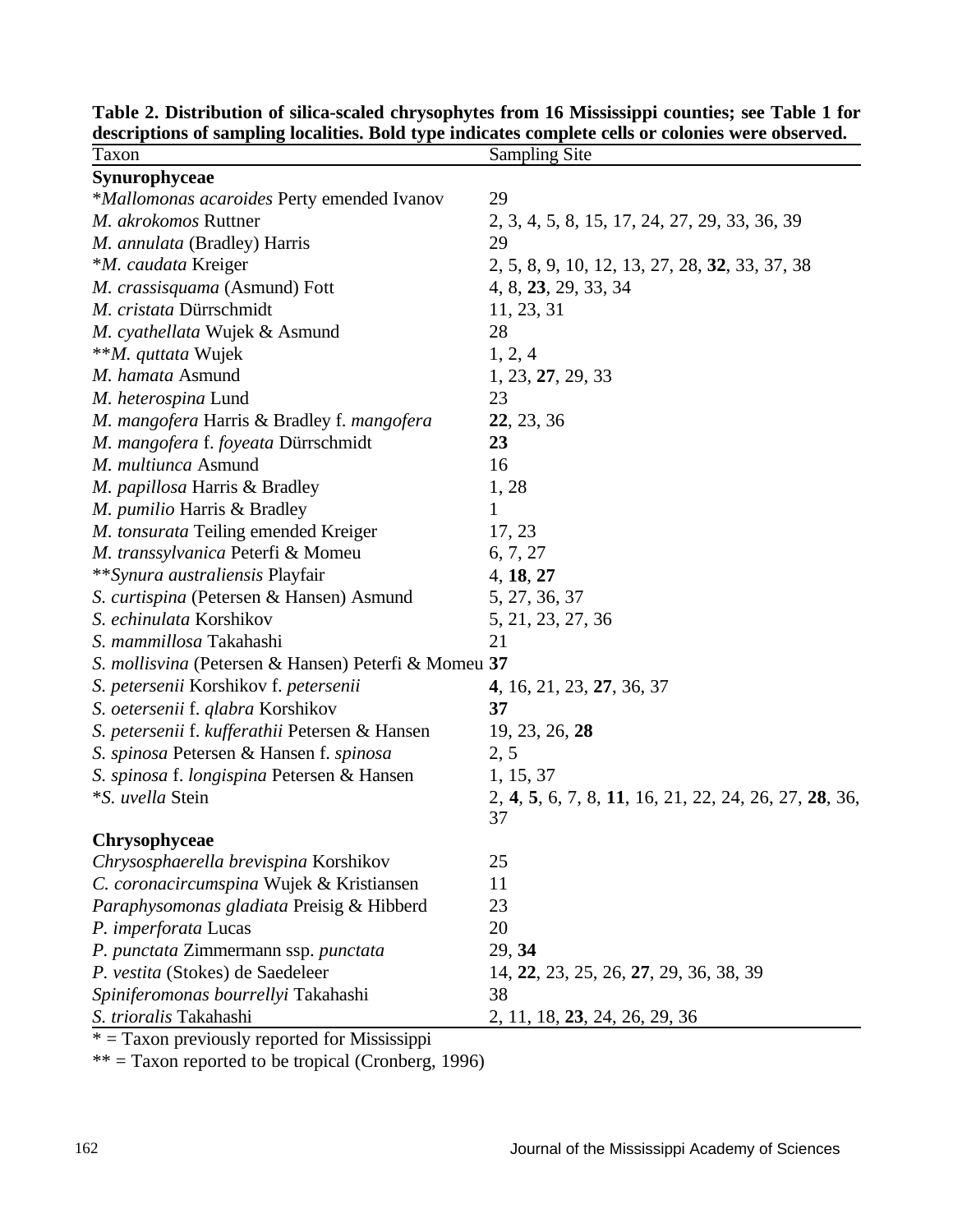siliceous scaled organism with chrysophyte affinities the samples are shown in Fig. 4. *Mallomonas hamata* were found during this investigation. The list of taxa showed the largest range (5.45–8.85) followed by (Table 2) includes 17 *Mallomonas* taxa, 11 *Synura Synura uvella* and *Spiniferomonas trioralis Paraphysomonas* taxa including one new record for *lomonas crassisquama* had the narrowest ranges North America, *P. punctata* Zimmermann ssp. (6.35–8.45). The data for all 11 species are within the North America, *P. punctata* Zimmermann ssp. *punctata* (Fig. 1), 2 *Chrysosphaerella* taxa and 2 values reported in the literature.

observed per sample varied from 0 to 12. Species (Fig. 5), *Synura petersenii* f. *kufferathii* and *Mallo*richness was greatest with a decreased water *monas crassisquama* had the narrowest ranges temperature (Table 2). The most frequently observed  $(24–64 \text{ and } 37–64, \mu\text{Scm}^{-1})$  respectively). The largest *Mallomonas* species were *M. akrokomos* and *M.* ranges were observed for *Mallomonas caudata caudata* (present in 33% of the 39 samples), *M. crassisquama* (15%), and *M. hamata* (13%). (24–191) and *Spiniferomonas trioralis* (24–131). The Frequently occurring taxa in other genera included last two taxa were reported as exhibiting similar Synura uvella (41%), S. petersenii f. petersenii ranges in Alabama (Wujek and Menapace, 1998). *Synura uvella* (41%), *S. petersenii* f. *petersenii* (18%), *S. echinulata* (13%), *Paraphysomonas vestita* Siver and Hamer (1989) were the first to demonstrate (26%), and *Spiniferomonas trioralis* (21%). In the usefulness of specific conductivity in regulating contrast, 15 taxa were encountered at only a single the distribution of scaled chrysophytes. Of the three locality: *Mallomonas acaroides*, *M. annulata*, *M.* physicochemical parameters measured, only locality: *Mallomonas acaroides*, *M. annulata*, *M.* physicochemical parameters measured, only *cyathellata*, *M. heterospina*, *M. mangofera* var. conductivity correlated significantly with taxa number *foveata*, *M. multiunca*, *M. pumilio*, *Synura* (Pearson Correlation = -0.377). Siver (1993) pointed *mammillosa*, *S. mollispina*, *S. petersenii* f. *glabra*, out that additional studies, particularly those of the and *Chrysosphaerella brevispina*, *C. coronacircum-* effects of specific ions, are needed before conductivity *spina*, *Paraphysomonas gladiata*, *P. imperforata*, and gradients can be established for these organisms. *Spiniferomonas bourrellyi*. Non-siliceous scales of the free-swimming

apparently lacked scaled chrysophytes. The reason for this is unknown. Moon Lake (12 taxa) and American Legion Lake (10 taxa) had the highest diversity. Onehalf the sites (19 of 39) yielded only 1 or 2 taxa each.

The range in water temperatures  $(6.5-25.4^{\circ}C)$ and the time of year suggest the collections contained elements of both late spring and summer floras (Table 1, Fig. 3). Species that were observed in this study, such as *Mallomonas akrokomos* and *M. transsylvanica*, have often been observed under the ice in more northern regions (Cronberg and Kristiansen, 1980; Siver, 1991). In contrast, taxa such as *M. crassisquama*, *M. tonsurata* and *Svnura curtispina* are more commonly observed during the summer (Siver, 1991).

The pH of samples ranged from 5.45 to 8.85. Many of the species observed in localities with lower pH values (e.g., *Mallomonas hamata*, *M. transsylvanica*, and *Synura echinulata*) have been previously reported as common in acidic habitats

RESULTS AND DISCUSSION (Siver, 1988, 1989, 1991). Our observations clearly Thirty-six silica-scaled chrysophytes and one non- 11 most frequently observed taxa present in 10% of showed the largest range (5.45–8.85) followed by taxa, including three formae of *S. petersenii*, four (6.25–8.5). *Synura petersenii* f. *kufferathii* and *Mal*support these earlier findings. The pH ranges for the

Spiniferomonas taxa. Conductivity ranged from 22.4–228 µScm<sup>-1</sup>. For The number of scale-bearing chrysophyte taxa those taxa observed in 10% or more of the samples

Two sites, Caviness' Ponds and Walker Lake, biflagellate *Pseudodendromonas vlkii* Bourrelly (Fig.

**Figures 1, 2. 1. Cell of** *Paraphysomonas punctata* **ssp.** *punctata* **with scales sloughing from cell. 2. Single scale from a cell of** *Pseudodendromonas vlkii***. Scale bars = 1 µm.**

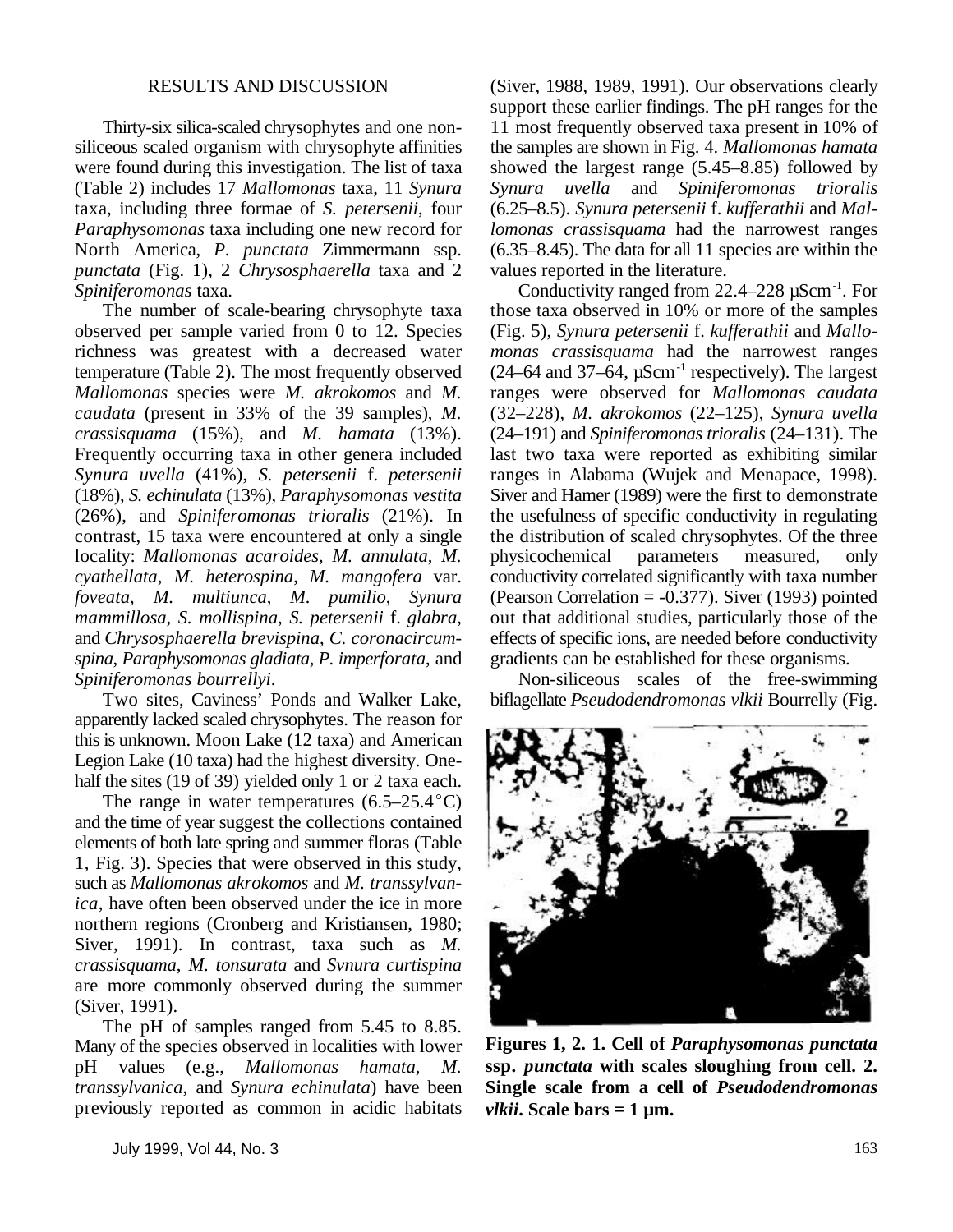2), a colorless and typically stalked organism, were In conclusion, as has been demonstrated for other observed only in the Treas Lake sample from Monroe regions in the Southeastern U.S., Mississippi supports County. The taxonomic position of the genus is a diverse flora of silica-scaled chrysophytes. Further uncertain. It has been variously described as a collections and observations from other localities in colorless member of the algal classes Chrysophyceae the state as well as sampling over an annual cycle (Bourrelly, 1953) or Prymnesiophyceae (=Haptophy- should yield additional taxa. The silica-scaled chrysoceae) (Mignot, 1974). Zoological treatments place the phytes (Chrysophyceae and Synurophyceae) found in genus in the protozoan class Zoomastigophorea (as Mississippi now include 36 taxa, 33 of which are new characterized by Levine et al., 1980) and in a new reports (Table 2). This is less than half the 73 taxa order Pseudodendromonadida (Hibberd, 1985), family reported from Florida (Siver and Wujek, 1998 and Pseudodendromonidae (Patterson and Zöffel, 1991) literature therein) or 83 in Michigan (Wujek and Igoe, or the phylum Opalozoa, class Proterozoea, order 1989, and literature therein), states in which the silica-Cyathobodonida (Corliss, 1994). This report is the scaled chrysophyte floras have been more intensely second TEM observation of this taxon for North studied. It does compare favorable with Louisiana and America. Other locations for *P. vlkii* are France Alabama, neighboring states which have had 43 and (Bourrelly, 1953; Mignot, 1974), England (Hibberd, 45 taxa reported, respectively (Wee et al., 1993; 1975) and the U.S. (Alabama: Wujek and Menapace, Wujek and Menapacef 1998). 1997).

reports (Table 2). This is less than half the 73 taxa 45 taxa reported, respectively (Wee et al., 1993;

|                             | 6.5 | 8.5 | 10.5 | 12.5      | 14.5 | 16.5 | 18.5 | 20.5 | 22.5 | 24.5                                         |
|-----------------------------|-----|-----|------|-----------|------|------|------|------|------|----------------------------------------------|
|                             |     |     |      |           |      |      |      |      |      |                                              |
| Mallomonas akrokomos        |     |     |      |           |      |      |      |      |      |                                              |
| M. caudata                  |     |     |      | ٠         |      |      |      |      |      |                                              |
| M. crassisquama             |     |     |      |           |      |      |      |      |      | $\bullet$                                    |
| M. hamata                   |     |     |      |           |      |      | ٠    |      |      | $\bullet\hspace{0.4mm}\bullet\hspace{0.4mm}$ |
| Synura curtispina           |     |     |      |           |      |      |      |      |      | $\bullet$ $\bullet$                          |
| S. echinulata               |     |     |      |           |      |      | ٠    |      |      |                                              |
| S. petersenii f. kufferathi |     |     |      |           |      |      |      |      |      |                                              |
| S. petersenii f. petersenii |     |     |      |           | ٠    |      | ٠    | ٠    |      |                                              |
| S. uvella                   |     |     |      |           |      |      |      |      |      |                                              |
| Paraphysomonas vestita      |     |     |      |           |      | .    | ٠    |      |      |                                              |
| Spiniferomonas trioralis    |     |     |      | $\bullet$ |      |      |      |      |      |                                              |
|                             |     |     |      |           |      |      |      |      |      |                                              |

**Figure 3. Water temperature ranges for the 11 most frequently observed taxa. Enlarged circles indicate two or more sites with identical temperatures.**

|                             | 5.45 | 5.95 | 6.45                            | 6.95      | 7.45 | 7.95 | 8.45     | 8.85 |
|-----------------------------|------|------|---------------------------------|-----------|------|------|----------|------|
|                             |      |      |                                 |           |      |      |          |      |
| Mallomonas akrokomos        |      |      |                                 |           |      |      |          |      |
| M. caudata                  |      |      | $\bullet$                       |           |      |      |          |      |
| M. crassisquama             |      |      |                                 |           |      |      | $\cdots$ |      |
| M. hamata                   |      |      |                                 |           |      |      |          |      |
| Synura curtispina           |      |      | $\bullet$                       |           |      |      |          |      |
| S. echinulata               |      |      | $\cdots$                        |           |      |      |          |      |
| S. petersenii f. kufferathi |      |      |                                 | $\bullet$ |      |      | $\sim$   |      |
| S. petersenii f. petersenii |      |      | $\bullet$                       |           |      |      |          |      |
| S. uvella                   |      |      | $\bullet$                       |           |      |      |          |      |
| Paraphysomonas vestita      |      |      |                                 |           |      |      |          | . .  |
| Spiniferomonas trioralis    |      |      | $\cdots$<br>$\bullet$ $\bullet$ |           |      |      | ٠        |      |

**Figure 4. pH ranges for the 11 most frequently observed taxa. Enlarged circles indicate two or more sites with identical pH.**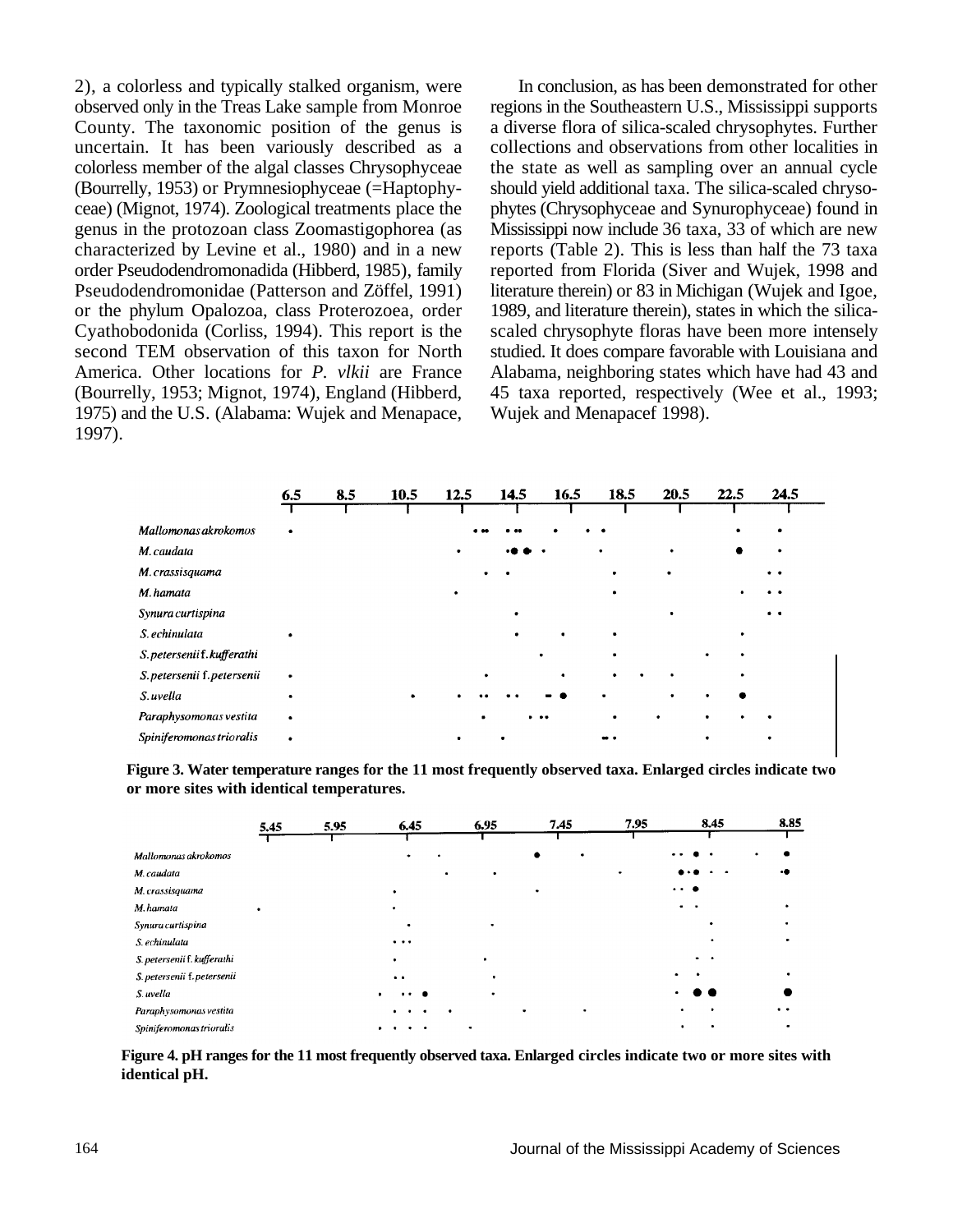|                             | 10 | 20             | 40                   | 60              | 80 | 100 | 120            | 140       | 160 | 180 | 200       | 220 | 240 |
|-----------------------------|----|----------------|----------------------|-----------------|----|-----|----------------|-----------|-----|-----|-----------|-----|-----|
|                             |    |                |                      |                 |    |     |                |           |     |     |           |     |     |
| Mallomonas akrokomos        |    |                |                      |                 |    |     | ٠<br>$\bullet$ |           |     |     |           |     |     |
| M. caudata                  |    |                |                      |                 |    |     |                |           |     |     |           |     |     |
| M. crassisquama             |    |                |                      |                 |    |     |                |           |     |     |           |     |     |
| M. hamata                   |    |                | $\bullet\bullet$     | . .             |    |     |                |           |     |     |           |     |     |
| Synura curtispina           |    |                |                      |                 |    |     |                |           |     |     |           |     |     |
| S. echinulata               |    | ٠              | $\ddot{\phantom{1}}$ | $\cdot$ $\cdot$ |    |     |                |           |     |     |           |     |     |
| S. petersenii f. kufferathi |    |                |                      | $\bullet$       |    |     |                |           |     |     |           |     |     |
| S. petersenii f. petersenii |    | $\blacksquare$ | . .                  | ۰               |    |     |                |           |     |     |           |     |     |
| S. uvella                   |    |                |                      |                 |    |     | $\bullet$      |           |     |     | $\bullet$ |     |     |
| Paraphysomonas vestita      |    |                |                      | ٠               |    | ٠   |                |           |     |     |           |     |     |
| Spiniferomonas trioralis    |    |                |                      | $\bullet$       |    |     |                | $\bullet$ |     |     |           |     |     |

**Figure 5. Conductivity ranges for the 11 most frequently observed taxa. Enlarged circles indicate two or more sites with identical conductivities.**

### ACKNOWLEDGMENTS

I thank M.G. Wujek for assistance in the field, P.R. Elsner for preparing the carbon-coated grids, G.A. Bechtel and Dr. M.J. Sullivan for indicating specific collecting sites and literature, Dr. J. Kristiansen for confirming several of the identifications, and CMU Graphics Production for preparation of the photographic plate. This study was in part funded by a grant from the CMU Faculty Research and Creative Endeavors Committee.

### LITERATURE CITED

- Asmund, B., and J. Kristiansen. 1986. The genus *Mallomonas* (Chrysophyceae). Opera Botanica 85:1–128.
- Bourrelly, P. 1953. Flagellé incolores rares ou nouveaux. Österr. Bot. Zeit. 100:533–539.
- Corliss, J.O. 1994. An interim utilitarian ("user-friendly") hierarchal classification and characterization of the protists. Acta Protozool. 33:1–51.
- Cronberg, G. 1996. Scaled chrysophytes from the Okavango Delta, Botswana, Africa. Beih. Nova Hedwigia 114: 91–108.
- Cronberg, G., and J. Kristiansen. 1980. Synuraceae and other Chrysophyceae from central Småland, Sweden. Bot. Notiser 133:595–618.
- Goodwin, G.S. 1940. The plankton algae of Bluff Lake, Mississippi. M.S. Thesis, Mississppi State University, 16 pp.
- Goodwin, C.B. 1953. A comparative study of the vernal plankton of three artificial ponds in the vicinity of State College. M.S. Thesis, Mississppi State University, 46 pp.
- Hibberd, D.J. 1975. Observations on the ultrastructure of three new species of *Cyathobodo* Petersen and Hansen (*C. salpinx*, *C. intricatus*, and *C. simplex*) and on the external morphology of *Pseudodendromonas vlkii* Bourrelly. Protistologica 12:249–261.
- Hibberd, D.J. 1985. observations on the ultrastructure of new species of *Pseudodendromonas* Bourrelly (*P. operculifera* and *P. insignis*) and *Cyathobodo* Petersen and Hansen (*C. peltatus* and *C. gemmatus*), Pseudodendromonadida ord. nov. Archiv Protistenk. 129:3–11.
- Levine, N.D., J.O. Corliss, F.E.G. Cox, G. Deroux, J. Grain, B.M. Honigberg, G.F. Leedale, A.R. Loeblich, III, J. Lom, D. Lynn, E.G. Merinfeld, F.C. Page, G. Poljansky, V. Sprague, J. Vavra, and F.G. Wallace. 1980. A newly revised classification of the Protozoa. J. Protozool. 27:37–58.
- Maddox, V.L., J.V. Krans, and M.J. Sullivan. 1997. Survey of algal and cyanobacterial species on golf putting greens in Mississippi, USA. Inter. Turfgrass Soc. Res. J. 8:495–505.
- Mignot, J.P. 1974. Étude ultrastructurale d'un protiste flagellé incolore: *Pseudodendromonas vlkii* Bourrelly. Protistologica 10:397–412.
- O'Quinn, S.R., and M.J. Sullivan. 1983. Community structure dynamics of epilithic and epiphytic diatoms in a Mississippi stream. J. Phycol. 19:123–128.
- Patterson, D.J., and M. Zölffel. 1991. Heterotrophic flagellates of uncertain taxonomic position. Pages 453–476 *in* D.J. Patterson and J. Larsen, eds. The biology of freeliving heterotrophic flagellates. Clarendon Press, Oxford.
- Prescott, G.W., and A.M. Scott. 1942. The fresh-water algae of the southern United States. I. Desmids from Mississippi, with descriptions of new species and varieties. Trans. Amer. Micros. Soc. 61:1–19.
- Siver, P.A. 1988. Distribution of scaled chrysophytes in 17 Adirondack (New York) lakes with special reference to pH. Can. J. Bot. 66:1391–1403.
- Siver, P.A. 1989. The distribution of scaled chrysophytes along a pH gradient. Can. J. Bot. 67:2120–2130.
- Siver, P.A. 1991. The biology of *Mallomonas*: Morphology, taxonomy and ecology. Kluwer, The Netherlands, 230 pp.
- Siver, P.A. 1993. Inferring the specific conductivity of lake water with scaled chrysophytes. Limnol. Oceangr. 38:1480–1492.
- Siver, P.A., and J.S. Hamer. 1989. Multivariate statistical analysis of the factors controlling the distribution of scaled chrysophytes. Limnol. Oceangr. 34:368–381.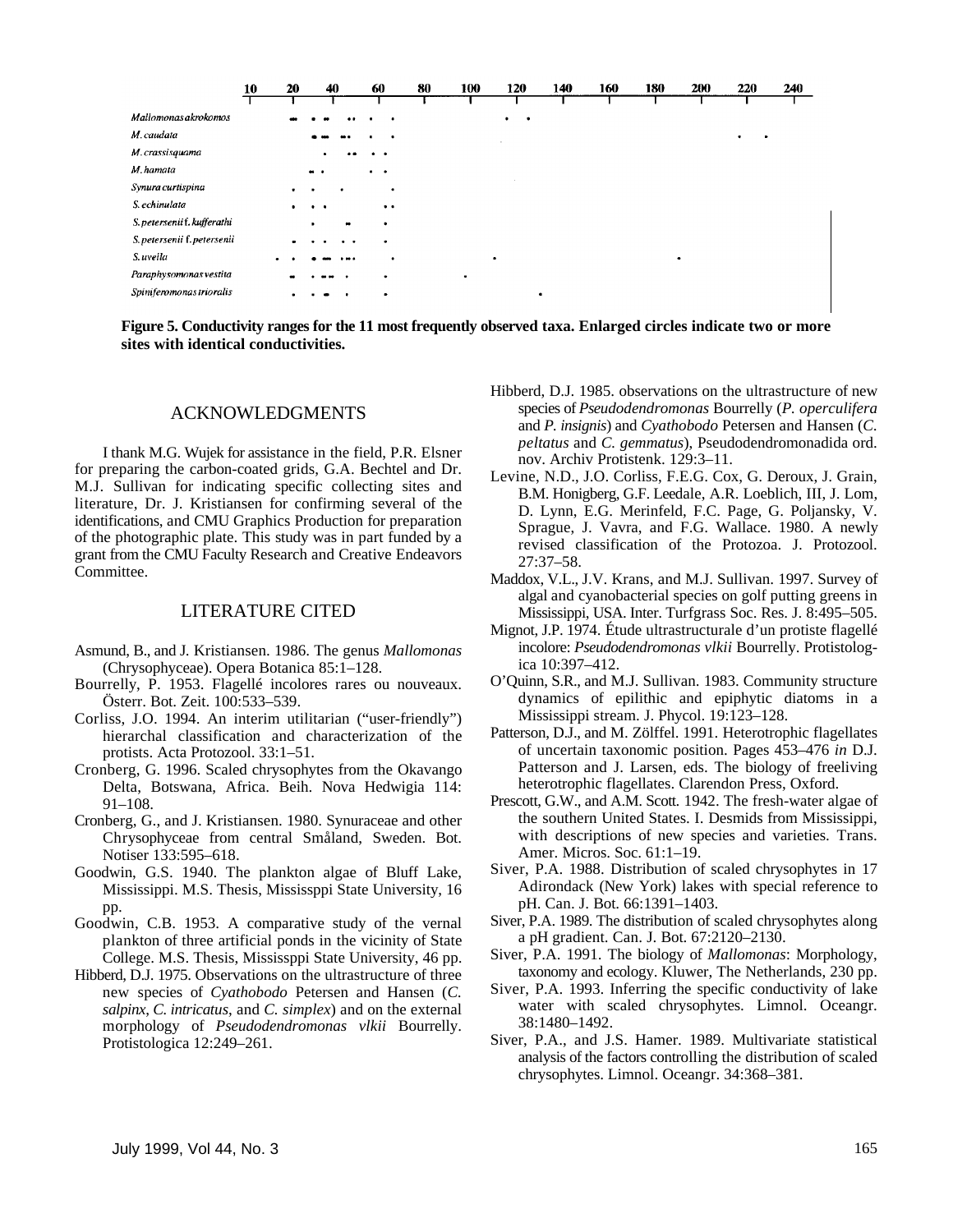- Siver, P.A., and D.E. Wujek. 1998. Scaled Chrysophyceae and Wujek, D.E., and B.C. Asmund. 1979. *Mallomonas cyathellata* National Forest. Nova Hedwigia (In press). transmission electron microscopy. Phycologia 18:115–119.
- Wee, J.L., D.J. Boothand, and M.A. Bossier. 1993. Synurophy-<br>
ceae from the Southern Atlantic Coastal Plain of North<br>
ceae. VII. Beiheft Nova Hedwigia 95:269-280. ceae from the Southern Atlantic Coastal Plain of North America: A preliminary survey in Louisiana, U.S.A. Nord.
- Whitford, L.A. 1950. Some fresh-water algae from Mississippi. Acad. Sci. 68:255–258.
- Williams, L.R., W.D. Taylor, F.A. Hiatt, S.C. Hern, J.W. Hilgert, V.W. Lambou, F.A. Morris, R.W. Thomas, and Ecological Research Series EPA600/3-77-101. Florida Scientist 60:21–27.
- Synurophyceae from Florida, U.S.A.: VI. Preliminary sp. nov. and *Mallomonas cyathellata* var. *kenvana* var. observations on the flora from waterbodies in the Ocala nov. (Chrysophyceae) studied by means of scanning and
	-
- Wujek, D.E., and F.J. Menapace. 1997. The genus *Pseudo-*J. Bot. 13:95–106. *dendromonas* Bourrelly in North America. J. Alabama
- Castanea 15:117–123. Wujek, D.E., and F.J. Menapace. 1998. Silica-scaled chryso-<br>
liams, L.R., W.D. Taylor, F.A. Hiatt, S.C. Hern, J.W. phytes from Alabama. J. Alabama Acad. Sci. 69:33–43.
	- Hilgert, V.W. Lambou, F.A. Morris, R.W. Thomas, and Wujek, D.E., and P.A. Siver. 1997. Studies on Florida Chrys-<br>M.K. Morris. 1977. Distribution of phytoplankton in ophyceae (Paraphysomonadaceae) and Synurophyceae ophyceae (Paraphysomonadaceae) and Synurophyceae Mississippi lakes. Environ. Protect. Agency, Las Vegas, (Mallomonadaceae). V. The flora of north-central Florida.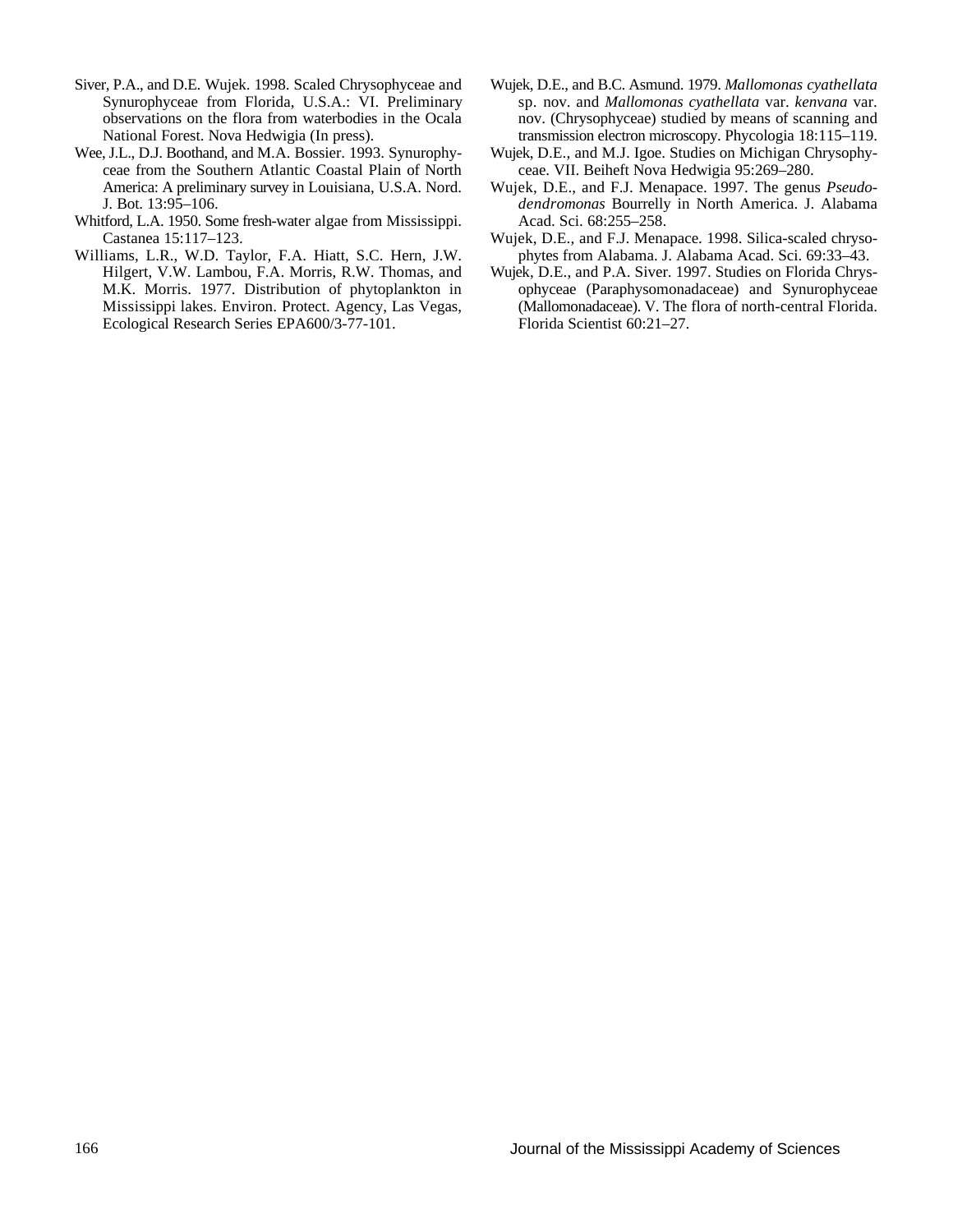### **The Effect of NaCl and MgCl<sup>2</sup> on Algal Physiology and Accumulation of Organic Solutes in** *Chlorella pyrenoidosa* **L.**

**Mark G. Hardy, Sophia Sanders-Leggett and Gregorio B. Begonia<sup>1</sup>**

Department of Biology Jackson State University Jackson, MS 39217

This study addressed the effect of osmoregulation on physiological and biochemical changes involved in the adaptation of *Chlorella pyrenoidosa* (L.) to changing salinities. *Chlorella pyrenoidosa* grown at high salinities demonstrated increased percent sexuality and a decreased amount of dissolved oxygen. An inverse relationship existed between total growth and increased salinities (NaCl or MgCl<sub>2</sub>) ) as indicated by reductions in total growth of *C. pyrenoidosa*. Growth medium pH was not affected by changes in salinity. Nuclear magnetic resonance (NMR) analysis indicated that increasing salinities caused cellular osmoregulation by *C. pyrenoidosa*, resulting in increased production of intracellular  ${}^{13}$ C-labeled organic solutes.

has been demonstrated by coastal farmers for a and fungal spores which can harm terrestrial crops, number of years (Booth, 1965). As early as 1980, (2) are good sources of trace elements, and (3) can researchers explored developing fertilizers that do not regulate crop growth and ripening because of the contaminate ground and surface waters or cause auxin, cytokinin, and gibberellin associated with them. erosions (Waaland, 1981). Conventional fertilizers The use of algae as a biofertilizer may also inhibit contain multiple nutrients, nitrogen, phosphate, certain pathogens and some fungi from causing harm potash materials, and secondary micronutrients that to crops (Waaland, 1981). Some deleterious effects of can cause degradation in sub-surface water quality. seaweed manures had been reported which include Fertilizers produced using fossil fuels are expensive excess manganese release in low pH soils, waterand remain a major issue with the agricultural industry logging of soils fertilized with *Pachymenia*, inhibitory because of leachates resulting from such chemicals effects on plant growth, and low availability to plants (Lobban and Wynne, 1981). of some of the nitrogen in seaweeds (Boney, 1965).

Food Control Officials 1996 Annual Report, the the feasibility of improving algae as biofertilizers by United States consumed a total of 50,744,419 tons of increasing their intracellular nitrogen. In aquatic commercial fertilizers in 1995. Furthermore, as of environments, salinity is considered an important June 1996 the total usage increased to 53,439,634 ecological variable, particularly in estuarine regions, tons. The prohibitive costs and environmental salt water ponds, and in shore areas where planktonic consequences of synthetic fertilizer use, further algae are often subjected to widely fluctuating salt necessitate a need to investigate microalgae as a concentrations (Guillard, 1962). The changes in the "biofertilizer." A potential organic source of nitrogen, salinity of seawater usually affect the growth, microalgae degrade in the soil of economic crops and metabolism, and survival of marine phytoplankton. drastically reduce the problem of leaching exhibited Guillard (1962) also suggests that the osmoregulatory by other organic and some slow release fertilizers. mechanisms of algae living in marine environments

they have sufficient amounts of nitrogen and far, salinity changes have been explored in only a few potassium but are low in phosphate. Consequently, if microalgal species. Therefore, *C. pyrenoidosa* was algae are employed as alternative fertilizers, they must exposed to five concentrations of two salts, NaCl and be supplemented with phosphate for use with most  $MgCl<sub>2</sub>$ , respectively, to assess the physiological and crops. Nevertheless, the advantages of algae as a biochemical changes that are involved in the

The use of microalgae as an agricultural fertilizer biofertilizer are that they: (1) are free of weed seeds

According to the Association of American Plant The purpose of this research was to investigate Algae are potentially excellent biofertilizers in that can tolerate a wide range of external salinities. Thus

<sup>&</sup>lt;sup>1</sup>Author for correspondence.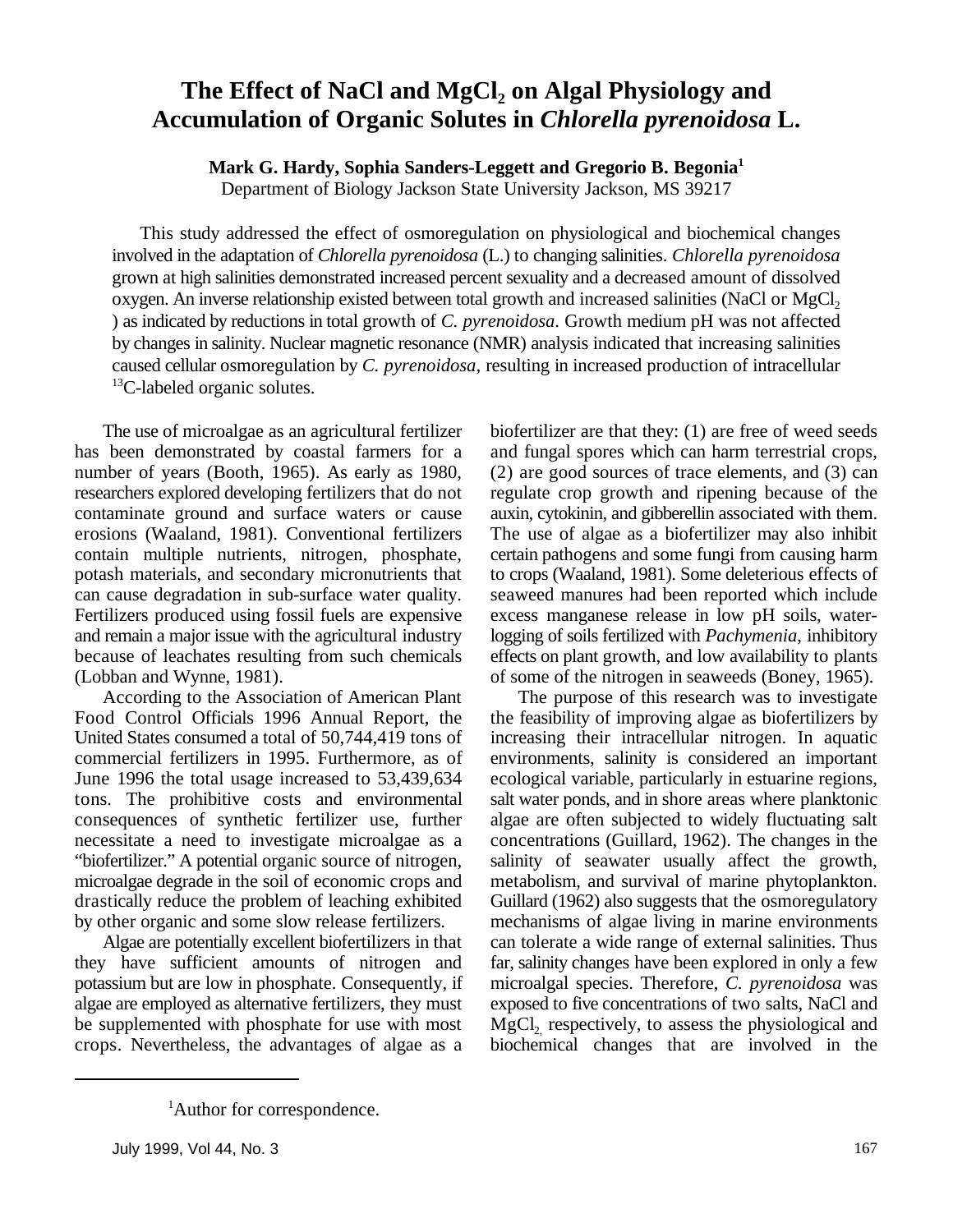adaptation of freshwater microalgae to changing a Bausch and Lomb Spectronic-20D spectrophotosalinities. meter, 520 nm wavelength. The spectrophotometer

*Microalgae Culture—*A stock culture of *C. pyrenoidosa* was maintained in 500 ml Erlenmeyer flasks containing 100 ml of a 1.5% semi-solid diatom agar (FW1) medium. Algal cell inoculum was prepared from stock cultures by aseptically washing cells from the semi-solid agar medium using 5 ml of sterile FW1 medium and shaking flasks forcefully (Hardy and O'Kelley, 1986). The cell suspension was decanted into a 25 ml sterile beaker and diluted by adding 20 ml of fresh FW1. Transmittance readings of FW1 medium and inoculum (9:1, v/v) indicated that a 2 ml volume contained approximately 280,000 algal cells needed for optimal growth initiation.

Eighteen 250 ml Erlenmeyer flasks containing 50 ml sterile FW1 medium and isotopically labeled  $NaH^{13}CO<sub>3</sub>$  (10 µM) were aseptically inoculated with 2 ml of the algal suspension. The initial transmittance of the medium was 100%. The growth medium, initially adjusted to pH 6.8, also contained NaCl or MgCl<sub>2</sub> concentrations of 1, 10, 100, 1000, and 10,000 *Experimental Design*—Experimental flasks were ppm with each concentration prepared in replicates of arranged in a 1 (inoculation treatment) x 5 (NaCl or six. Culture flasks were maintained for 21 days at  $25$  MgCl<sub>2</sub> concentrations) factorial arrangement in a  $\pm$  1 °C in a Mark III Environmental Growth completely randomized design (CRD) with 6 Chamber. Light intensity was maintained at 2.90 Wm replications. Each identical 250 ml Erlenmeyer flask  $2$  using Westinghouse cool-white fluorescent tubes. A day and night regime was set at 12:12 hour light/dark constituted a treatment replicate. Algal cells were cycle. At the end of each culture period in medium grown in batch culture for 21 days and manually allowing optimal growth, the final packed volume of shaken twice a day for adequate dispersal of nutrients. algal cells was approximately 1.0 ml/L of culture.

*Parameter Analysis and Algal Assessment—*After the 21 day growth period, the following parameters were analyzed: percent sexuality, amount of dissolved oxygen, total growth, pH and cellular osmoregulation by nuclear magnetic resonance (NMR) analysis (General Electric, GN 300 MHz). Photosynthetic activity was determined by measuring dissolved oxygen using a YSI model 51B oxygen meter (YSI Inc., Yellow Springs, OH). An oxygen probe was placed in each algal sample and stirred for approximately 2 to 3 minutes. The  $O_2$  solubility factor was set at  $25^{\circ}$ C and dissolved oxygen content measured in mg/L. The probe was rinsed in distilled water and recalibrated after each measurement. Medium pH was determined for each culture using an Orion research digital Ionalyzer/501.

Total growth assessments were obtained by using

MATERIALS AND METHODS using a culture tube containing 10 ml of FW1 was calibrated to a transmittance reading of 100% medium. Medium (10 ml) containing algae from each experimental flask was placed in a culture tube and spectrophotometrically analyzed.

A Bright-Line hemacytometer and a demoscope, consisting of a light microscope connected to a 19" RCA television was used to determine the percent sexuality of each alga. Percent sexuality was calculated by dividing the number of zygotes by the number of zygotes and vegetative cells in a 1 ml sample, counting at least 150 cells per sample. Zygotes were distinguished from vegetative cells in that they contained "spines" on their cell wall or the appearance of two or more cells in a parent cell wall.

After a 21 day growth period, algal cells were collected by centrifugation using a Beckman Centrifuge model J21-B. Algal pellets were obtained after centrifugation at 20,000 rpm for 10 to 15 minutes. Pellets were resuspended in 3–5 ml FW1 medium and dispensed into 10 ml test tubes for NMR analysis of  ${}^{13}C$ .

arranged in a 1 (inoculation treatment)  $x$  5 (NaCl or containing  $2$  ml inoculum in 50 ml FW1 medium

### RESULTS

Cell growth of *C. pyrenoidosa*, measured as transmittance, was an average of 3.35 times greater in NaCl compared to MgCl<sub>2</sub> at all concentrations tested (Table 1). The greatest growth inhibition was observed in cultures containing  $10,000$  ppm MgCl<sub>2</sub>. As NaCl increased, zygospore production increased. Zygospore production in algal cells grown in NaCl was directly proportional to the amount of NaCl present in each flask (Table 2). There was no significant difference in zygospore production of *Chlorella* at any MgCl<sub>2</sub> concentration. An average of 1.69 times more oxygen was measured in *C. pyrenoidosa* cultures when MgCl<sub>2</sub> was added to the media compared to NaCl. Oxygen evolution was the same in all cultures of *C. pyrenoidosa* for all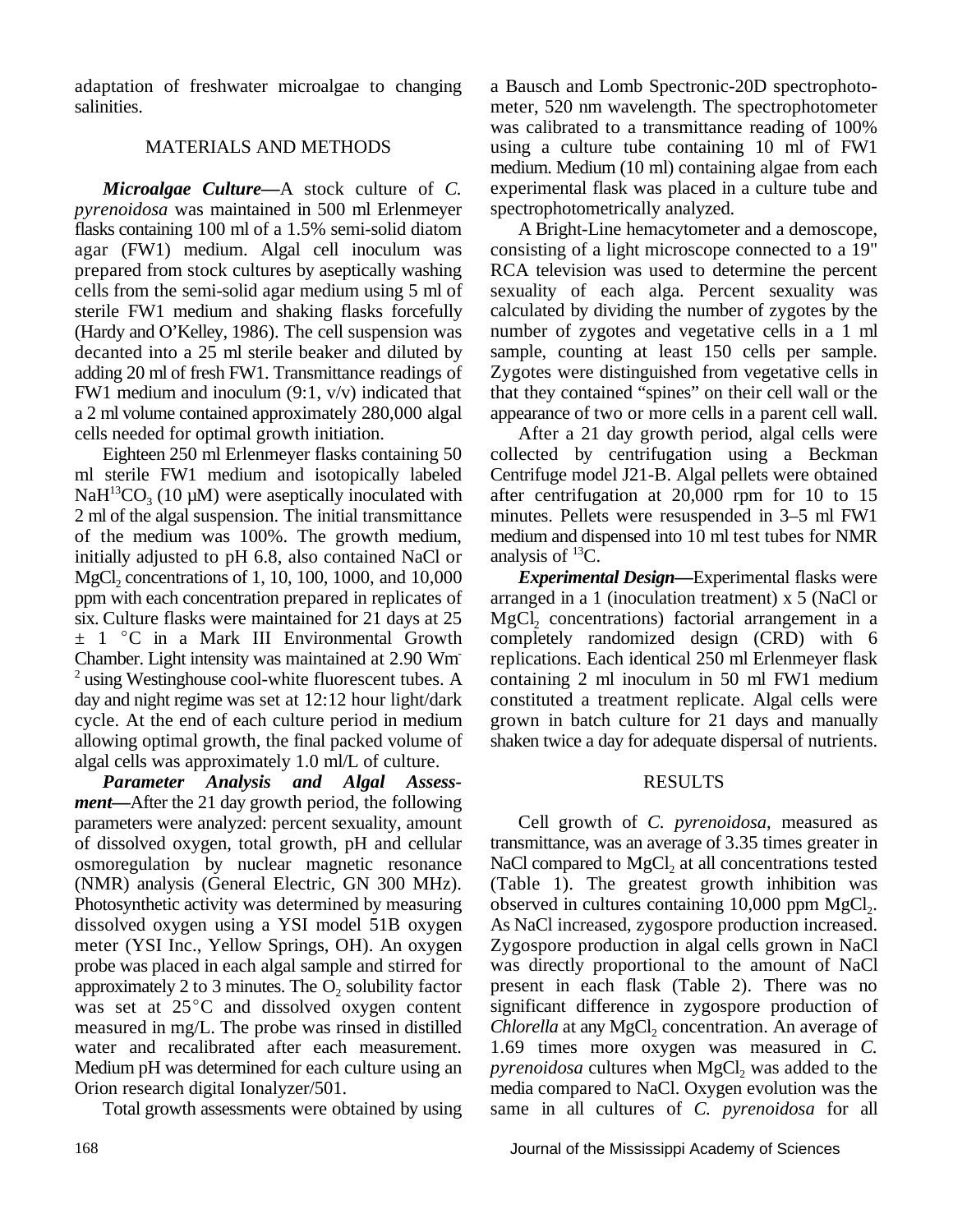concentrations of MgCl<sub>2</sub> tested (Table 3). Medium pH in cultures grown in MgCl<sub>2</sub> rose 20% higher than medium containing NaCl (Table 4).

NMR spectra of <sup>13</sup>C-labeled C. pyrenoidosa indicated that all concentrations of  $MgCl<sub>2</sub>$  produced concentration of organic solutes was noted in *C*. significantly higher amounts of organic solutes than *pyrenoidosa* grown at 10 ppm NaCl. significantly higher amounts of organic solutes than controls (Table 5). The highest accumulation of

organic solutes was observed in cultures containing in the accumulation of organic solutes in algal cells grown at 0, 1, and 1000 ppm NaCl. The highest 100 ppm MgCl<sub>2</sub> There were no significant differences

|                   | $\mathbf{u}$ $\mathbf{v}$ $\mathbf{v}$ $\mathbf{v}$ $\mathbf{u}$ $\mathbf{v}$ |                                          |                   | $\mu$ and $\mu$ and $\mu$ and $\mu$ |                   |  |
|-------------------|-------------------------------------------------------------------------------|------------------------------------------|-------------------|-------------------------------------|-------------------|--|
| Salt              | Concentration<br>(ppm)                                                        | <b>Total Growth</b><br>(% Transmittance) | Salt              | Concentration<br>(ppm)              | % Sexuality       |  |
| <b>NaCl</b>       | $\boldsymbol{0}$                                                              | 4.96 a                                   | <b>NaCl</b>       | $\boldsymbol{0}$                    | 13.0a             |  |
|                   | $\mathbf{1}$                                                                  | 4.23 <sub>b</sub>                        |                   | $\mathbf{1}$                        | 15.3a             |  |
|                   | 10                                                                            | 4.83 a                                   |                   | 10                                  | 29.0 <sub>b</sub> |  |
|                   | 100                                                                           | 5.73 c                                   |                   | 100                                 | 26.0 <sub>b</sub> |  |
|                   | 1000                                                                          | 5.56c                                    |                   | 1000                                | 30.4 <sub>b</sub> |  |
|                   | 10000                                                                         | 5.63c                                    |                   | 10000                               | 45.3c             |  |
| MgCl <sub>2</sub> | $\overline{0}$                                                                | 4.96 A                                   | MgCl <sub>2</sub> | $\overline{0}$                      | 13.0 A            |  |
|                   | $\mathbf 1$                                                                   | 14.80 B                                  |                   | $\mathbf{1}$                        | 33.7 B            |  |
|                   | 10                                                                            | 17.33 B                                  |                   | 10                                  | 31.0 B            |  |
|                   | 100                                                                           | 14.80 B                                  |                   | 100                                 | 43.2 B            |  |
|                   | 1000                                                                          | 12.97 B                                  |                   | 1000                                | 43.6 B            |  |
|                   | 10000                                                                         | 26.90 C                                  |                   | 10000                               | 43.4 B            |  |

**Table 1. Effect of NaCl and MgCl<sup>2</sup> on total Table 2. Effect of NaCl and MgCl on growth of** *Chlorella pyrenoidosa* **after 21 percent sexuality of** *Chlorella pyrenoidosa* **days of growth. after 21 days of growth.**

| Means followed by the same lower case or      |  |  |  |
|-----------------------------------------------|--|--|--|
| upper case letters are not significantly      |  |  |  |
| different at the 0.05% level (Duncan Multiple |  |  |  |
| Range Test). Transmittance at day 0 was       |  |  |  |
| 100%, which was equivalent to 280,000 algal   |  |  |  |
| cells/ml.                                     |  |  |  |

|  |                          |  | Table 2. Effect of NaCl and MgCl, on              |  |
|--|--------------------------|--|---------------------------------------------------|--|
|  |                          |  | percent sexuality of <i>Chlorella pyrenoidosa</i> |  |
|  | after 21 days of growth. |  |                                                   |  |

| Salt              | Concentration<br>(ppm) | % Sexuality       |
|-------------------|------------------------|-------------------|
| <b>NaCl</b>       | $\overline{0}$         | 13.0 a            |
|                   | $\mathbf{1}$           | 15.3 a            |
|                   | 10                     | 29.0 <sub>b</sub> |
|                   | 100                    | 26.0 <sub>b</sub> |
|                   | 1000                   | 30.4 <sub>b</sub> |
|                   | 10000                  | 45.3 c            |
| MgCl <sub>2</sub> | $\boldsymbol{0}$       | 13.0 A            |
|                   | $\mathbf{1}$           | 33.7 B            |
|                   | 10                     | 31.0 B            |
|                   | 100                    | 43.2 B            |
|                   | 1000                   | 43.6 B            |
|                   | 10000                  | 43.4 B            |

Means followed by the same lower case or upper case letters are not significantly upper case letters are not significantly different at the 0.05% level (Duncan Multiple Range Test). Percent sexuality was expressed as the number of zygotes divided by the number of zygotes plus the number of vegetative cells multiplied by 100.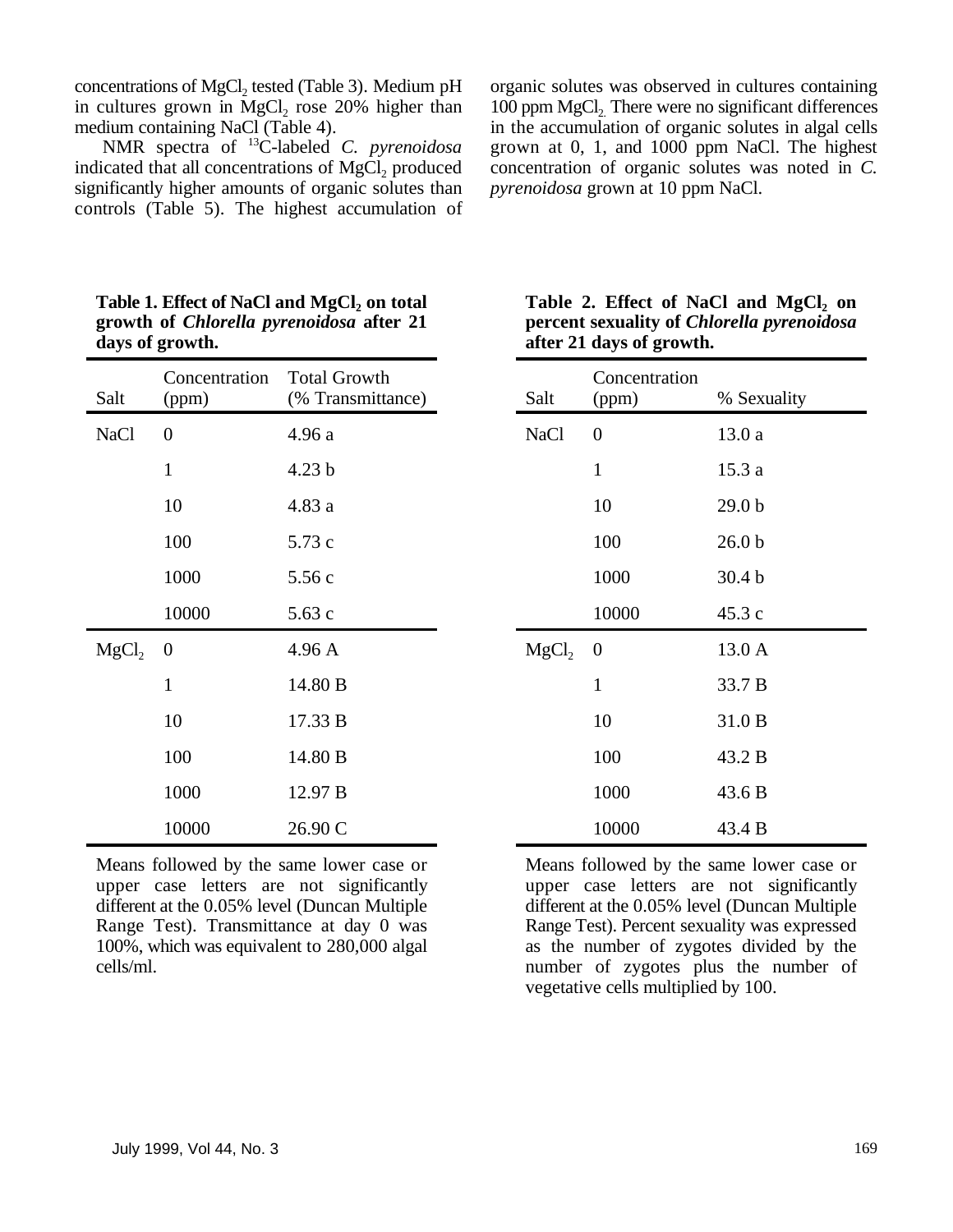| Salt              | Concentration<br>(ppm) | Oxygen evolution<br>(mg/L) | Salt              | Concentration<br>(ppm) | Medium<br>(pH) |
|-------------------|------------------------|----------------------------|-------------------|------------------------|----------------|
| <b>NaCl</b>       | $\boldsymbol{0}$       | 3.93 a                     | <b>NaCl</b>       | $\overline{0}$         | 8.13 a         |
|                   | $\mathbf{1}$           | 3.76 <sub>b</sub>          |                   | $\mathbf{1}$           | 8.01 b         |
|                   | 10                     | 3.80 <sub>b</sub>          |                   | 10                     | 7.96 с         |
|                   | 100                    | 3.60c                      |                   | 100                    | 7.94 с         |
|                   | 1000                   | 3.63c                      |                   | 1000                   | 7.95c          |
|                   | 10000                  | 3.60c                      |                   | 10000                  | 7.87 d         |
| MgCl <sub>2</sub> | $\overline{0}$         | 3.93A                      | MgCl <sub>2</sub> | $\boldsymbol{0}$       | 8.13 A         |
|                   | $\mathbf{1}$           | 6.20 B                     |                   | $\mathbf{1}$           | 8.27 B         |
|                   | 10                     | 6.27 B                     |                   | 10                     | 8.42 C         |
|                   | 100                    | 6.17 B                     |                   | 100                    | 8.26 B         |
|                   | 1000                   | 6.27 B                     |                   | 1000                   | 8.43 C         |
|                   | 10000                  | 6.30 B                     |                   | 10000                  | 8.44 C         |

**amount** of dissolved oxygen in cultures of *Chlorella pyrenoidosa* **after 21 days of of growth. growth.**

Means followed by the same lower case or Means followed by the same lower case or upper case letters are not significantly and  $\frac{1}{2}$  mper case letters are not significantly upper case letters are not significantly different at the 0.05% level (Duncan Multiple

**Table 3. Effect** of **NaCl and MgCl**<sub>2</sub> **on** the **Table 4. Effect** of **NaCl and MgCl**<sub>2</sub> **on** the **pH** of *Chlorella pyrenoidosa* after 21 days Table 4. Effect of NaCl and MgCl<sub>2</sub> on the

| Salt              | Concentration<br>(ppm) | Medium<br>(pH)    |
|-------------------|------------------------|-------------------|
| <b>NaCl</b>       | $\overline{0}$         | 8.13 a            |
|                   | $\mathbf{1}$           | 8.01 b            |
|                   | 10                     | 7.96c             |
|                   | 100                    | 7.94c             |
|                   | 1000                   | 7.95 c            |
|                   | 10000                  | 7.87 d            |
| MgCl <sub>2</sub> | 0                      | 8.13 A            |
|                   | 1                      | 8.27 <sub>B</sub> |
|                   | 10                     | 8.42 C            |
|                   | 100                    | 8.26 B            |
|                   | 1000                   | 8.43 C            |
|                   | 10000                  | 8.44 C            |

different at the 0.05% level (Duncan Multiple different at the 0.05% level (Duncan Multiple Range Test). Range Test).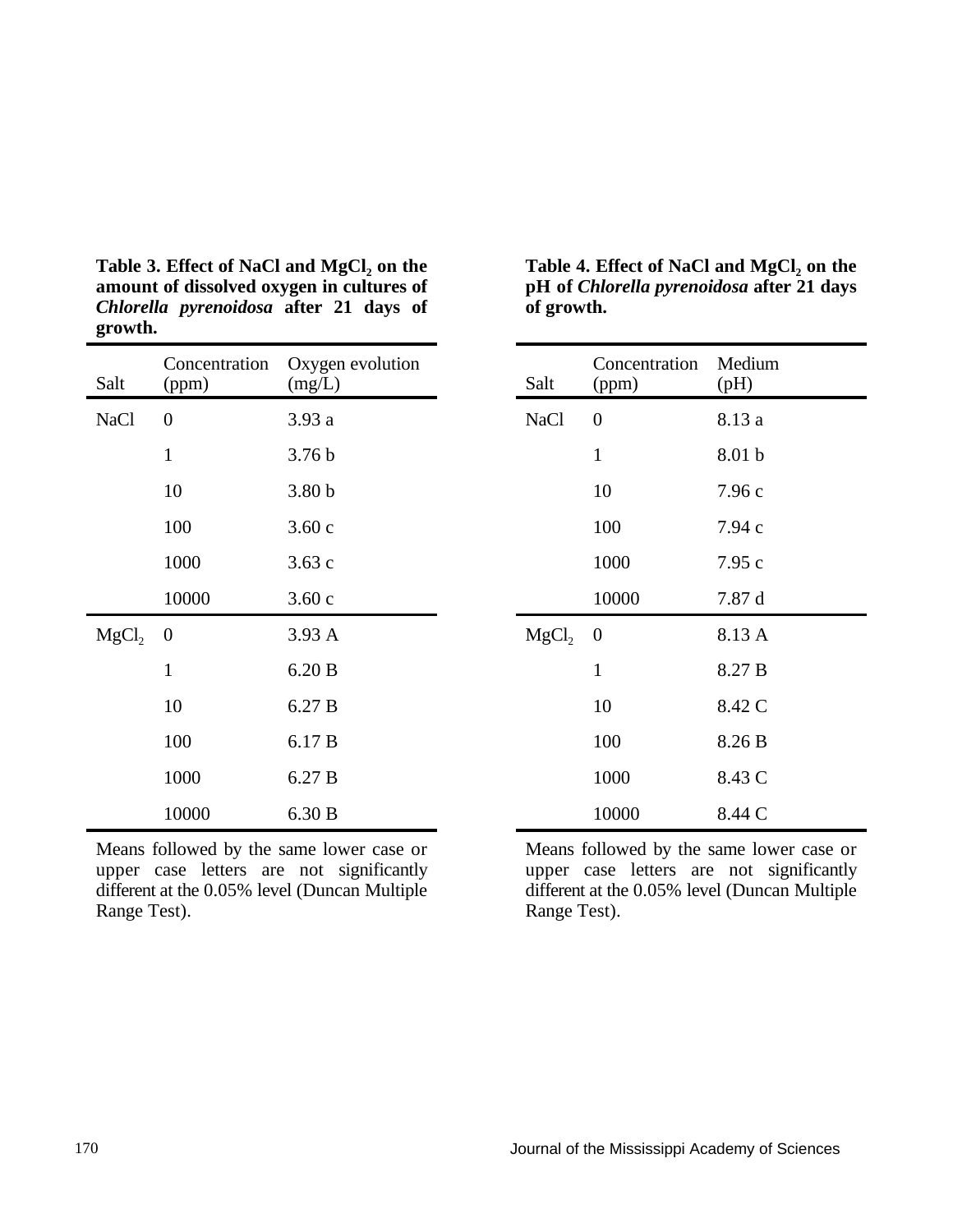**Table 5. NMR spectra peak measurements of Carbon-13 labeled organic solutes in** *Chlorella pyrenoidosa* **after 21 days of growth.**

| Salt              | Concentration<br>(ppm) | NMR peak<br>(mm) |
|-------------------|------------------------|------------------|
| <b>NaCl</b>       | $\overline{0}$         | 08 a             |
|                   | $\mathbf{1}$           | 16 a             |
|                   | 10                     | 52c              |
|                   | 100                    | 35 <sub>b</sub>  |
|                   | 1000                   | 05a              |
|                   | 10000                  | 20 <sub>b</sub>  |
| MgCl <sub>2</sub> | $\overline{0}$         | 08 A             |
|                   | $\mathbf{1}$           | 55 B             |
|                   | 10                     | 69 C             |
|                   | 100                    | 75 C             |
|                   | 1000                   | 65 C             |
|                   | 10000                  | 51 B             |

Means followed by the same lower case or upper case letters are not significantly different at the 0.05% level (Duncan Multiple Range Test).

### DISCUSSION

After 21 days of growth, *C. pyrenoidosa* grew significantly better in high NaCl concentrations when compared to MgCl<sub>2</sub>. Magnesium chloride also had a deleterious effect on algal growth at all concentrations with a six-fold decrease compared to NaCl at 10,000 ppm. Magnesium chloride demonstrated the greatest inhibitory effect on growth when compared to NaCl. While there was no difference in growth in 0 and 10 ppm NaCl, *C. pyrenoidosa* grew better at 1 ppm than in controls. In *C. autotrophica*, the inhibition of growth at high salinities was found to be associated with decline in the cells' turgor pressure (Ahmad and Hellebust, 1984). We observed that the decline in total growth was due mainly to an increase in zygospores with a corresponding decrease in vegetative cells as salinity increased. These findings agree with other observations that sexual reproduction is often induced by stressful conditions (Sze, 1993).

Herbst and Bradley (1989) observed that growth and persistence of algae in a saline environment required physiological tolerance and/or resistance stages in the life cycle. *Chlorella* demonstrated a greater physiological tolerance to NaCl than  $MgCl<sub>2</sub>$  as indicated by higher growth measurements after 21 days. Increases in the number of zygospores with corresponding reductions of vegetative cells indicated that both salts promoted sexuality and persistence in *C. pyrenoidosa*. Fifteen percent zygospore production in controls was increased to over 40% in cultures grown in NaCl and MgCl<sub>2</sub>. This demonstrated a dramatic shift in the life cycle of *C. pyrenoidosa*. Previous studies by Setter and Greenway (1983) showed evidence of osmotic regulation control in *C. emersonii* using two endogenous osmotic solute concentrations of proline and sucrose which resulted in large changes in cell life cycle.

We observed a decrease in oxygen evolution in experimental flasks containing NaCl when compared to controls. However, *C. pyrenoidosa* produced 1.7 times more oxygen in medium containing  $MgCl<sub>2</sub>$  than with NaCl. In studies with *Chlamydomonas eugametos* and *Chlamydomonas moewusii*, Lewin (1956) found that production and maintenance of gametes in the light required the presence of oxygen, and that gametic activity is lost more rapidly in the dark under anaerobic conditions than in the presence of air. Their findings could explain why we observed a two-fold increase in sexuality in cultures containing  $MgCl<sub>2</sub>$  compared with those grown in NaCl. Stifer (1959) also suggested that the presence of oxygen affected mating in algal cultures. Medium pH of *C. pyrenoidosa* increased from 6.80 to as high as 7.87 at 10,000 ppm NaCl. The pH of *C. pyrenoidosa* cultures grown in  $MgCl<sub>2</sub>$  rose from 6.80 to as high as 8.44 at 10,000 ppm. Coleman (1962) suggested that within the bounds of physiological neutrality, there were no striking effects of pH in the mating reactions of algal gametes. Mating has been reported in cultures ranging in pH from 4 to 8.5. This corresponds to our findings of zygospore production in cultures containing NaCl or  $MgCl<sub>2</sub>$ .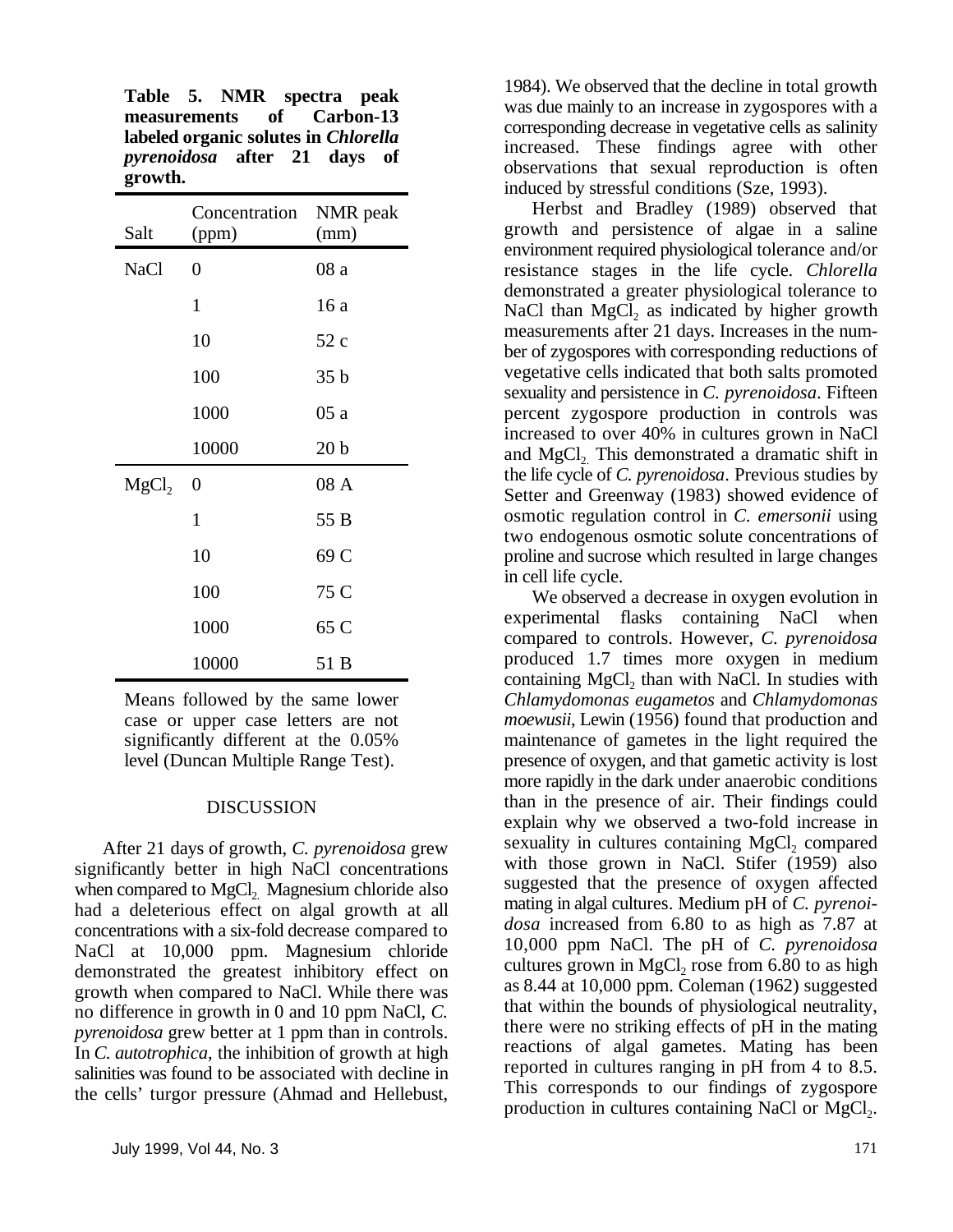However, we observed that zygospore production was higher in MgCl<sub>2</sub> cultures compared to algae grown in NaCl. Biebi (1962) suggested that an increased zygote yield correlated with a slight rise in pH value of the medium, but the effect was rarely as much as twofold. According to Gerloff et al. (1952) both growth and survival of many algae seemed to be endangered only at pH values exceeding 10.

Microalgae naturally accumulate a variety of intracellular organic compounds. The halotolerant alga *Dunaliella baradawii* grown in NaCl medium contained glycerol, proteins, lipids, carbohydrates, carotene, and chlorophyll (Ben-Amotz and Avron, 1982). NMR spectra peak measurements of *C. pyrenoidosa* indicated that it contained an increase  $\frac{13}{2}$ C-labeled organic solutes when grown in medium containing high concentrations of NaCl or MgCl<sub>2</sub> when compared to <sup>13</sup>C-labeled organic solute production in controls. Ben-Amotz and Avron (1982) suggested that an alga producing massive amounts of useful organic compounds by osmoregulation make it a natural organism for cultivation. It thus provided valuable products and a high protein-containing feed material (Ben-Amotz and Avron, 1983).

Based on the increases in organic compounds we observed, *C. pyrenoidosa* is potentially a very useful alga when employed as a biofertilizer to economic crops. However, further analyses must be done to determine the composition of the organic compounds that *C. pyrenoidosa* produced in high salinities. If high quantities of nitrogenous compounds were accumulated, *Chlorella* will be an excellent alternative to conventional fertilizers. This alga could be grown economically and when applied to economic crops, potential leachates from synthetic fertilizers would be virtually eliminated and eutrophication of lakes and streams could be drastically reduced.

### ACKNOWLEDGMENTS

We gratefully acknowledge the financial support of the

Environmental Science Ph.D. Program in the School of Science and Technology at Jackson State University and the Department of Biology.

### LITERATURE CITED

- Ahmad, I., and J.A. Hellebust. 1984. Osmoregulation in the extremely euryhaline marine micro-alga *Chlorella autotrophica*. Plant Physiol. 74:1010–1015.
- Ben-Amotz, A., and M. Avron. 1983. Accumulation of metabolites by halotolerant algae and its industrial potential. Annu. Rev. Microbiol. 37: 95–119.
- Ben-Amotz, A., and M. Avron. 1982. Accumulation of metabolites by halotolerant algae. J. Phycol. 18:529–537.
- Biebi, R. 1962. Seaweeds. Pages 711–815 *in* R. Lewin, ed. Physiology and biochemistry of algae. Academic Press, New York.
- Boney, A.D. 1965. Aspects of the biology of the seaweeds of economic importance. Adv. Mar. Biol. 3:105–253.
- Booth, E. 1965. The manurial value of seaweed. Bot. Mar. 8:138–143.
- Coleman, D. 1962. Sexual isolation in *Pandorina morum*. J. Protozool. 6:249–264.
- Gerloff, G.C., G.P. Fitzgerald, and F. Skoog. 1952. The mineral nutrition of *Microcystis aeruginosa*. Amer. J. Bot. 39:26–32.
- Guillard, R.R.L. 1962. Salt and osmotic balance. Pages 529–540 *in* R. Lewin, ed. Physiology and biochemistry of algae. Academic Press, New York.
- Hardy, M.G., and J.C. O'Kelley. 1986. Exogenous steroids and growth of *Neospongiococcum* sp. (Chlorophyceae). J. Phycol. 22:564–566
- Herbst, D.B., and T.J. Bradley. 1989. Salinity and nutrient limitations on growth of benthic algae from two alkaline salt lakes of the western great basin (USA). J. Phycol. 25:673–678.
- Lewin, R.A. 1956. Control of sexuality in *Chlamydomonas* by light. J. Gen. Microbiol. 15:170–185.
- Lobban, C.S., and M.J. Wynne. 1981. The biology of seaweeds. University of California Press, Berkeley, CA. 786 pp.
- Setter, T.L., and H. Greenway. 1983. Changes in the proportion of endogenous osmotic solutes accumulated by*Chlorella emersonii* in the light and dark. Plant Cell Environ. 6:227–234.
- Stifer, A. 1959. Salt uptake in plants. Biol. Revs. Cambridge Phil. Soc. 34:159–220.
- Sze, P. 1993. A biology of algae, 2nd ed. William C. Brown Publisher, Dubuque, IA. 259 pp.
- Waaland, J.R. 1981. Commercial utilization. Pages 741–762 *in* C.S. Lobban and M.J. Wynne, eds. The biology of seaweeds. University of California Press, Berkeley, CA.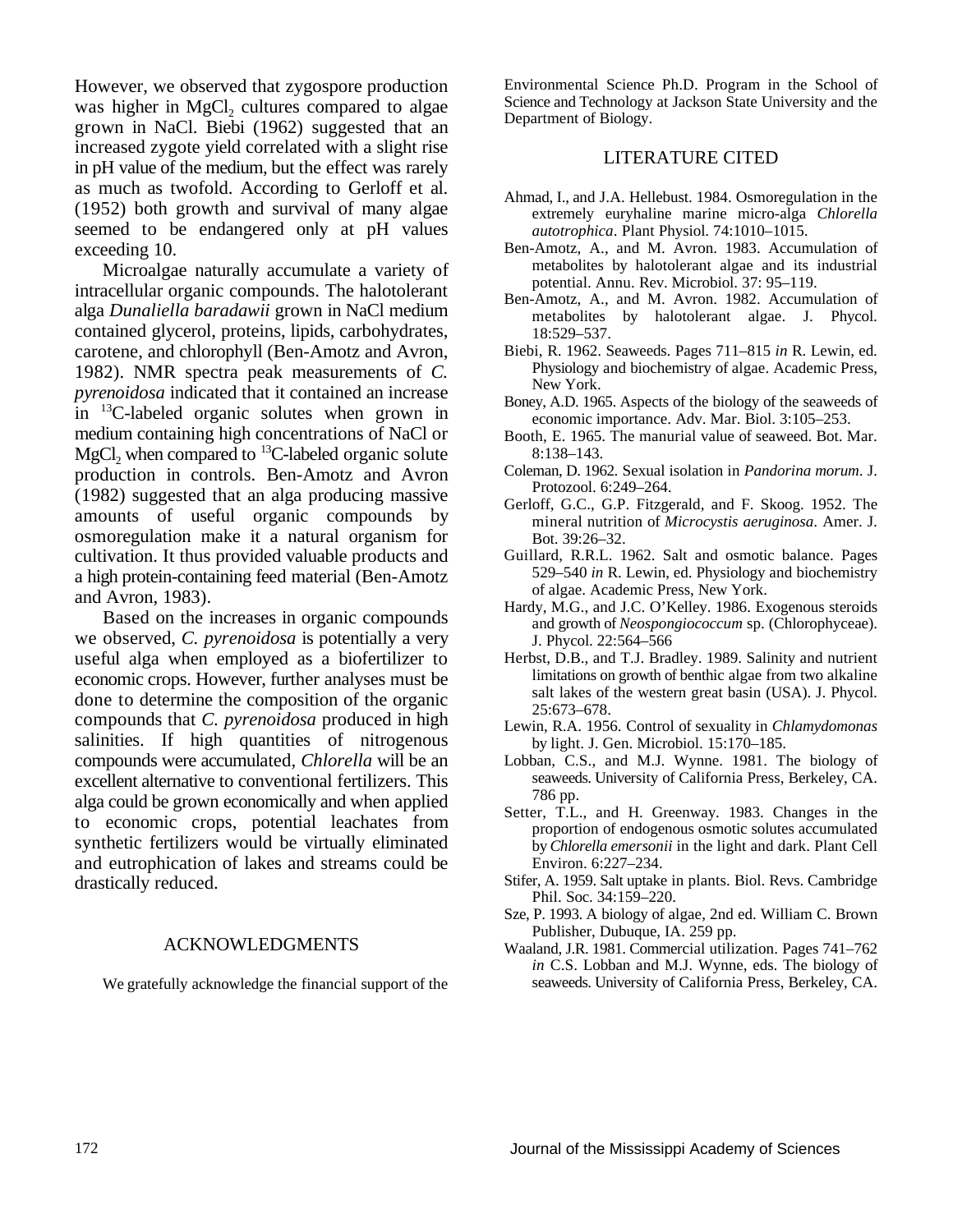### **President's Column**

"*Those who adapt survive, Those who adapt well, thrive, Those who do not adapt, perish*"

to tell you that the status of our Academy and the actively embrace the spirit of innovation that will be strength of its journal are both excellent. The strength necessary to continue the process of adaptation. and vision of the incoming leadership, including Symposia planned for the Year 2000 Annual Meeting particularly Dr. Susan Nodurft, our new President, spring from newly developed interactions with are such that plans for the Year 2000 Annual Meeting personnel from the Mississippi Institutions for Higher (back in Biloxi) are well underway. Indeed, if all goes Learning and NASA, as well as with research faculty as planned, that meeting will boast a number of in the nursing profession. Productive change is also significant new features and could prove to be one of evident in the elimination of an under-served our most diverse and interesting yet. I hope that all Microbiology Division and incorporation of Divisions members will make plans to submit abstracts, bring of Sociology and (at least tentatively) History and students, and encourage colleagues to join us at that Philosophy of Science. As I have said previously, we meeting. The maintain our expansion and make efforts to

annual meeting. and, ultimately, our success or failure.

In this, my final President's Report, I am pleased I encourage the members of the Academy to My inaugural message (summarized above) serve the needs of the next "new" group of scientists stressed the relevance of social Darwinism to the life and educators, i.e., the Information Technologists. history of non-profit organizations such as ours. The This group is comprised of individuals who take activities of the Academy during this year, and its decidedly non-traditional approaches to issues of current state of vigor, provide evidence that we have science and technology, at least from the perspective indeed "*adapted well*." As one example, the gamble of the tenured and tenure-track academic faculty, who of a new meeting site in Tupelo was well rewarded. comprise the majority of our current members. To Not only do we now have another tested home for the attract this young, vital and dramatically growing annual meeting, but in doing so, we have also reached group will require yet greater change in the goals and out to our members who live and work in North approaches adopted by the Mississippi Academy of Mississippi. This provides a balance that the Academy Sciences. The extent to which we can reach out to has long sought in the geographical location for the groups such as this will determine our rate of growth

### **Education Members**

Organizations that assist the Mississippi Academy of Sciences in its efforts to promote science in Mississippi

**Belhaven College Mississippi University for Women Delta State University Pearl River Community College Mississippi-Alabama Sea Grant Consortium University of Mississippi Mississippi Delta Community College University of Mississippi Medical Center Mississippi Gulf Coast Community College University of Southern Mississippi Mississippi State University**

**Alcorn State University MSU Agricultural & Forestry Expt. Station**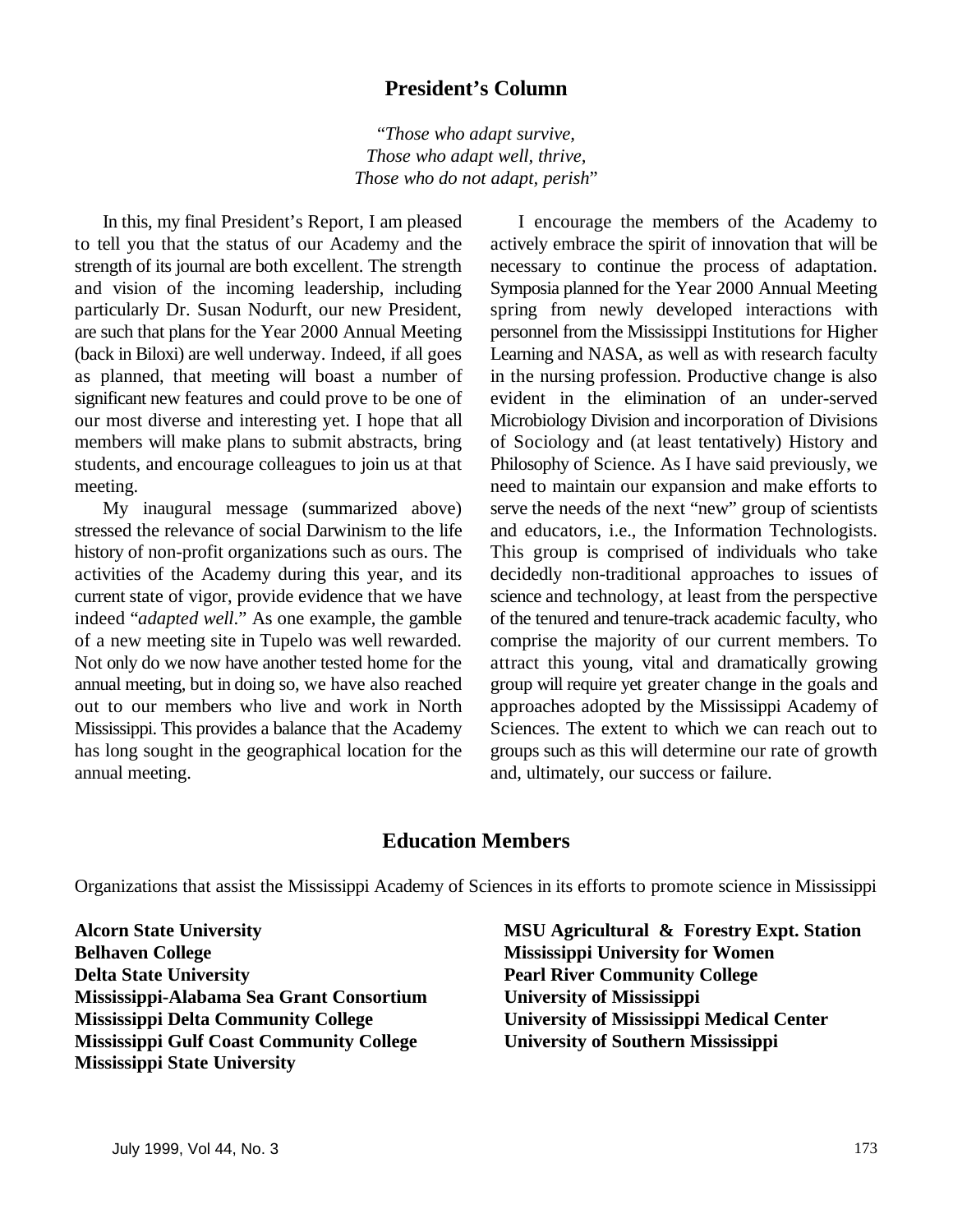### **Executive Officer's Column**

with great trepidation. In recent memory we had Y2K meeting is already planned and now needs to be never had an Annual Meeting in the northern part of set into motion. Our Y2K+1 meeting needs to start the state. (Tupelo is not exactly centrally located.) getting our attention. The convention people there told us that they The Academy is currently in excellent shape. routinely hosted successful conventions, but we Membership has been steady over the last few years; assumed that was just hype! They were correct. financially, we have a slight positive balance; the Tupelo gave us a great meeting! We attracted a Journal is thriving with Ken Curry as Editor. The record number of abstracts and had some excellent Junior Academy is moving towards more participation quality science. We successfully attracted large in their national meeting. However, we cannot be numbers of attendees from Ole Miss, a school that has complacent. Member participation in Academy contributed few members recently. We had a large activities is always critical. Be a volunteer. If you and interesting equipment exhibit. This positive want to become more involved in any aspect of the experience has led us to include Tupelo in our cycle MAS, contact me or one of the other Board members. of meeting sites. We always need fresh ideas and help from our

are not yet actively engaged in preparing for our next please pass them along. My expertise as a WEB Annual Meeting. But summer is also the time when master is exceedingly limited, but I have a teenaged we welcome our new President-Elect and a new son whose WEB dabblings far exceed my concerted Director. New Division Heads are also getting efforts. He's always willing to tell me what to acclimated to their jobs. Our summer Board meeting do.—John Boyle is actually a key time to begin setting an agenda for

When we first considered going to Tupelo, it was the Meeting a year and a half into the future. Our

Summer seems like a quiet time for the MAS. We members. If you have suggestions for our WEB site,

### **Mississippi Junior Academy of Sciences**

annual board meeting will be held at the Museum of professional service. To accomplish this the Academy Natural History in Jackson on Saturday, September currently: 18. Dr. Margot Hall will be working with MAS and MJAS as the Corporate Coordinator. She will be a) sponsors the Mississippi Junior Academy of mailing out a letter requesting corporate donations to Sciences (MJAS) for pre-college students the Academy. Many MAS and MJAS members are not aware of the background and the financial needs b) sponsors scientists to work with individual of our organization. Below is an excerpt from her students at the undergraduate and graduate letter to potential sponsors. university level

"The Mississippi Academy of Sciences (MAS) is an organization composed of scientists, c) publishes the Journal of the Mississippi mathematicians, engineers, technologists, and science Academy of Sciences which is distributed to over educators, from research institutes, business, industry, 1000 scientists and educators government, military installations, medical centers, reference labs, schools, colleges, and universities in d) hosts an annual meeting for approximately the state. The mission of the Academy is to support 1000 participating scientists, educators, and the scientific needs of the state through enhanced students, providing them with an opportunity to

MJAS is looking forward to an exciting year. The scientific education, basic and applied research, and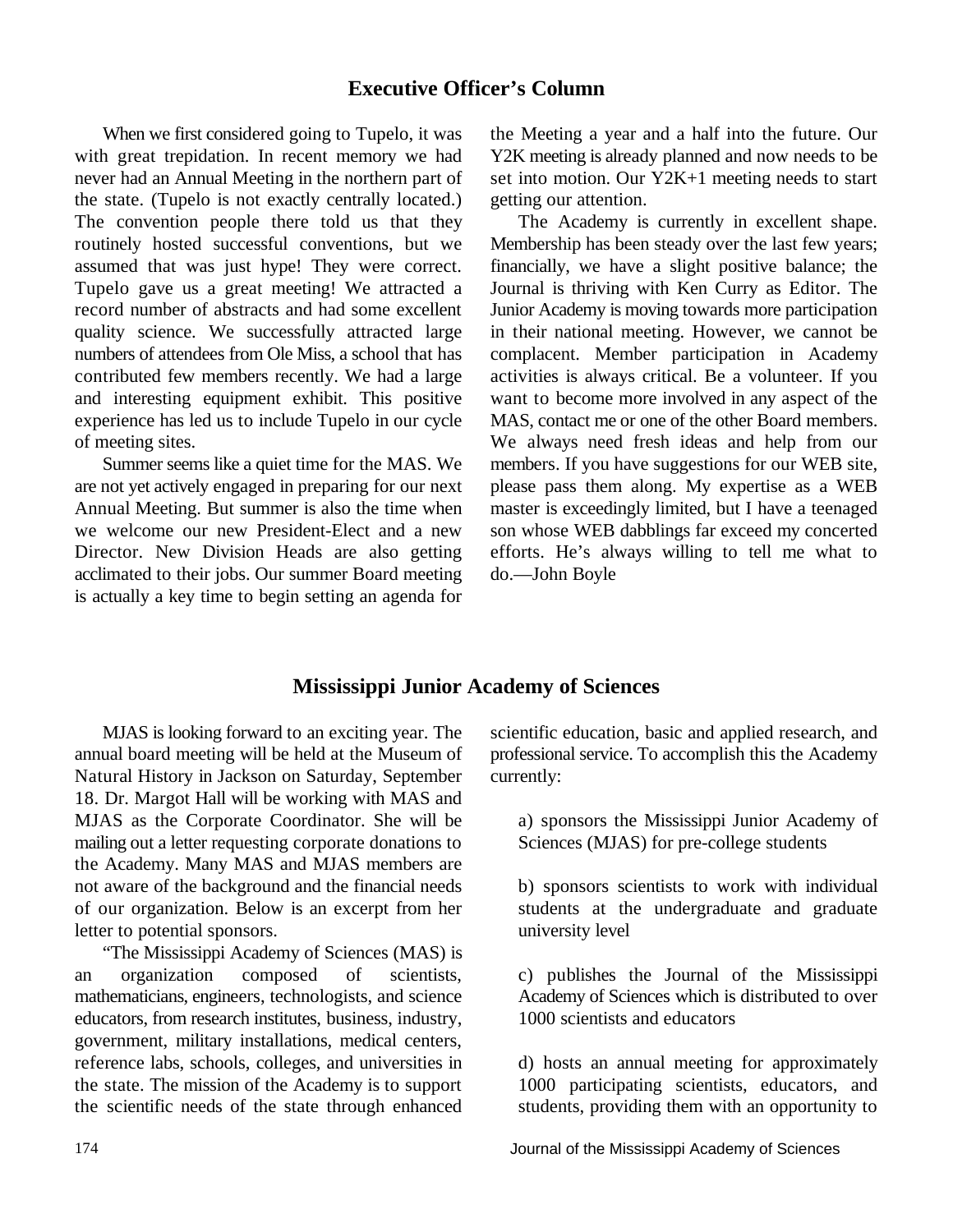of basic and applied science and science education at motivate, recognize and enhance the scientific all levels in the state of Mississippi. Dedicated interests of our young investigators. Donations may professionals donate their time and energy without be made to the general fund or in a restricted category charge to the Academy. However, there are areas (please see the enclosed circular), and checks should under our purview which cost money. For example, be made payable to the Mississippi Academy of each year Mississippi students (grades 9–12) are Sciences and mailed to me at the address given below. encouraged to conduct scientific research projects There are currently three categories: guided by their teachers and volunteer local scientists. The students present their papers at a statewide competition (MJAS) held each January. Outstanding papers from each of five scientific subdivisions are selected and the authors receive awards. Additionally a class winner is selected from the ninth and tenth In recognition of your support of the Mississippi grade competitors. The students with the two best Academy of Sciences (MAS) and/or the Mississippi papers receive the Best Research Paper and the Clyde Junior Academy of Sciences (MJAS), you/your Sheely Awards. All of the winners receive plaques. corporation will be listed as one of the sponsors at the The students with the two best papers receive an all-<br>National Junior Academy Competition, in the Journal expense-paid trip to the MAS annual meeting and the of the Mississippi Academy of Sciences, and in the National Junior Academy of Sciences meeting MAS annual meeting program. Additionally, you will (\$1000/student), and their papers are published in the receive a certificate of recognition, and you will be Journal of the Mississippi Academy of Sciences invited to attend the annual meeting with its social (\$250/paper). activities, such as the Exhibitors Wine and Cheese

are several other costly areas for the Mississippi Academy deserving of your philanthropy, and will join Academy of Sciences. We encourage undergraduate us in providing our potential young scientists with the and graduate students to join the MAS and we key experience which may help decide their future subsidize their memberships. Students receive benefits careers and contributions to the state. Please find of membership (excluding the journal) and pay only enclosed some information about the Academy and 20% of the normal membership dues. Likewise, their the Junior Academy and if you have any questions, participation in the annual meetings is at a reduced please don't hesitate to contact me at: (601) 266rate (40%). Since one of the purposes of the MAS 4942 (office) or 266-4908 (secretary) or e-mail annual meetings is to create a forum in which Margot.Hall@usm.edu." Mississippi students can present and publish their research findings (abstracts), we wish to be as If you are interested in becoming a MAS-MJAS inclusive (and inexpensive) as possible. Also, we wish sponsor or know of someone that is, please contact to continue the tradition of offering certificates and Dr. Hall. Information contain in this column is small monetary awards to the students with the graciously excerpted from materials compiled by Drs winning abstracts in many of the 13 divisions of the John Boyle, Rosalina Hairston, and Margot MAS. Unfortunately, this has put strain on the Hall.—Joan Messer

present their research budget. In addition to the usual costs for publishing a e) hosts the annual Junior Academy (MJAS) nationally renowned speaker to give the Dodgen research paper competition Lecture at the annual meeting. We are currently journal and offering an annual meeting, we invite a limited in the support we can offer the presenter.

Our organization exists to encourage the pursuit We are inviting you to join us in our effort to

| Corporate Patron   | \$1000 |
|--------------------|--------|
| Corporate Director | \$500  |
| Corporate Sponsor  | \$250  |

In addition to the Junior Academy expenses, there Party. We sincerely hope that you will find the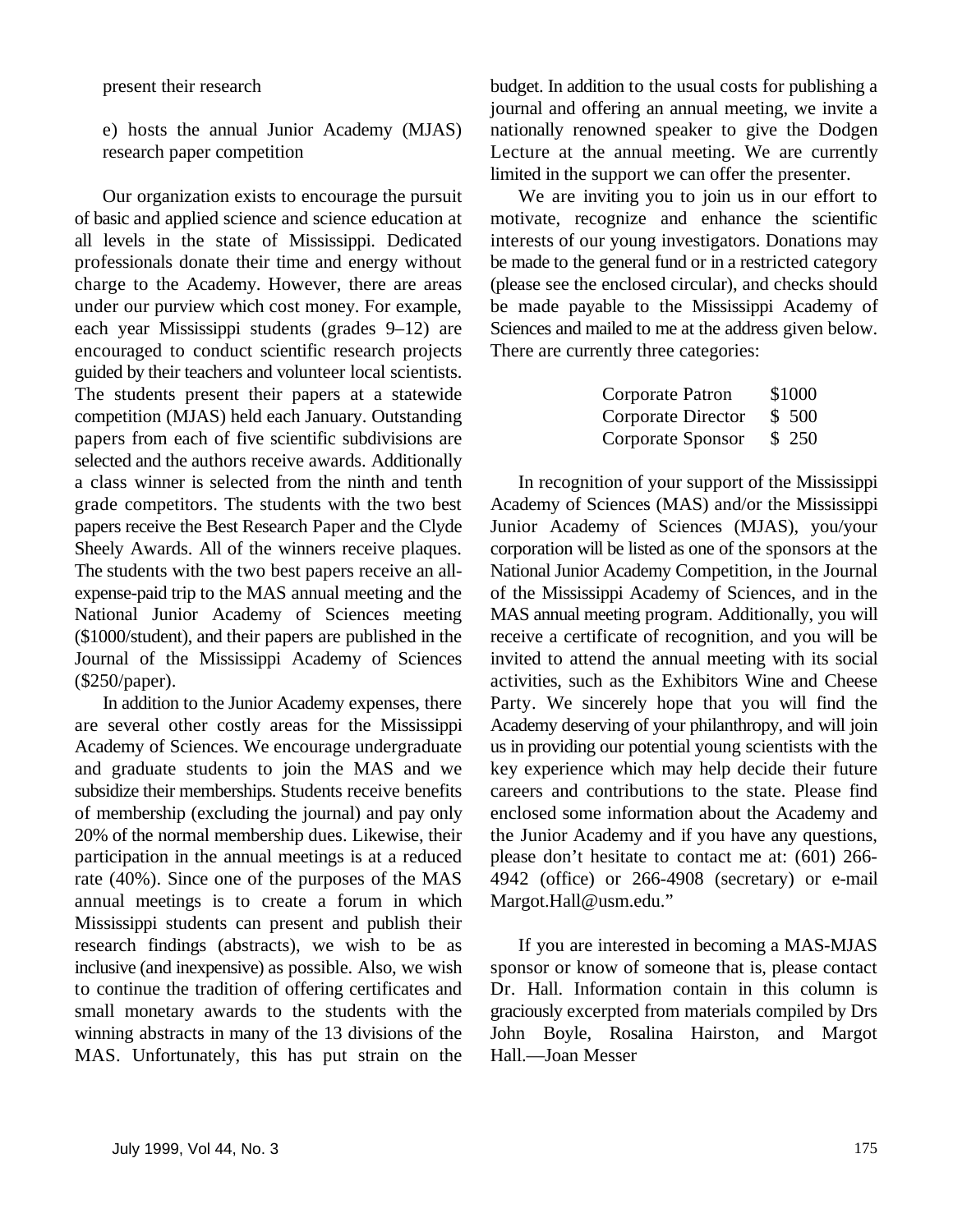### **Science Education Divisional Report**

The Science Education Division of the Mississippi were extremely positive. Academy of Sciences had 18 platform and five poster During the Divisional Meeting, the Y2K Chairpresentations this year at the Tupelo Meeting. These Elect was selected, Mr. Willie Heard, J.L. Scott numbers reflect a decrease in the average numbers of Marine Education Center and Aquarium. Dr. John presentations over the last several years. However, Ammons, Mississippi Delta Community College is the there was a diversity of topics ranging from distance Y2K Chair for the Science Education Division. The learning, to self-directed learning centers for Y2001 Chair-Elect was also selected, Dr. Joyce elementary students, to the production of seafood Mullins, Pearl River Community College. Two action inspection safety program training videos, to items resulted from this Division Meeting relative to preparing preservice teachers through the use of field awards, specifically, that the MAS review providing trips, to identifying native plants in Walter Anderson's graduate and undergraduate awards in each Division murals, to physics curricular enhancements, to using a consistent format for the submission of biomedical research internships, to simulated habitats competitive applications. The second issue related to for a high school botanical garden, to the use of the type award which should be presented by each webpage and multimedia in science laboratory Division. These action items were given to the MAS management, to connecting teaching practices to President-Elect, Dr. Susan Nodurft, Pearl River facilitate attitudinal changes in field courses, to learn Community College to present at the MAS Summer to work case studies, to providing pedagogical Board Meeting; Dr. Ammons, Y2K Science knowledge to graduate students within a teaching Education Chair, will also ensure these action items assistant orientation session, and to wetlands are discussed at the MAS Summer Board Meeting. environmental awareness programs. Platform It has been a pleasure to work with the MAS as presentations involved 357 attendees or an average of the Chair-Elect and Chair of the Science Education 20 per session (the smallest attendance in a session Division, Sharon H. Walker, J.L. Scott Marine was 14 and the greatest attendance was represented Education Center and Aquarium, Institute of Marine by 44). General comments by attendees concerning Sciences, The University of Southern Missisthe range of interdisciplinary sciences, both formal sippi.—Sharon Walker and informal at the graduate and undergraduate levels

## **Visit the website of the Mississippi Academy of Sciences http://www.msstate.edu/Org/MAS/MAS.HTML**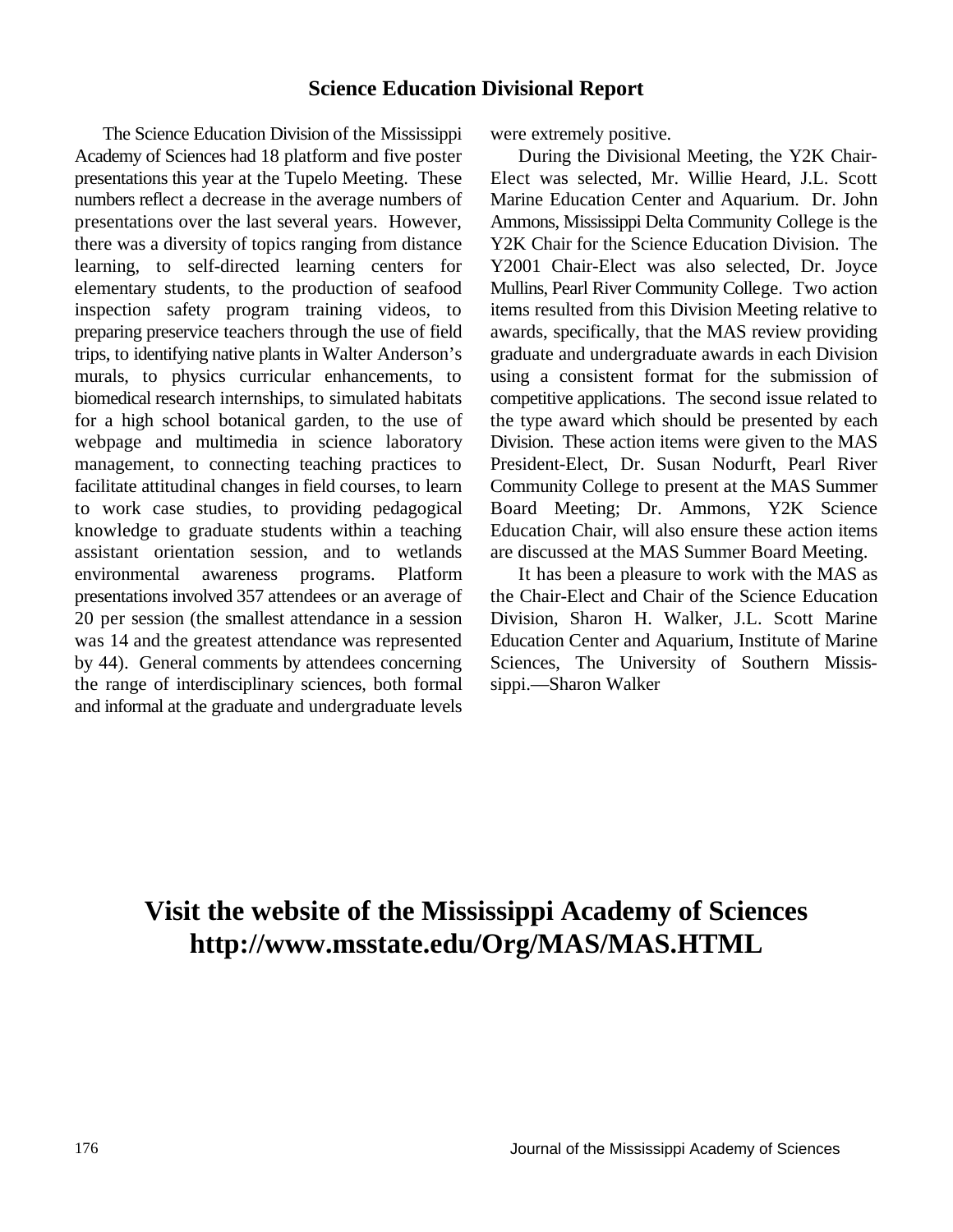# **First call for abstracts for the 2000 Annual Meeting of the Mississippi Academy of Sciences**

# **The Mississippi Academy of Sciences** will hold its **2000** annual meeting

Thursday and Friday, **February 24 and 25** at the Broadwater Resort East in **Biloxi, Mississippi**

Abstracts are due no later than 1 November 1999. A form for abstract submission is included in this issue. You may submit the abstract electronically through the Academy website: http://www.msstate.edu/Org/MAS/MAS.HTML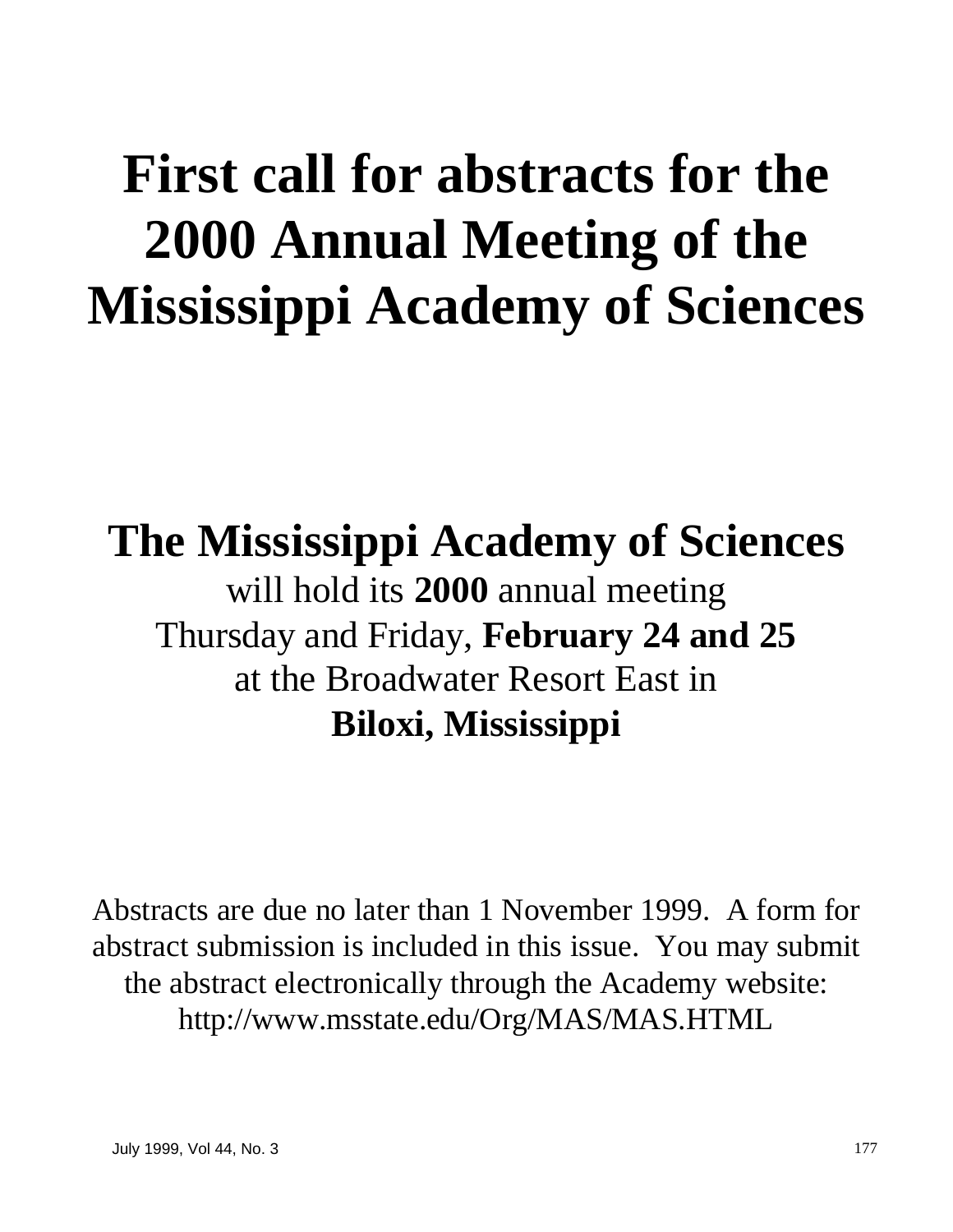### **MISSISSIPPI ACADEMY OF SCIENCES ABSTRACT FORM/MEMBERSHIP FORM**

### **ABSTRACT INFORMATION**

| Abstract title                                                                                                                                                                                                                                                                                                                                                                                                                                                                                                                                     |
|----------------------------------------------------------------------------------------------------------------------------------------------------------------------------------------------------------------------------------------------------------------------------------------------------------------------------------------------------------------------------------------------------------------------------------------------------------------------------------------------------------------------------------------------------|
| Name of presenting $\text{author}(s)$                                                                                                                                                                                                                                                                                                                                                                                                                                                                                                              |
|                                                                                                                                                                                                                                                                                                                                                                                                                                                                                                                                                    |
| Name of Academy member                                                                                                                                                                                                                                                                                                                                                                                                                                                                                                                             |
| (One author must be a current member of the MAS; 2000 membership dues must be paid.)                                                                                                                                                                                                                                                                                                                                                                                                                                                               |
| Check the division in which you are presenting<br><b>Agriculture and Plant Science</b><br><b>EXECUTE:</b> History and Philosophy of Science<br>Science Education<br>Cellular, Molecular and Dev. Biology<br>Math., Computer Sci. and Statistics<br>Social Sciences<br>Marine and Atmospheric Sciences<br>Chemistry and Chemical Engineering<br><b>Zoology and Entomology</b><br>Geology and Geography<br><b>Physics and Engineering</b><br>Health Sciences<br><b>Execution</b> Psychology and Behav. Neuroscience                                  |
| Type of presentation<br><b>Example 3</b> Poster presentation <b>EXA</b> Workshop<br>Lecture presentation _ Invited symposium<br>If the presenting author for this paper is also presenting in another division, please list the other division<br>Audio-visual equipment needs<br>$\frac{1}{2}$ 2" x 2" slide projector<br><b>November</b> Overhead projector<br>Other audio-visual equipment including computers and computer projection equipment must be provided by the speaker.<br><b>MEMBERSHIP INFORMATION</b><br>$New$ $\_\$ Renewal $\_\$ |
|                                                                                                                                                                                                                                                                                                                                                                                                                                                                                                                                                    |
| Address and the contract of the contract of the contract of the contract of the contract of the contract of the contract of the contract of the contract of the contract of the contract of the contract of the contract of th                                                                                                                                                                                                                                                                                                                     |
| City, State, Zip                                                                                                                                                                                                                                                                                                                                                                                                                                                                                                                                   |
|                                                                                                                                                                                                                                                                                                                                                                                                                                                                                                                                                    |
|                                                                                                                                                                                                                                                                                                                                                                                                                                                                                                                                                    |
| PLEASE INDICATE DIVISION WITH WHICH YOU WISH TO BE AFFILIATED __________________<br>Regular member \$25<br>Life member \$250<br>Student member \$5<br>Educational \$150<br>Corporate Patron \$1000<br>Corporate Donor \$500                                                                                                                                                                                                                                                                                                                        |
| <b>CHECKLIST</b><br>The following MUST be DONE:<br>-1. Enclose copy of abstract (even if abstract has been submitted electronically)<br>2. Complete and enclose abstract form /membership form(this form)<br>3. Enclose the following payments (make check payable to Mississippi Academy of Sciences):<br>\$25 per abstract<br>\$25 regular membership fee OR \$5 student membership fee (2000 membership must be paid for abstract to be accepted)                                                                                               |

In addition you MAY preregister at this time:

- Enclose the following payments:
	- \$12 regular member (Preregistration before Feb. 1, 2000)
	- \$5 student member (Preregistration before Feb. 1, 2000)

NOTE: Late abstracts will be accepted with a \$10 late fee and only if there is room in the appropriate division. They will be published in the April issue of the MAS JOURNAL.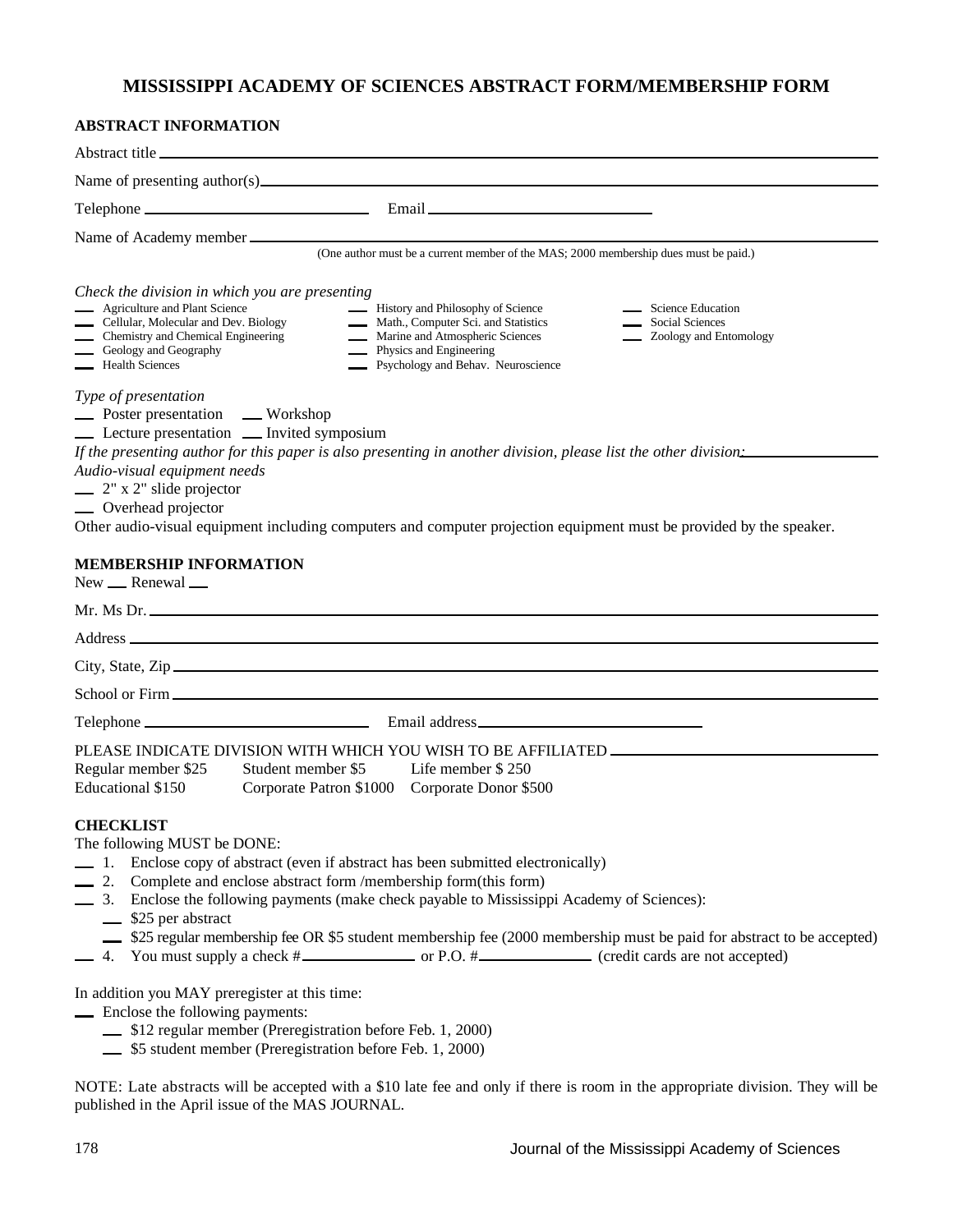### MISSISSIPPI ACADEMY OF SCIENCES—ABSTRACT INSTRUCTIONS PLEASE READ ALL INSTRUCTIONS BEFORE YOU SUBMIT YOUR ABSTRACT

- Your paper may be presented orally or as a poster. Oral presentations are generally 15 minutes. The speaker should limit the presentation to 10–12 minutes to allow time for discussion. Instructions for poster presentations are given on the reverse side of this sheet.
- $\blacktriangleright$  Enclose a personal check, money order, institutional check, or purchase order for \$25 publication charge for each abstract to be published, payable to the Mississippi Academy of Sciences. The publication charge will be refunded if the abstract is not accepted.
- < At least one author must be a member of the Academy at the time the paper/poster is presented. Payment for membership of one author must accompany the abstract.
- < Attendance and participation at all sessions requires payment of registration. Complete pre-registration information will be sent in January.
- $\triangleright$  Note that two separate fees are associated with submitting a paper for presentation at the annual meeting of the Mississippi Academy of Sciences. An abstract fee is assessed to defray the cost of publishing abstracts and a membership fee is assessed to defray the costs of running the Academy. Preregistration payment (\$12 regular; \$5 student) may accompany the abstract, or you may elect to pay this fee in January or pay full registration costs at the meeting.
- < Abstracts may be submitted typed or printed on clean white paper. Abstracts received in this form will be scanned into a computer. Leave ample margins and use a sanserif type font to help minimize errors in scanning.
- < Abstracts may be submitted as a WordPerfect (Windows or DOS), ASCII, ANSI, or .RTF file on a PC readable diskette. Formatting should be minimal. This abstract submission form and the appropriate fees should be sent by US mail even if a diskette is used for the abstract.
- < Abstracts may be submitted by e-mail or entered directly through the MAS website. The URL is http://www. msstate.edu/Org/MAS/ MAS.HTML. This abstract submission form and the appropriate fees should be sent by US mail even if the abstract has been submitted electronically.
- < Submit your abstract and appropriate fees to the Abstracts' Editor, John Boyle, TO BE RECEIVED NO LATER THAN NOVEMBER 1, 1999.

Dr. John Boyle Mississippi State University Dept. of Biochemistry P.O. Drawer 9650 Mississippi State, MS 39762

### FORMAT FOR ABSTRACT

- Your abstract should be informative, containing: (a) a sentence statement of the study's specific objectives, unless this is given in the title; (b) brief statement of methods, if pertinent; (c) summary of the results obtained; (d) statement of the conclusions. It is not satisfactory to state, "The results will be discussed."
- Your abstract, including a concise, descriptive title, author(s), location where work was done, text and acknowledgment, may not exceed 250 words.
- $\blacktriangleright$  The title should be all capital letters. Use significant words descriptive of subject content.
- < Authors' names start a new line.
- $\triangleright$  The institution where your research was done should include city, state, and zip code. Do not include institutional subdivisions such as department.
- The abstract should be one paragraph, single spaced, starting with a 3-space indentation.
- Use standard abbreviations for common units of measure. Other words to be abbreviated, such as chemical names, should be spelled out in full for the first use, followed by the abbreviation in parenthesis. Do not abbreviate in the abstract title.